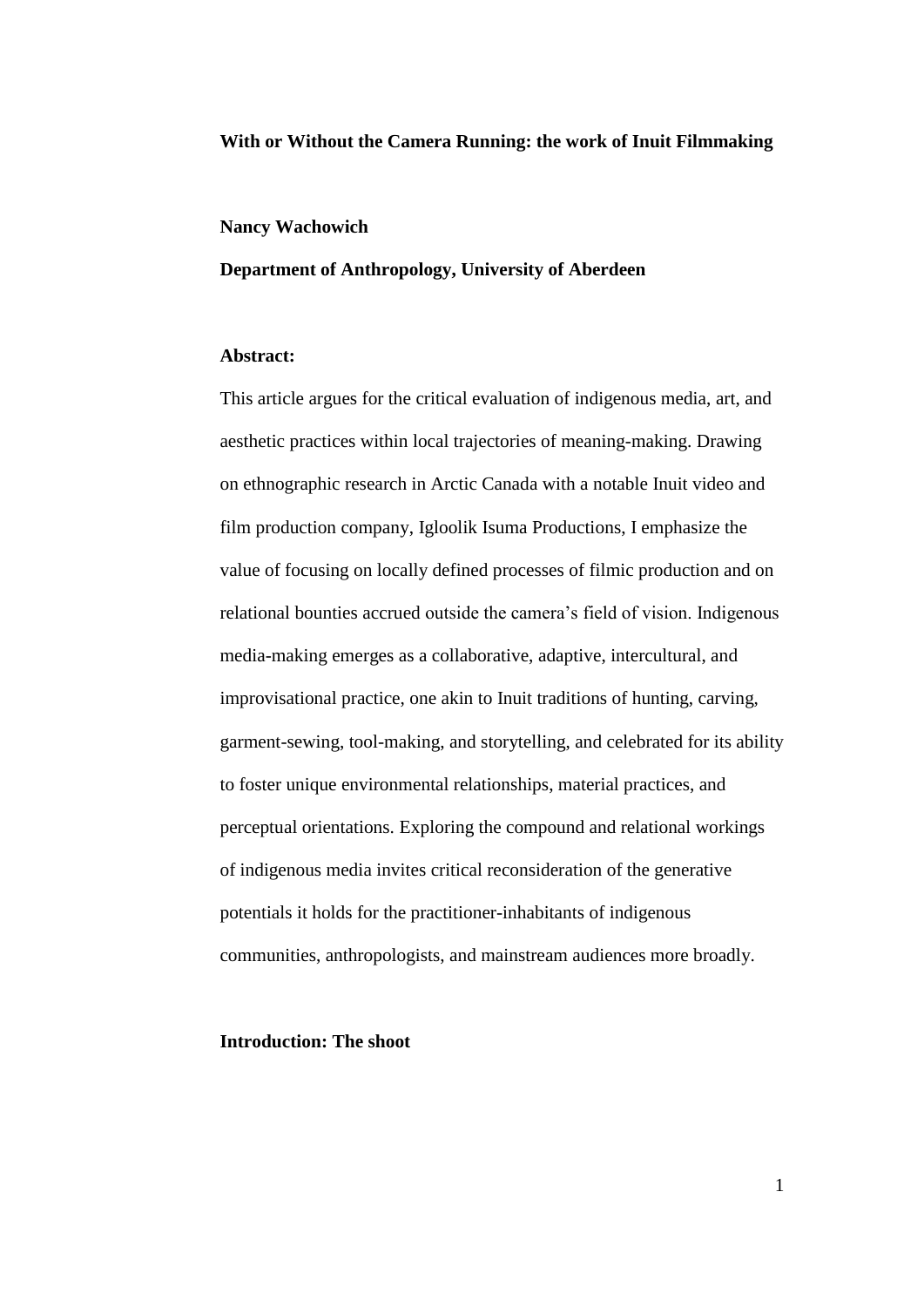The inspiration for this piece came one cold spring afternoon in 2005 when I was at an open-air film-shoot at Siuraarjuk, an Inuit hunting camp located on the northwest coast of Baffin Island, in Canada's Eastern High Arctic. A young Inuit hunter was returning from the sea ice with a ringed seal carcass carefully tied with a bungy cord to the back of his snowmobile. He presented it to the camp elder. Filmmakers, cast, and crew from the neighbouring community of Igloolik, as well as cities in Canada and Europe, had convened that spring to record footage for a feature film, *The Journals of Knud Rasmussen* (2005). Backed by \$6.3 million dollars of Canadian and Danish funding, the film project was initiated by indigenous media collective Igloolik Isuma Productions (hereafter called Isuma) and, as part of the film's original scriptwriting team, I was on-set and commissioned by Isuma to write blog-pieces for their dedicated production website. As is the way of things with anthropological fieldwork, I fell into other roles as production assistant and an extra pair of hands on set, catering, carting equipment, costumes, clapperboards, and children to and from the set, and helping with costumes.

The seal was taken on the third day of the shoot. There had been no hunt planned that day. It was clear and sunny: perfect conditions for filming. Key scenes were scheduled and the timeline was tight. The entire crew was in the operations tent (that doubled as a dining hall) for the morning production meeting, with cast and extras dressed in fur costumes, all ready to begin filming. As the producers began outlining the day's plan,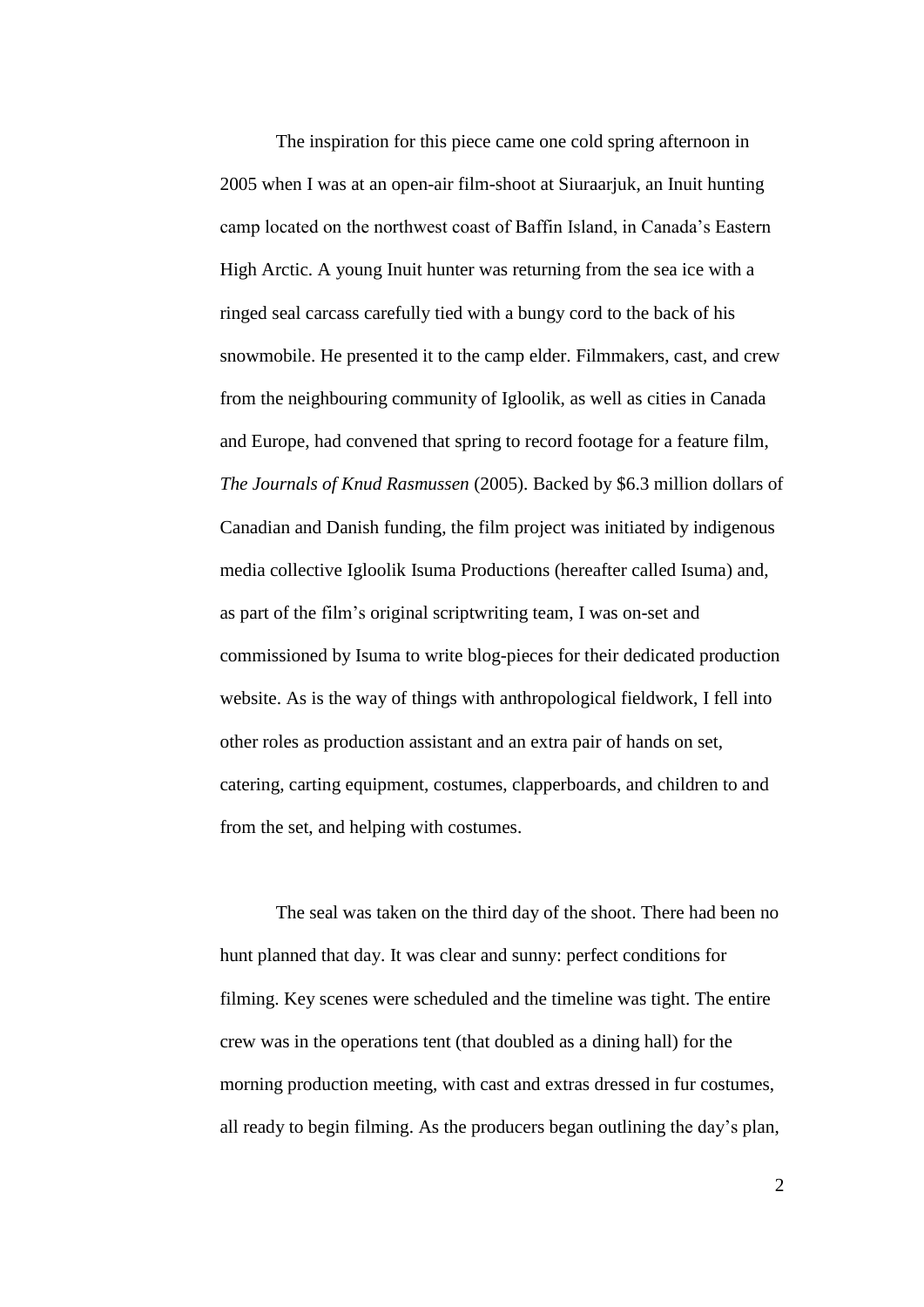the on-site cook interrupted with an announcement: the camp was low on meat. What he meant by meat was what Inuit call 'country food', like seal, walrus, and whale, real meat that keeps you warm when the temperature drops below -20°C, not imported packaged fillers like beef, pork or chicken. Numbers at the camp had swelled unexpectedly in the days preceding. Family members of the Inuit crew had made the trip, just to be part of the event. The tent stirred; news of low reserves met nervously. The directors exchanged a long look, and then in silent agreement surrendered the floor to the camp elder, hunter Leo Uttak who, speaking in Inuktitut, delivered instructions to all Iglulingmiut male actors and crew.<sup>1</sup> Siuraarjuk is an ancestral campsite located near a permanent polynya - an area of unfrozen sea within the pack ice – providing reliable access to marine mammals in wintertime. Cameras were put down, rifles picked up, and the nature of the shoot was transformed as the hunters set off to scout the polynya's edge. A frozen caribou haunch and some walrus ribs materialised outside the elder's tent, contributions from private family stashes I was told. Those not hunting waited with eyes to the horizon watching for hunters to return. It only when that first seal had been caught (followed by others) was the prospect of filming put back on the agenda. The carcasses were butchered, the meat eaten raw on set during the afternoon's session, and then distributed to the rest of the camp members after filming was over.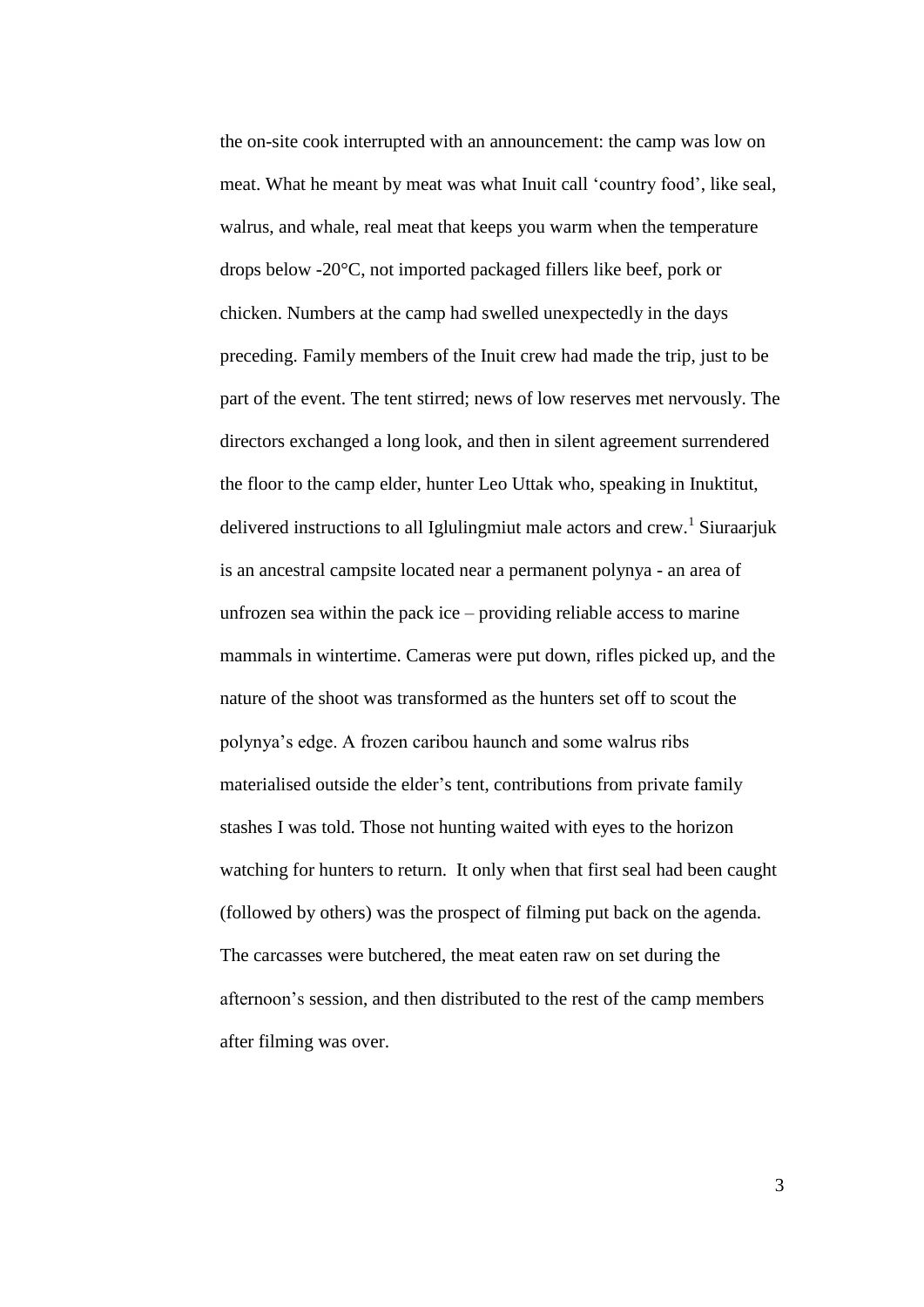This cycle of shooting game, shooting footage, and feasting on-andoff camera was to continue across the next nine days. Animals of the hunt served as vital resource and as cinematic props as Inuit notions of the bounty of the hunt and filmmaking's reward came together as one. (See figure 1) The complexity of meanings found in the taking of a ringed seal serves as a single manifestation of a wider cultural moment, one where filmmaking and hunting speak to different ontological registers, yet find creative synergy.

This article argues for the conceptual value of broadening understandings of indigenous media to incorporate locally grounded affective registers. Like leading indigenous media scholar Faye Ginsburg, who has herself written about Isuma and whose concept of 'embedded aesthetics' (1994a) I build upon here, my contention is that the formulation of indigenous media is multi-perspectival, and subject to alternating, crosscultural visions of history, identity, technology, and output. My anthropological interest in more local ontologies and communities of practice derives from over a decade of fieldwork with Isuma and my associated research before and since with Inuit storytellers, artists, seamstresses, and media makers. This piece focuses on Isuma's efforts to redress the enduring effects of arctic colonialism through its appropriation of visual cinema, and its subversion and bypassing of associated modernist tropes. But it also speaks to wider relational ecologies of Inuit media making. My use of the term relational ecologies builds on the writings of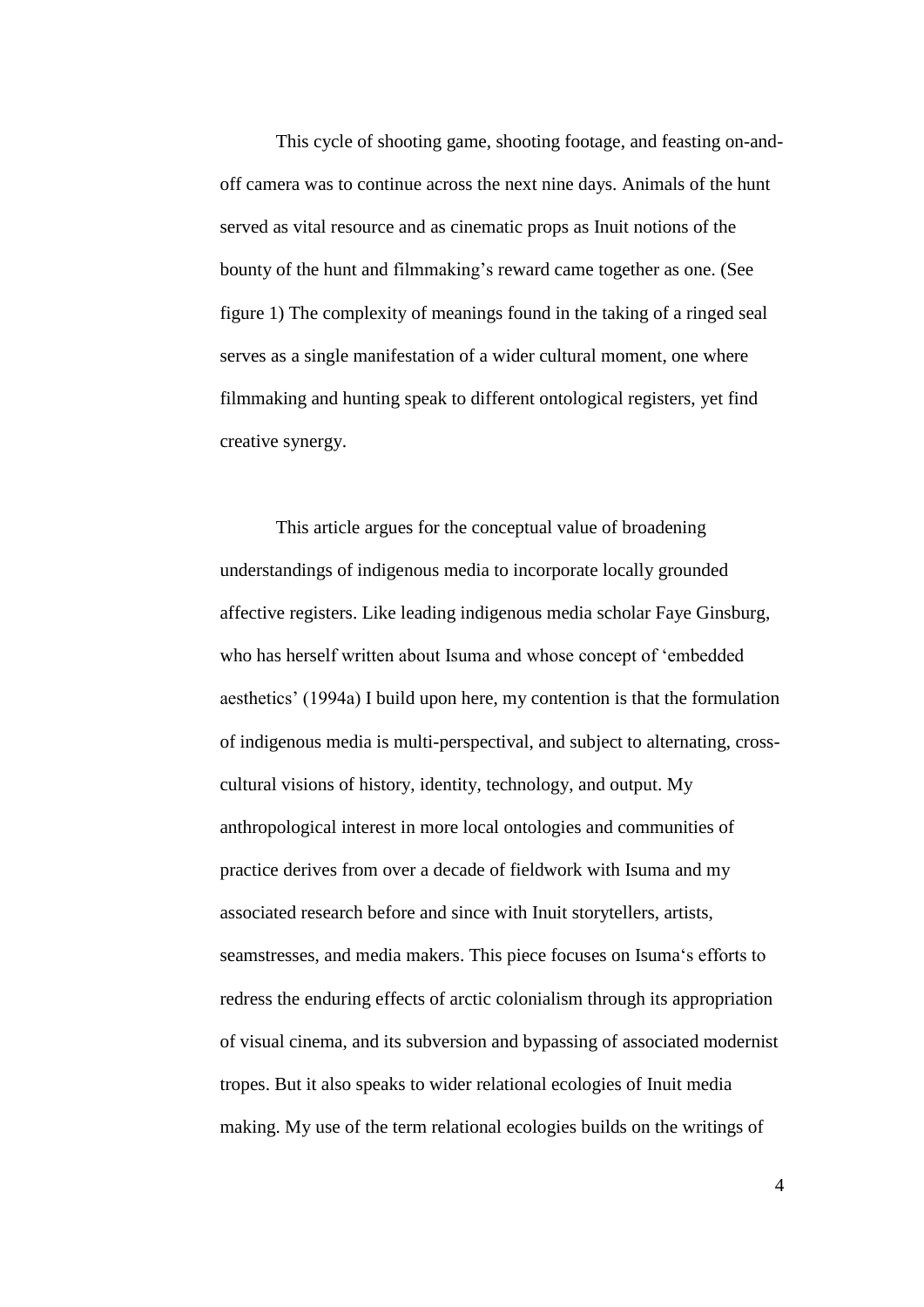anthropologists Tim Ingold (2000) and Nurit Bird-David (1999) relating to personhood, ecological perceptions and what Bird-David terms 'relational epistemologies'. They consider how meaning is created through emergent fields of relations between people, skilled practice, perception, and animate environments. Attention to this ecological interrelatedness, I argue, is crucial to understanding not just Isuma's work, but also on the improvisational practices and expansive instances of reward that inspire indigenous artworks more generally.

Isuma's media-making first began in 1985, in the fly-in Inuit settlement of Igloolik located on the eastern shores of the Northern Foxe Basin with a population today of about  $1,700$ .<sup>2</sup> Isuma's team has experimented with different media interfaces over the years, ranging from video-art, to HD digital filmmaking to internet-TV $<sup>3</sup>$  Its corpus of work has</sup> been analysed extensively from a range of scholarly perspectives in media studies, folklore, film studies, Canadian studies, art history, cultural geography, and anthropology, and was recently chosen to represent Canada at the 2019 Venice Biennale. As I discuss later, my own concerns lie not with reviewing the aesthetic or political evaluation of Isuma's filmic productions, speaking to Isuma's fit within western visual forms, or analyzing their reception by and effects on viewing audiences. Rather, I want to explore what their media-making practices mean for Inuit practitioners and their families, an analytic positioning that relies upon an intimate ethnographic understanding of the nuances and challenges of Inuit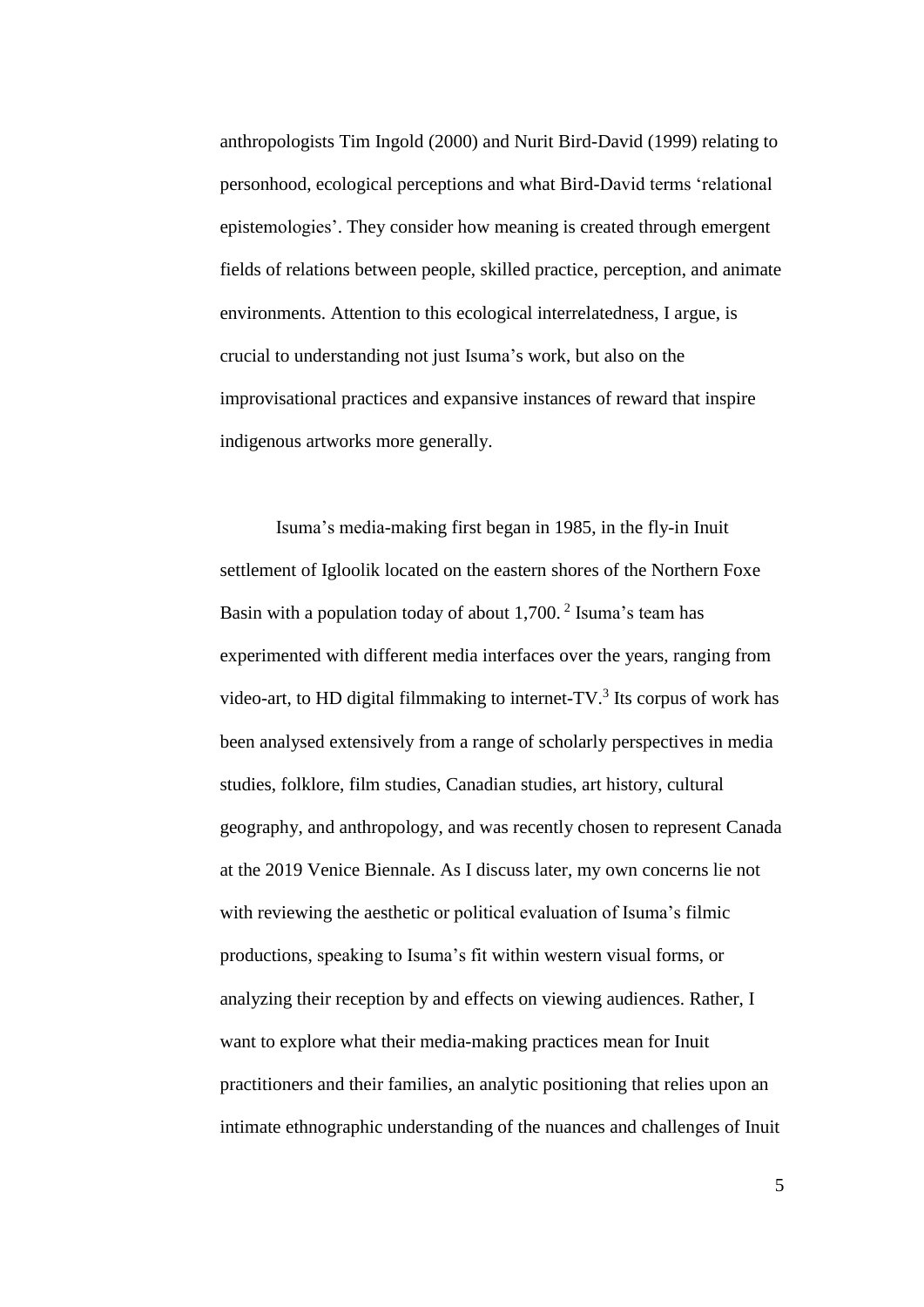family life over the short and long term, and an eye to a wider history of colonialism in the region. My central argument is that: in Igloolik, mediamaking has become integral to Inuit hunting and everyday life in ways that often bypass a dialogue with the global.

By calling attention to local trajectories of meaning-making, this work is informed by, and aligns itself with, established debate among indigenous media scholars in anthropology. Portable, hand-held video cameras first became available to indigenous peoples in communities like Igloolik during the early 1980s. Since then anthropologists have grown increasingly attentive to the ways in which new communications media, in various evolving formats, have successfully disrupted dominant western traditions of visual expression, highlighted tensions between cultural regimes of knowledge, and cleared spaces for uniquely indigenous modes of expression (Ginsburg 1991, 1994a, Ginsburg, Abu-Lughod and Larkin 2002, Wilson and Stewart 2008). Certainly, the power and popular appeal of indigenous media has been in its capacity to project 'defiant images' (Turner 1992) of indigenous forms of consciousness in national and transnational settings. And yet, what has also been of ongoing anthropological interest are the subtle workings-through of these same projects: the compound, conjunctive ways in which artists appropriate new media forms for individual, family, and community imperatives (Michaels 1987, Ginsburg 1994b, Turner 1991, Deger 2006). Attention to localized processes of cultural transformation, home-grown production practices, and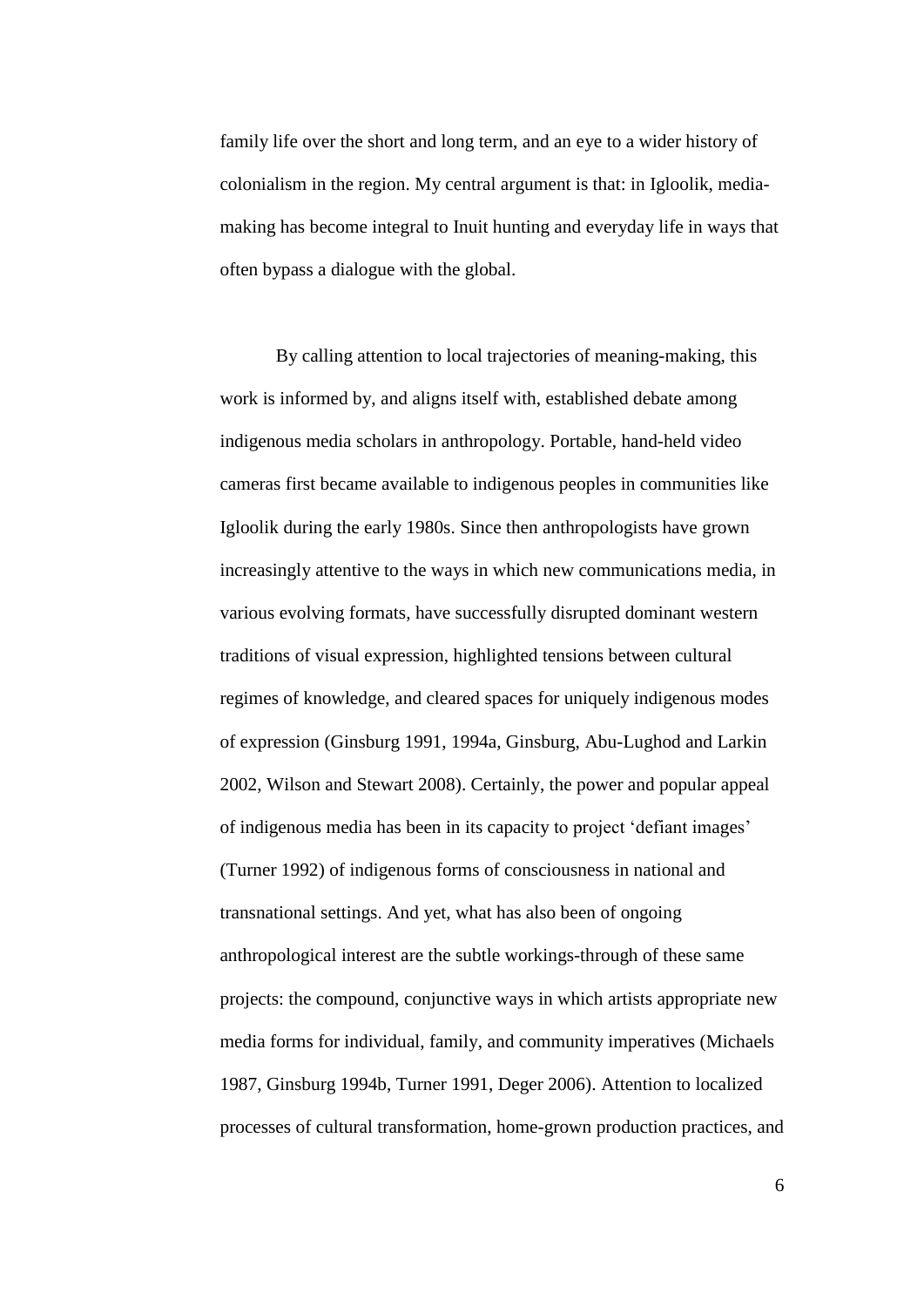the complex creative forms they generate —which are to greater or lesser extent external to the western art tradition— is crucial, in that it enables critical reflection on broader epistemological questions of aesthetic appreciation across cultures, cultural collaborations, appropriations, improvisations, and new fields of vision (Morphy 1989, Ginsburg 1994a, 1999, Myers 2004). Such analyses usefully challenge and subvert expectations of indigenous art and aesthetics that otherwise prevail as part of the western tradition. And yet, a focus on the cultural particularities of media-making is not only about confronting epistemic assumptions that inhere in a non-indigenous culture of appreciation, it is also an appeal to understand conditions of indigenous production on its own terms.

In a social media exchange, occurring some five years after the film shoot at Siuraarjuk, co-producer of the film Zacharias Kunuk explained his approach to me. In Inuktitut, there is no single term covering the English word 'art', he typed, 'I always see it [filmmaking] as *sana*, it's my work'. 4 Inuktitut differs notably from the English language in that sentences are made of one long word with suffixes qualifying an initial verbal stem. *Sana*, then, which can be the root word for an *oeuvre* or a production, is not a term in itself, and only exists in relation to its qualifiers.<sup>5</sup> Kunuk's lesson was politely accommodating of my elementary Inuktitut, though still insistently making a point: Inuit art and media practice is often translated using the same root word, *sana*, translating roughly and broadly as 'work'. Art is work. Work is art.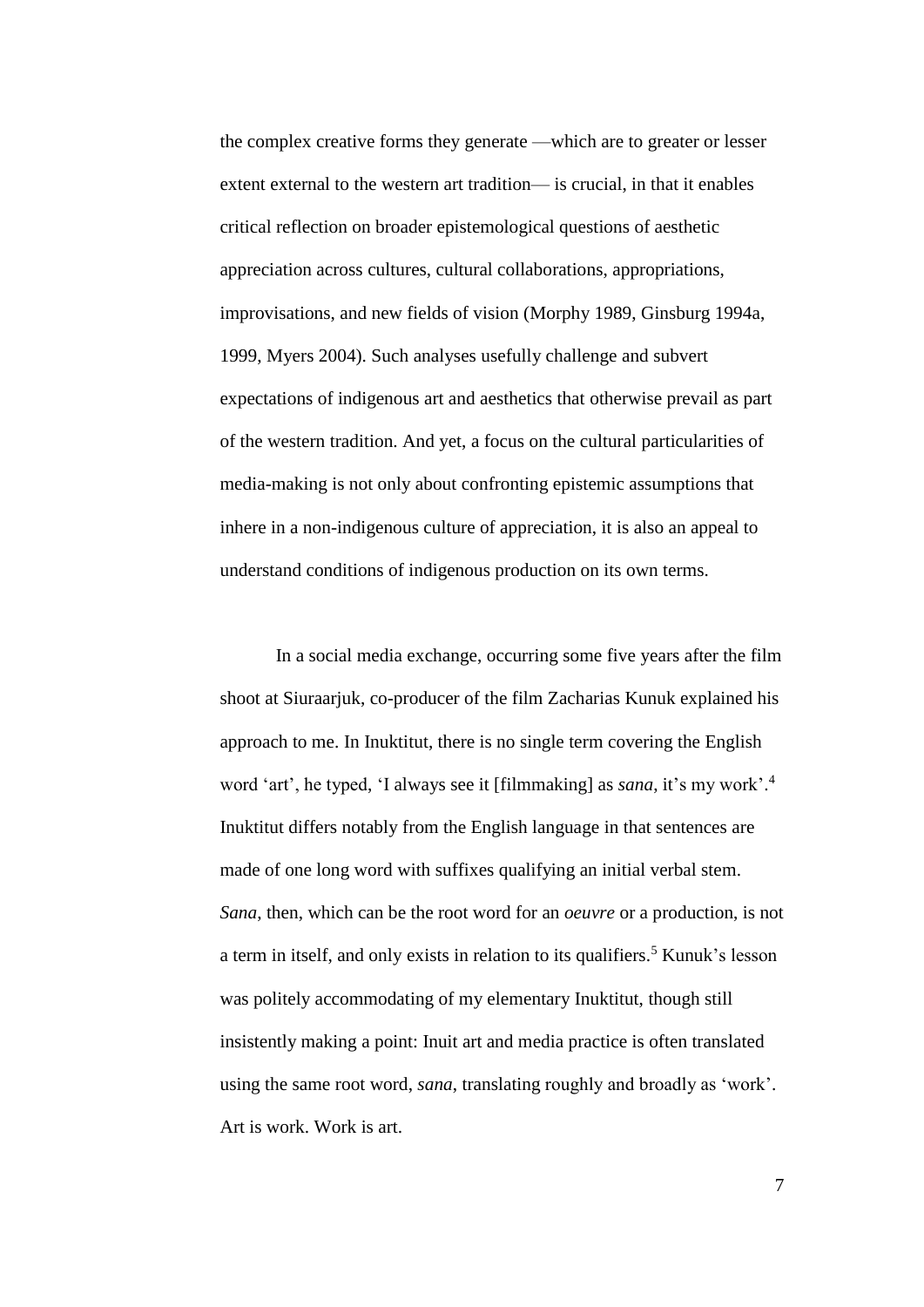This brief philosophical exchange set the terms through which I began to question cross-cultural understandings of Isuma's art, work, and indigenous media more generally. In what follows I expand on how I have come to understand Kunuk's broader point. To frame the article, I first consider critical interpretations of Isuma's cultural productions by metropolitan art and academic audiences. I then revisit Isuma's genesis, complicating received Euro-American ideas of authorship, creative genius, and indigeneity by highlighting the collaborative and intercultural roots of Isuma as a creative enterprise, specifically its placement in the recent history of emancipatory experimental media emerging in disparate yet coexisting 'media worlds' (Ginsburg, Abu-Lughod and Larkin 2002) of Igloolik and New York City in the late 1960s and 1970s. The three ensuing sections speak to, what I refer to as, the 'relational bounties' of Isuma's filmmaking activity. These are the social, environmental, material, affective, and ancestral networks of relationships variably forged through distributive media-making. First, I explain how, during many of Isuma's film-shoots, the process (ie. the re-occupation of ancestral territories and rejuvenation of pre-1960s Inuit lifeways) can often take precedence over the final circulated product (the programs and films). I draw parallels between video art, in its early form, and aesthetic values or practices recognised by Inuit as inherent to their culture – thereby critically reflecting upon claims made by media scholars about a revolution in new communication technology. Second, I place Isuma's work within an array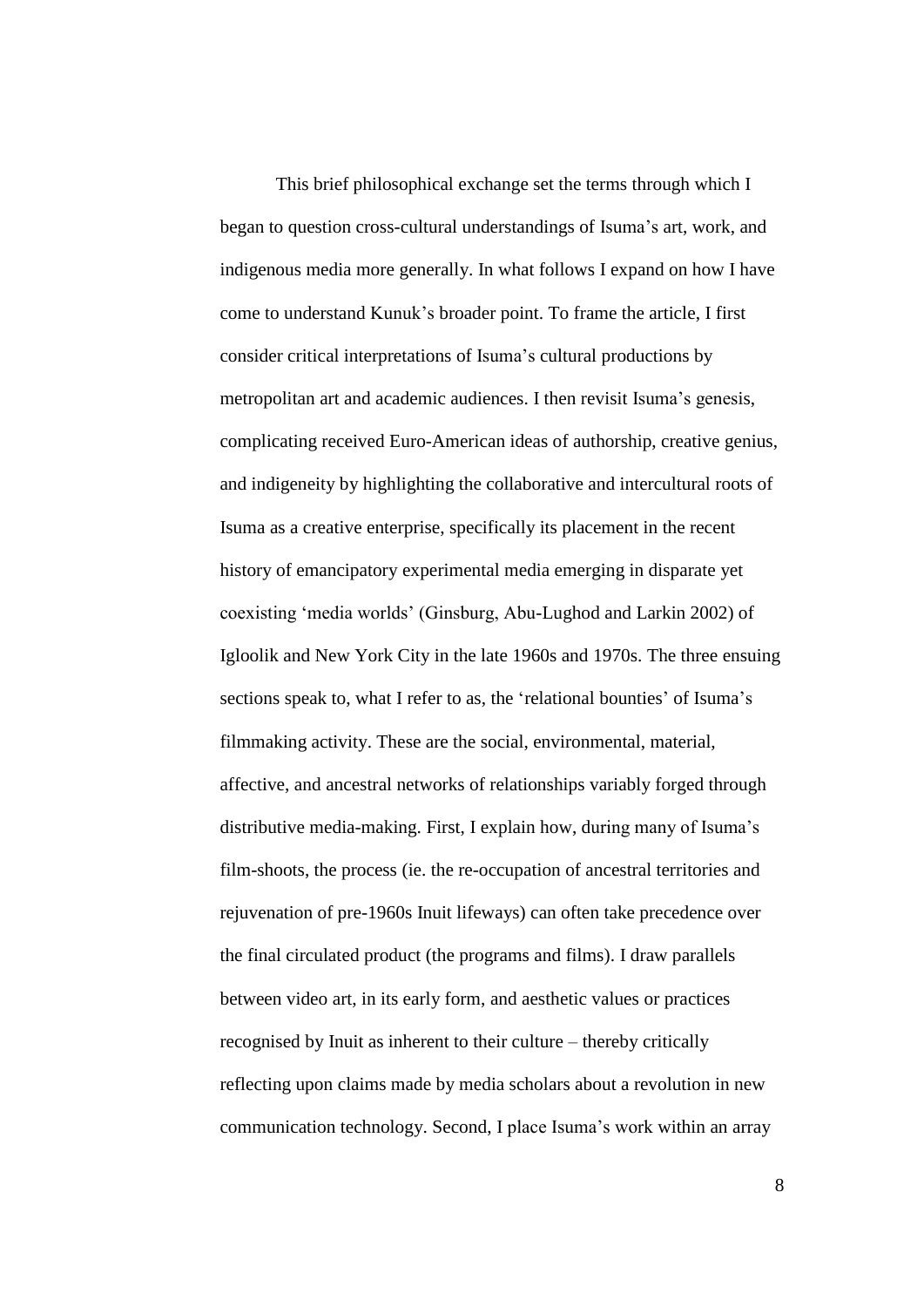of Inuit art forms that allow people to act upon their material world, continuously bringing it into being. Third, I address the ancestral histories rejuvenated in Isuma's media-making work. Finally, the paper concludes by considering the 'feedback' or local impacts of Isuma's transmedia work, presenting it as a currency of everyday creative engagement and exchange, both concrete and conceptual, and a means through which Inuit ensure the continuance of ancestral lifeways in the face of rapidly changing social and physical environments.

#### **The global screen**

When asked about when Isuma first made its mark in the world of visual culture, the company's producers point to the 1990s. While artistic experimentation and collaborations began earlier, this decade saw the circulation of Isuma's earliest set of programmes (the *Qaggiq* trilogy and the 13-part *Nunavut Series*). Screened at metropolitan art galleries, film festivals, and on television networks, these were historical re-enactments of Inuit camp-life from the 1940s<sup>6</sup>. The recordings captivated audiences, blurring recognized categories of documentary and drama and prompting academic discussion and debate regarding, variously: anthropology's own representational tradition (Ginsburg 1991, Weiner et al 1997), primitivist archetypes about the Inuit portrayed in film (e.g. Rony 1996); Inuit historical consciousness and storytelling (e.g. Cache Collective 2008, Evans 2008, Santo 2004); and, established ethnographic experiments in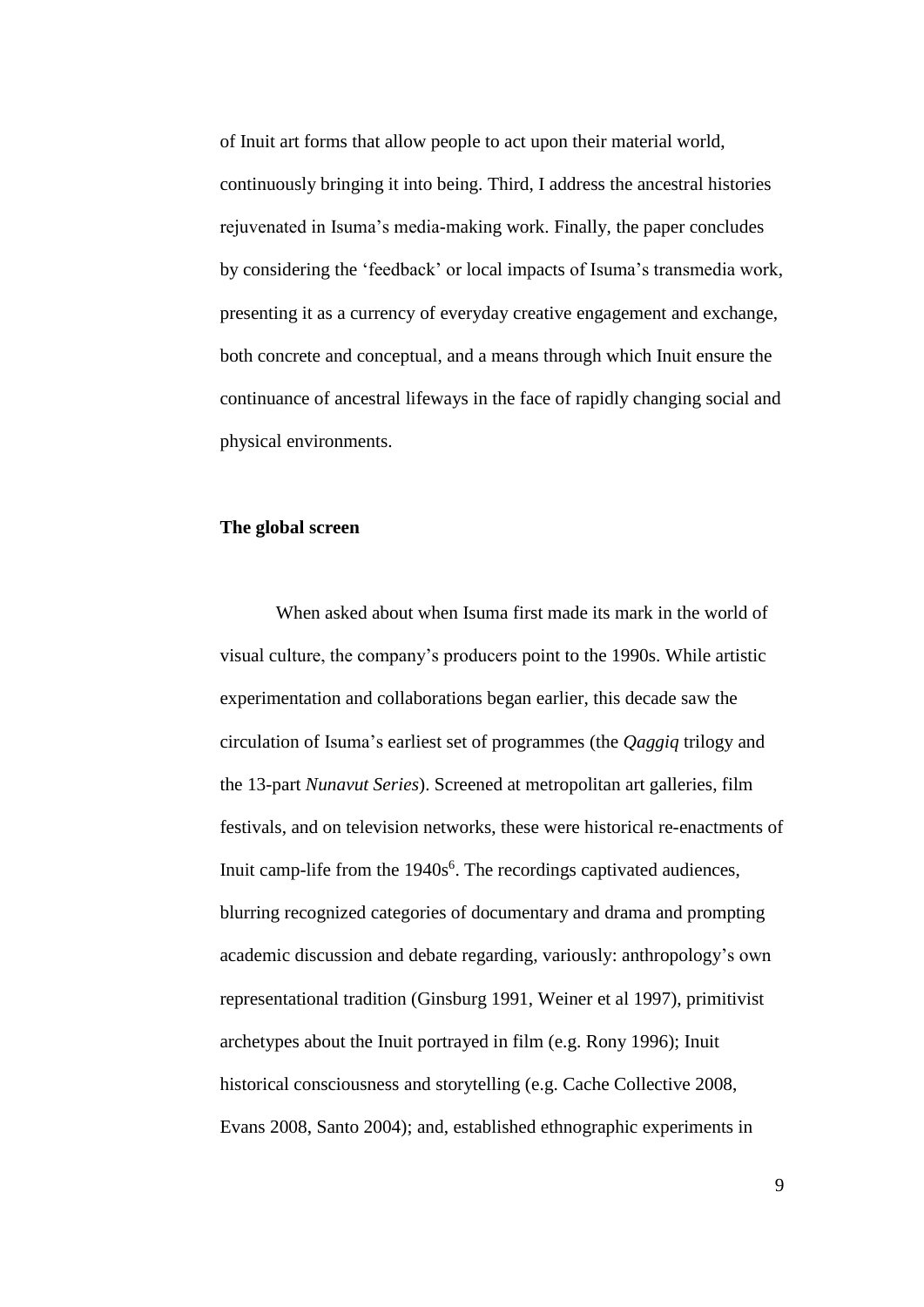collaboration, cinema verité, authorship, and reflexivity (Ginsburg 1994a, 1994b, 1995b, 1997). Isuma's early video productions, real-time scenes of people travelling across vast, snowy landscapes, hunting game and relaxing with family inside sodhouses, tents, and igloos were celebrated for their ability to offer unique 'cultural sensoriums'; the air, the space, the cold, the hunted animals, the warmth of the dwelling, and the scenes of feasting caught on film were noted for their ability to evoke rich 'tactile epistemologies' and multi-sensual memory and meaning-making processes for intercultural cinema audiences (Marks 2000:216).

The winter of 1997 – my first extended phase of fieldwork in Igloolik – coincided with the year when Isuma co-founder, Paul Apak Angilirq, wrote the original screenplay that would later become *Atanarjuat: The Fast Runner* (2000), arguably one of the most celebrated indigenous films of the past quarter century. At the time, Isuma was already spearheading what would soon become a vocal, global indigenous media movement (Ginsburg 1991, 1994, 1997). And yet, that winter, the Isuma office, a two-storey house on the beach road in town, was a peaceful, contemplative space with Apak Angilirq fastidiously documenting his elders' tales. Atanarjuat's story is one that is age-old and oft-told, in the best sense: a heartrending and pointed tale of love, jealousy, and murder set in the pre-contact (pre-1820s) period. At his desk, with a window-view onto the grocery store and then the great expanse of sea-ice beyond, Apak Angilirq combined eight different collected versions of the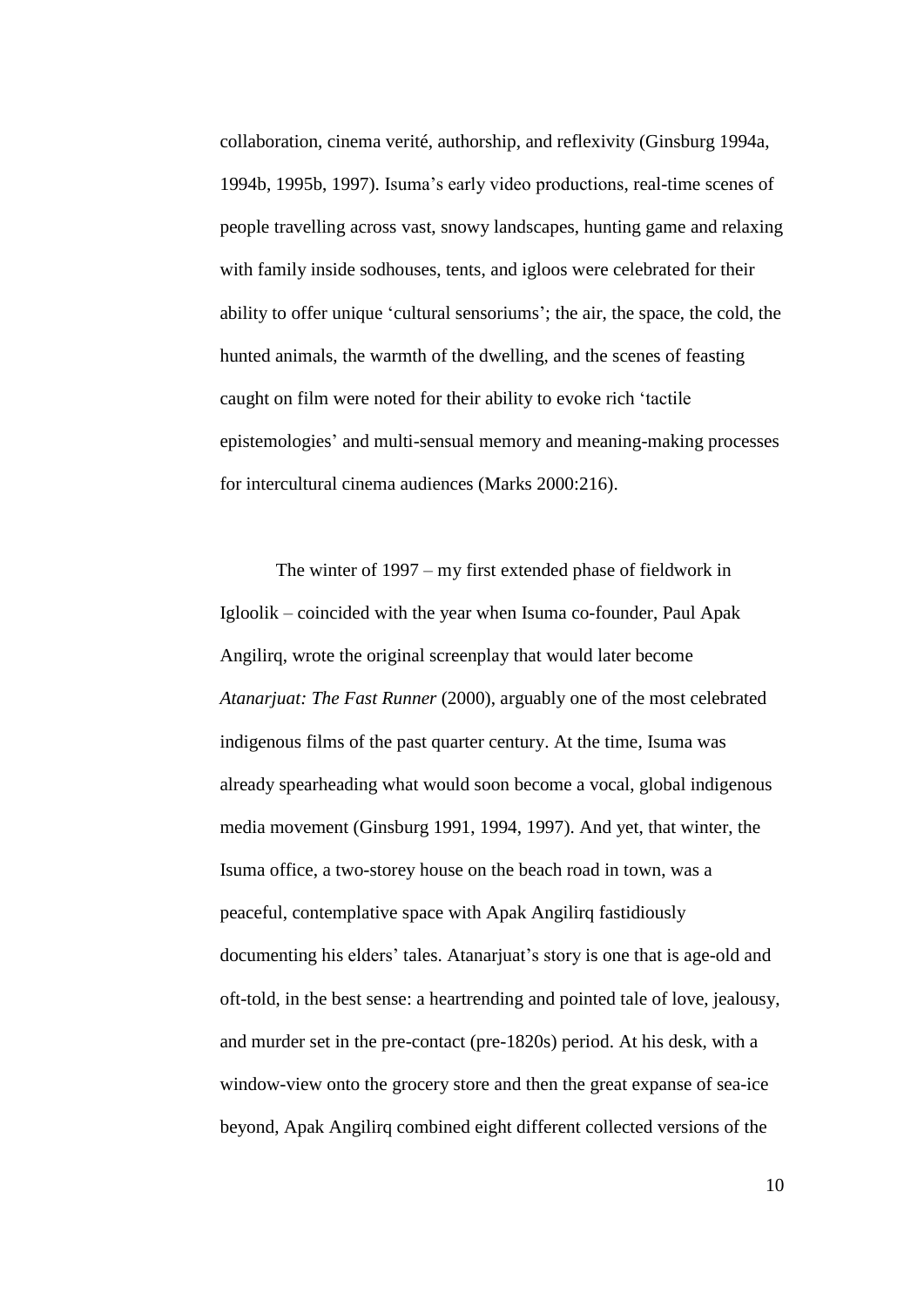story into a unified Inuktitut film-script. Tragically, Apak Angilirq was diagnosed that year with aggressive cancer and did not outlive the writing project by many months. Following his death, in the spring of 1998, fellow Isuma producers took over the task of converting his film-script into screenplay and then film production.

Released 2000, *Atanarjuat; The Fast Runner*, marked a departure from Isuma's earlier small-scale video-art projects. It employed sixty people and deployed high-definition digital technology. And, as the first full-length feature film to be produced by Inuit in the Inuktitut language, it brought more than \$1.5 million into Igloolik's local economy. Garnering critical acclaim worldwide *Atanarjuat* won prestigious awards, the Camera d'Or for Best First Feature Film at the 2001 Cannes International Film Festival among them. Academic researchers celebrated the film, variously describing it as a colonial allegory (Huhndorf 2003), a telling example of Inuit culture 'talking back' (Bessire 2003) and an achievement in 'indigenous advocacy' (Ginsburg 2003). A research monograph was published that tracked the film's genesis (Evans 2010). Mainstream media film critics of the period pronounced *Atanarjuat* as a 'masterpiece' (Scott 2002), 'Shakespeare on Ice' (Andre 2002), of literary magnitude equal to that of epic Greek myths (Said 2002a ) or to Tolkien (Said 2002b). *Atanarjuat* 'feeds a hunger', one critic wrote, that 'Hollywood's modern myths too often leave unsatisfied' (Said 2002b: 22).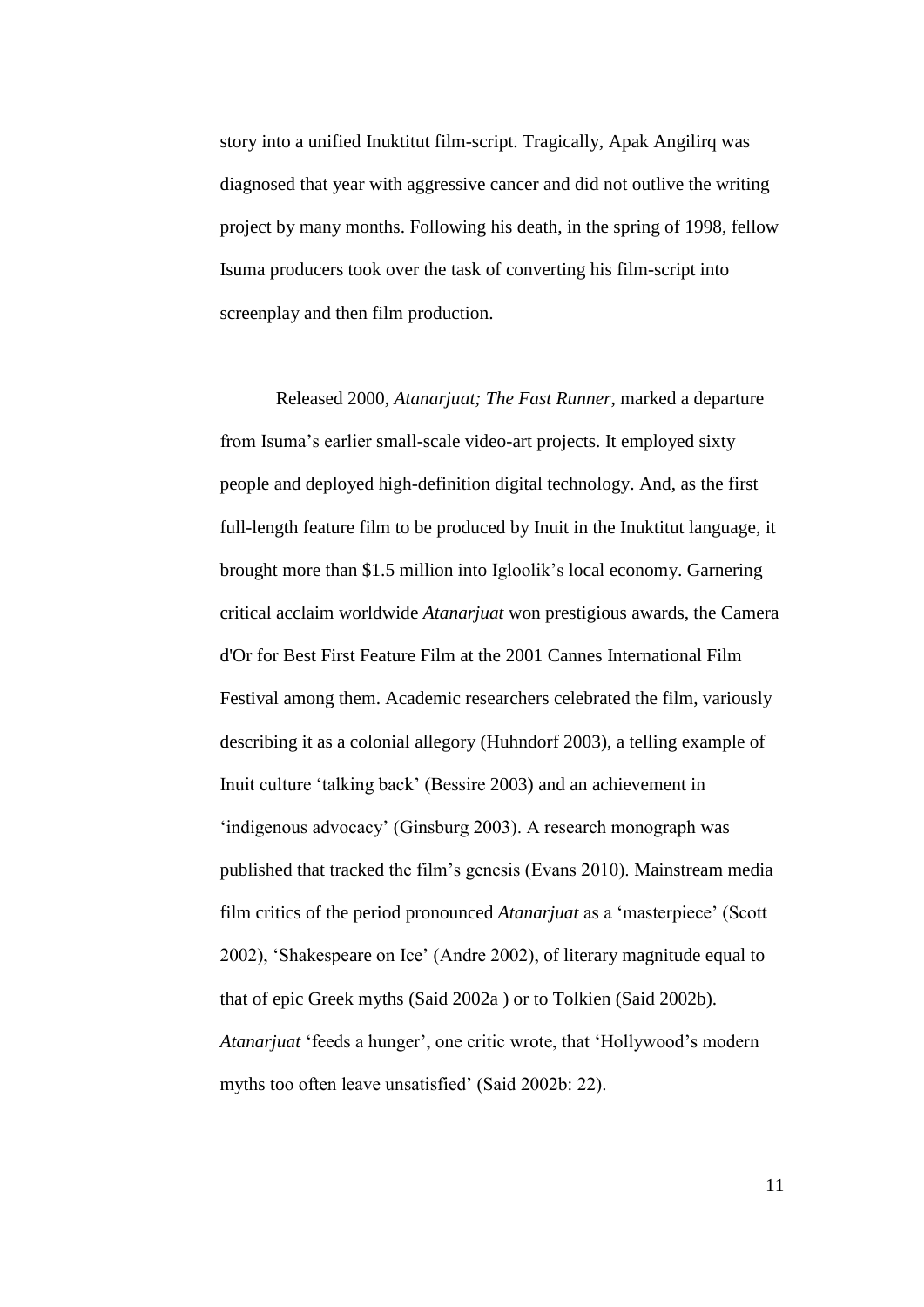This proclaimed yearning on the part of western audiences for an indigenous storytelling tradition outside of Hollywood was recognized and deployed by Isuma's producers to strategically promote their work globally (Ginsburg 2003, Krupat 2007, Bessire 2008) and secure economic backing for new transmedia projects, among them documentaries, feature films, educational websites, an indigenous internet television platform [\(www.isuma.tv\)](http://www.isuma.tv/), and a digital networking media project (Santo 2008)*.* The list of Isuma's productions remain extensive and still growing, as the company, its associated women's video collective, Arnait Productions, and Isuma's incarnation Kinguliit Productions (translated as 'those who came after') continue to experiment with the medium. Politicized documentary 'interventions', such *My Father's Land* (2014) airing local concerns about mining development, join decidedly Inuit appropriations of western cinematic genres, such as Zacharias Kunuk's 2016 Inuktitut cowboy western *Maliglutit (Searchers)*, and Arnait's children's film *Tia and Piujuq (2018)*. These works are just a few.

Time has passed since the immediate excitement of the red-carpet period of Atanarjuat and its afterglow. In light of this growing inventory of Isuma's work, it seems timely now to direct attention away from productions on screen and their reception, and instead offer a more finegrained, situated ethnographic account of the company's beginnings, focussing on the distinctive aesthetics practices cultivated in the company's host community. Isuma's story thus emerges as one not of concrete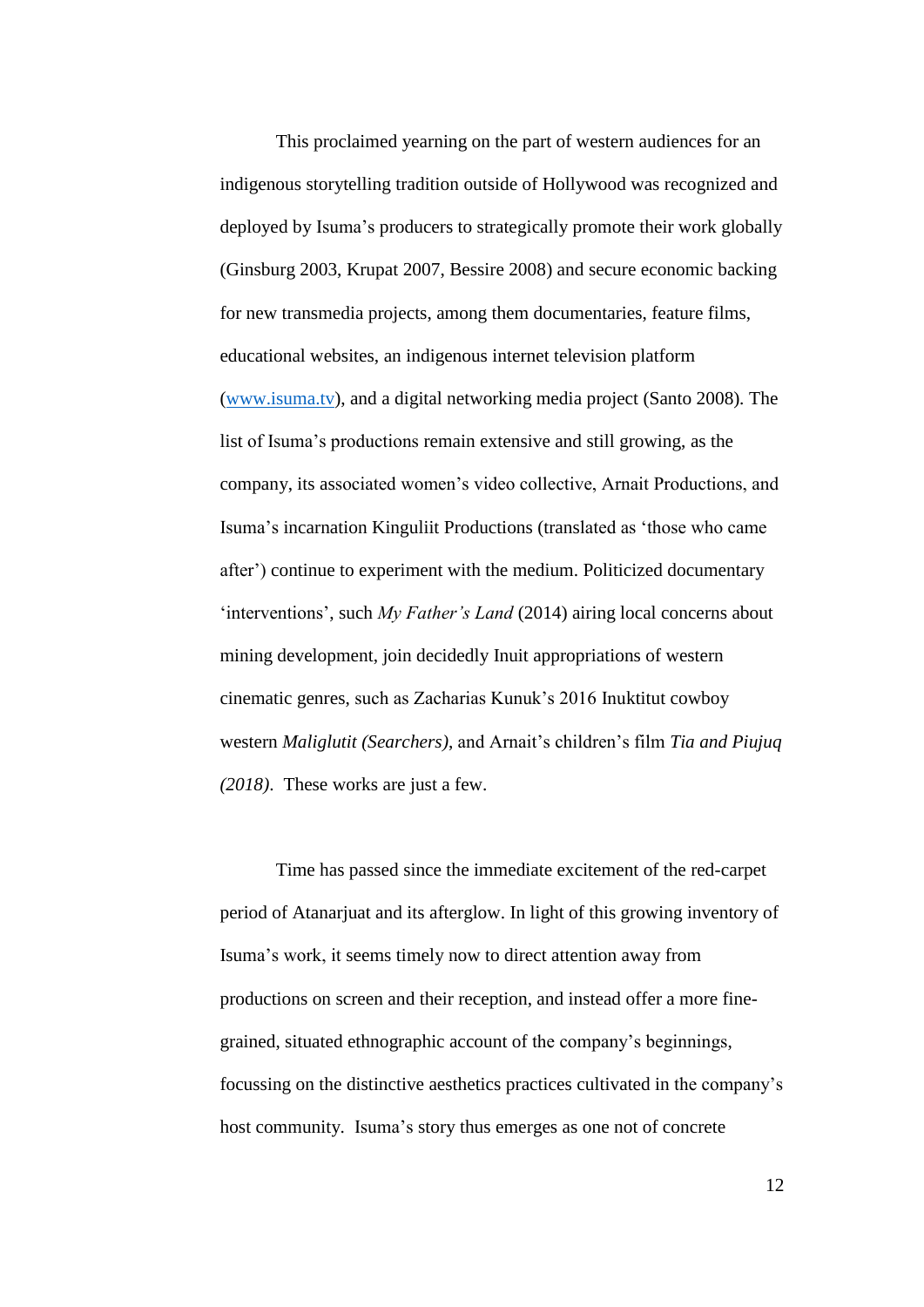accomplishments, but of becomings, or possibilities—generative moments and affective states emerging organically in the fields of relations fostered between community members, audiences, physical environments, and even ancestral pasts.

# **Hunting with a camera**

In the rest of this piece I focus on media-making's meaning as expressed by Isuma producers, actors, crew, families and community members. I begin with the genesis of Igloolik Isuma Productions. This origin story, based on founders anthropological life history accounts, circumvents conventional western modes of art appreciation, specifically those foregrounding the creative genious of an individual artist or cultural authenticity. Like the foundational accounts of indigenous media initiatives in other regions of the world (cf. Turner 1991, Michaels 1994, Ginsburg 1995a) Isuma's historical beginnings are presented here as a collective response to colonialism and to the dominant visual tropes of western cinema. Crucial to this indigenous media history is non-Indigenous contribution, as is seen in native New Yorker Norman Cohn's pivotal role in Isuma's early creative collaborations. Four interconnected biographies drawn from my 1997-2005 interviews with Isuma's four founding members demonstrate how a unique form of intercultural media-making was cultivated in Igloolik, one rightly characterized as indigenous, and one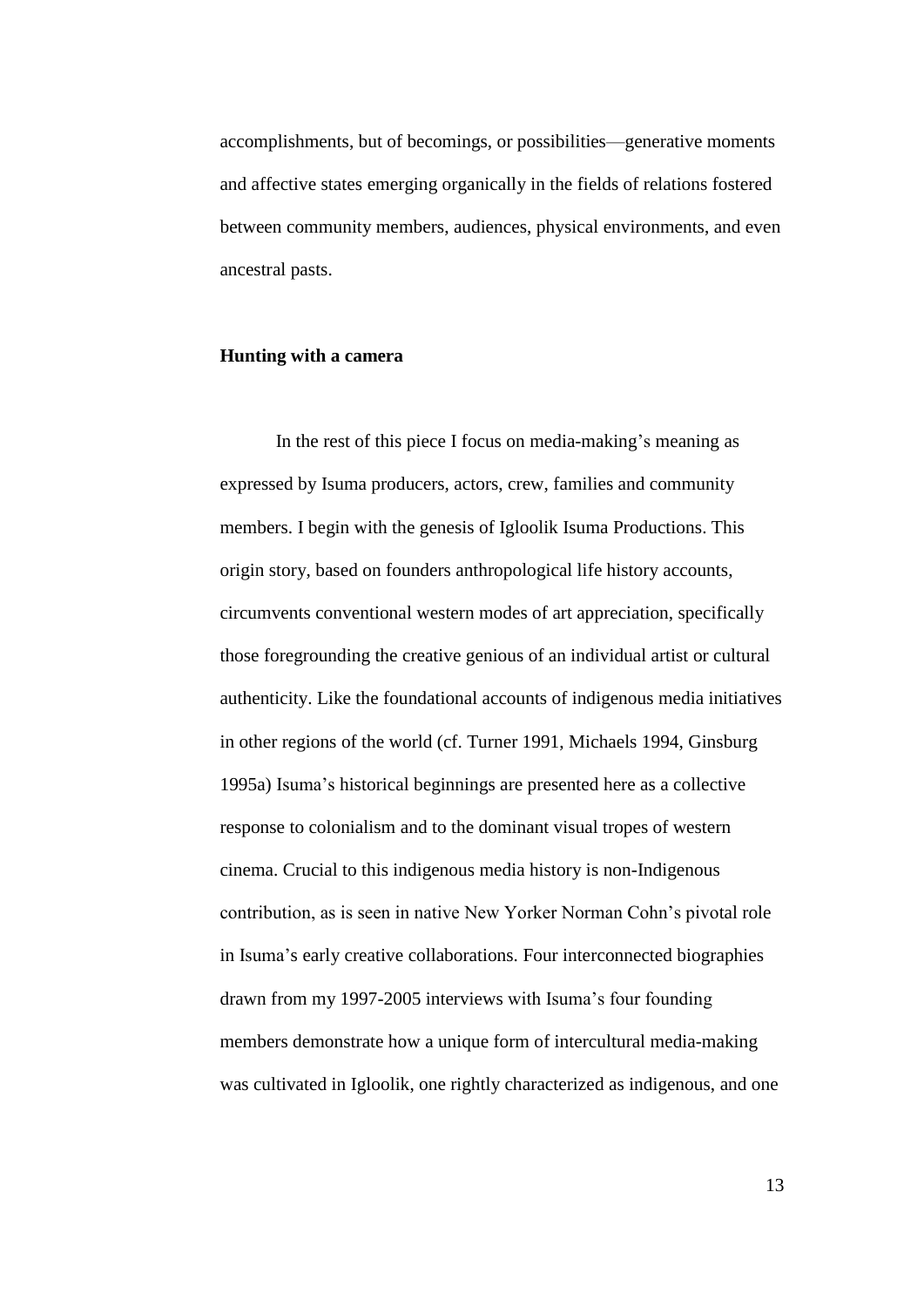whose cinematic frames and ecologies of practice resisted western aesthetic and cultural categorizations.

Stories about Isuma most often feature founder Zacharias Kunuk, Isuma's principal spokesperson and now the only surviving Iglulingmiut founder. Kunuk was born in 1957 and grew up in Inuit hunting camps until he was eight; he was raised, he once relayed pointedly to me, to 'pay attention to things'. For Inuit, learning to hunt was a lifetime apprenticeship that involved not just acquiring understanding of animal behaviour, geographical features, changing environmental patterns, and hunting strategies, but also developing a finely attuned perceptual orientation. Anthropologist Jean Briggs write about how Inuit children were socialized to see the world in a relational manner, to carefully study the rhythms of their physical environment and adjust their own activities to them. The world is presented to children as never fixed or taken for granted, but instead, as, 'potentially knowable and usable from moment to moment'. People, animals, objects, and forces that make up the world emerge 'in terms of multiple and shifting qualities and uses' (Briggs 1991:262). Yet in 1966 Kunuk's world changed drastically when government agents arrived unexpectedly at his camp, commissioned to take him to Federal Day School in Igloolik (then a population of 500 people). This was a watershed moment, one that he repeatedly described as his 'worst day' (Kunuk 2002).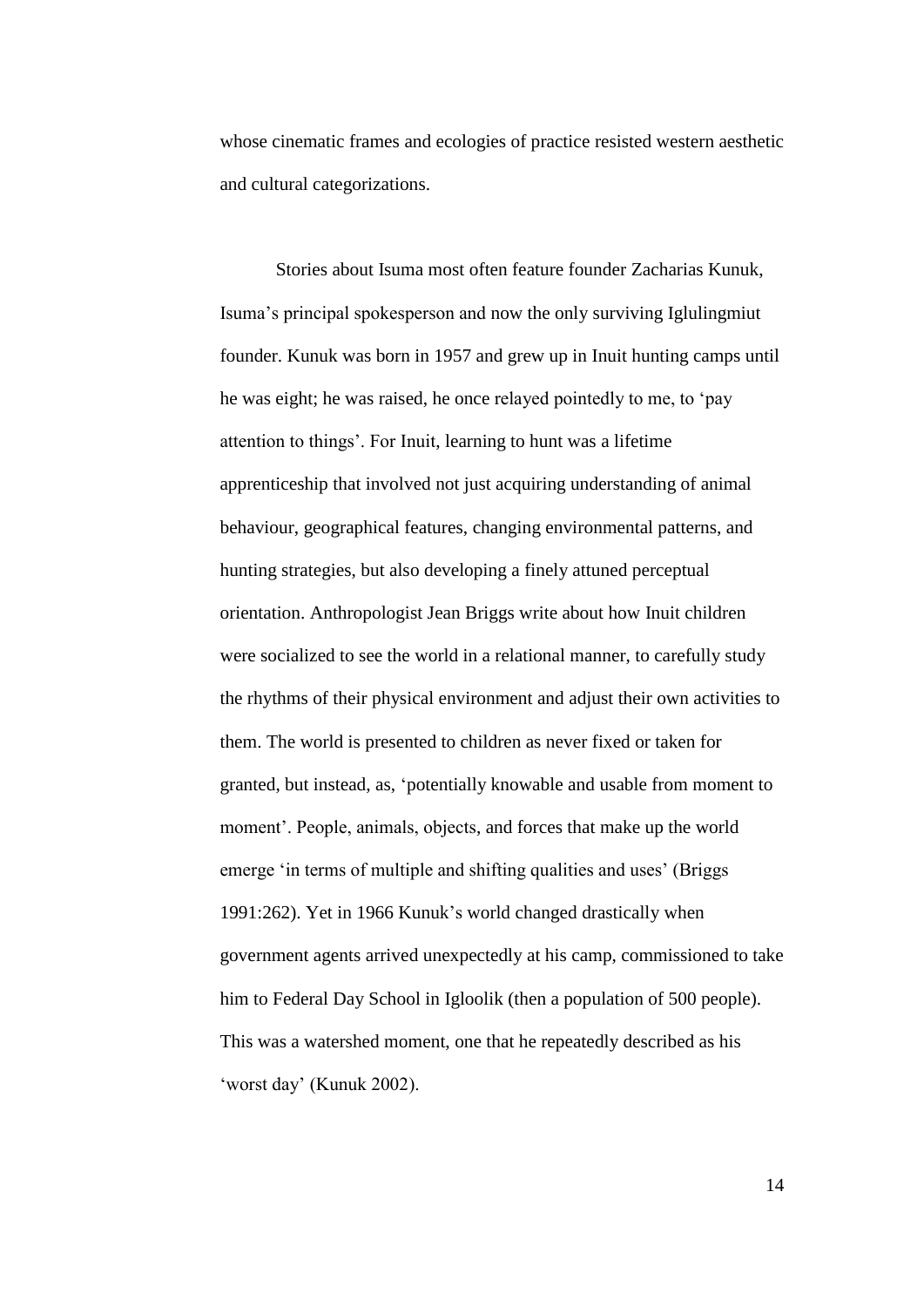Kunuk's expressions of individual and cultural loss are those of a generation of young Inuit taken from their camps and forced to forfeit training in the experiential states and expressive forms fundamental to their ancestor's nomadic lives. Among them was fellow co-founder, Paul Apak Angilirq, who was sent to a Catholic residential school in Chesterfield Inlet, around 750 kilometres distant from his home, and was subject to even more punitive assimilation policies. In conversation one afternoon, he declared 'I never had a chance to really see myself, to really see who I am' (Apak Angilirq in Wachowich 2002:19). It was the existential anguish of residential school, and a need to help feed his extended family, that drove Apak Angilirq to quit school at age 15 and reclaim his hunting apprenticeship foregone. 7 In 1971, commercial television arrived in the Canadian Arctic and in 1982 the Inuit Broadcasting Corporation (IBC) was established with a mandate to produce Inuit programming (Roth 2005). A camera joined Apak Angilirq's rifle as tools of trade. A 1978-1981, federally-funded, video-access and training program, the Inukshuk Project (Valaskakis 1982) provided him with his first kit and a wage to financially subsidise his hunting trips.

Accompanying Apak Angilirq on many of these hunting trips was Zacharias Kunuk. Kunuk had also left school as a young teen but had first turned to soapstone carving, a tourist art imported to the arctic in the late 1950s, for cash income. His signature pieces were of shamanic scenes, a theme marketable to southern buyers but also one he said that allowed him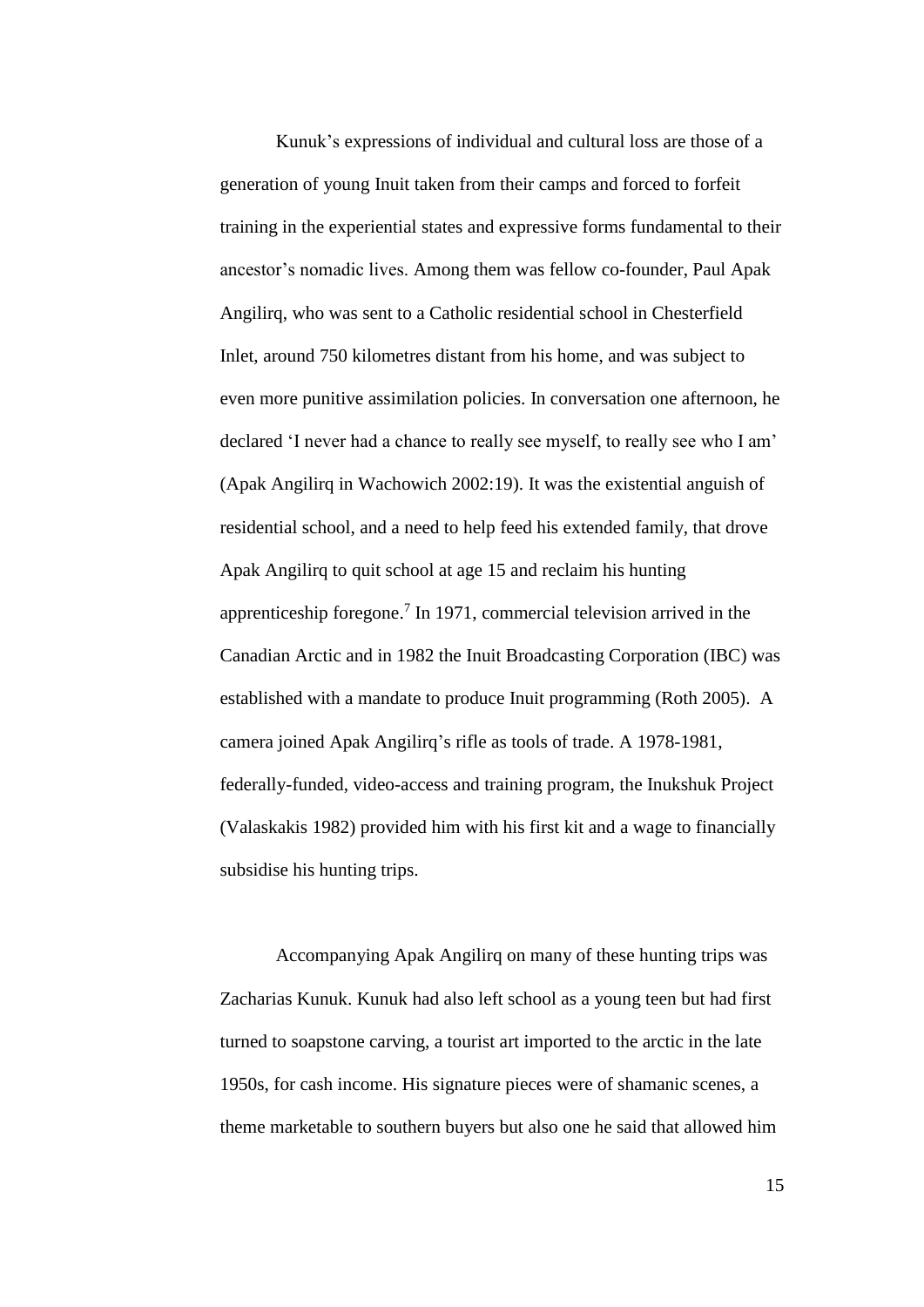to explore for himself an ancestral past and religious belief system rarely mentioned anymore in this devotedly Christian settlement. 8 In 1981 Kunuk swapped media, using income earned from selling two carvings to a Montreal gallery to buy a video camera. IBC's satellite office opened in Igloolik soon after, and both Kunuk and Apak Angilirq were hired fulltime as videographers to film community events and hunts. Known locally as *ajjiliuriji*, people who make copies of things, they simultaneously delivered game to hungry family and friends, and footage to IBC, while making their own experimental films on the side.<sup>9</sup>

Isuma's oldest co-founder, Pauloosie Qulitalik was hired with IBC around this time, and began working with both men and further mentoring them in land skills. Qulitalik had been 26 years old in the mid-1960s, when a head injury put him in a Montreal hospital. He returned north two years later, at the height of authoritarian Canadian government policies to settle the Inuit, and found his wife and children moved to a settlement house and himself without the means to take them home. In 2005, almost forty years later, and he still recounted this abrupt and forced abandonment of his hunting life in ardent and heartfelt terms; it was like the break-up of a passionate relationship, he told me. The settlement felt claustrophobic. He longed for the sights, sounds and smells of his youth. Pointing to the expanse of sea ice just beyond the steps of the Isuma building where we were holding our interview, he described how his 'heart and mind' were always still 'out there'.<sup>10</sup>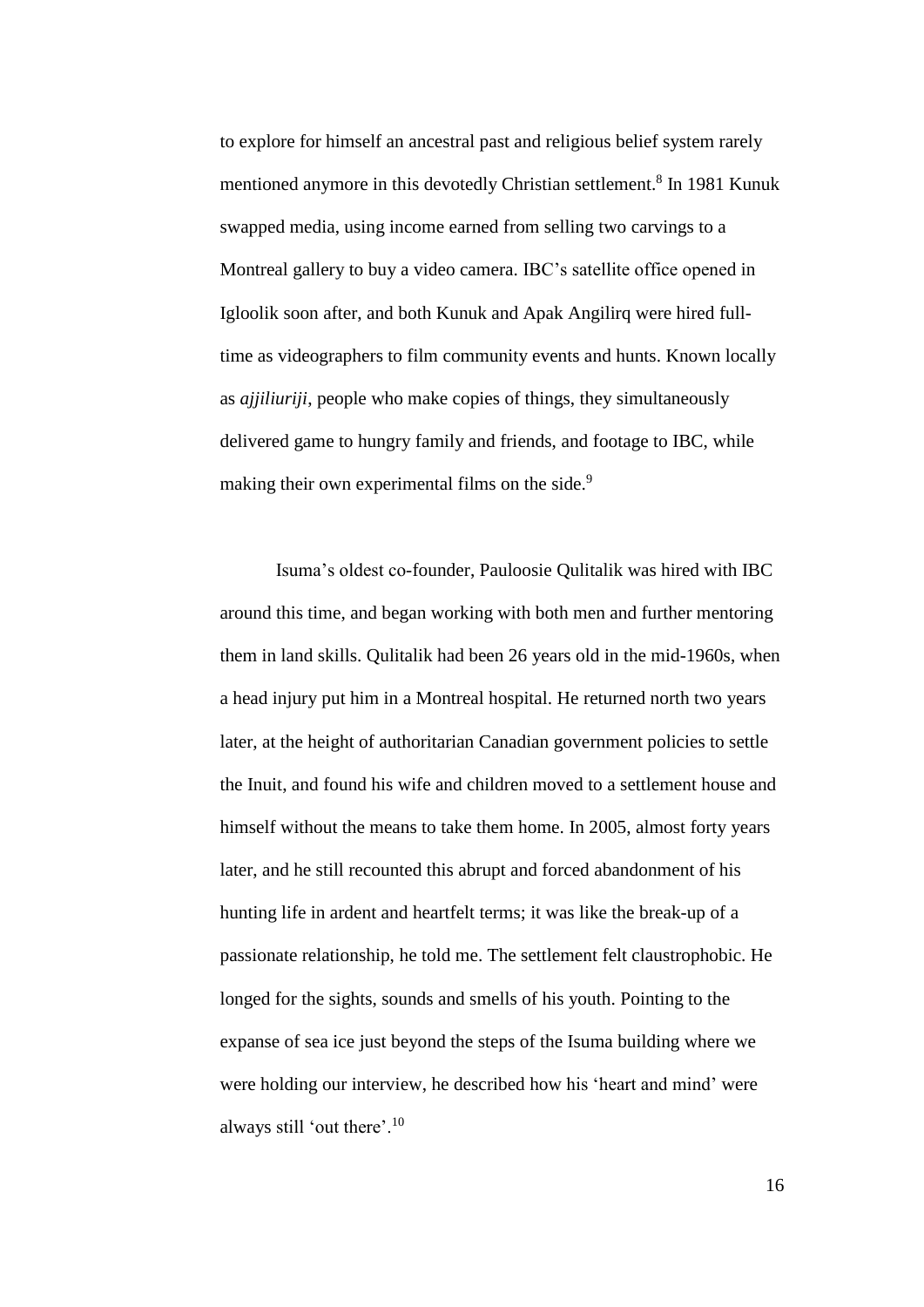It was 1985 when Qulitalik, Kunuk, and Apak met Norman Cohn, Isuma's fourth founder. Cohn, a freelance video artist at the time, had been hired that spring to run an 'alternative documentary course' in the territorial administrative centre, Iqaluit (a two-hour flight southeast). Cohn had made his name in US metropolitan video-art circles of the 1960s-1970s, and was renowned for his series of experimental installations, realtime close-ups of moving faces of individuals, what he termed 'subjective video portraitures'. These installations invited viewing audiences to engage in long periods of unbroken staring at an individual. Reflecting back on the revelatory and transformative element of this intersubjective process, he explained, 'You never stare at a person for such a long amount of time. Video offers up the chance to do something, perceptually, that in life you never do<sup>'11</sup>. The intimate observation or self-observation (as Cohn considered the subjects themselves to be the principal audience) made possible through the intervention of the camera, was seen to foster the conditions for a heightened awareness of the subjectivity of others and of the self. Historians of video art have described how the early artistic appeal of the medium was in ability to open up 'the rich and complex territory between perception and participation, between the actual and the virtual, between the moving and the static, between technology and art' (Meigh-Andrews 2006: 284). Cohn recounts how he was initially drawn to video for its capacity to offer viewers new ways of perceiving the social and physical world not appreciable to the naked (and impatient) eye.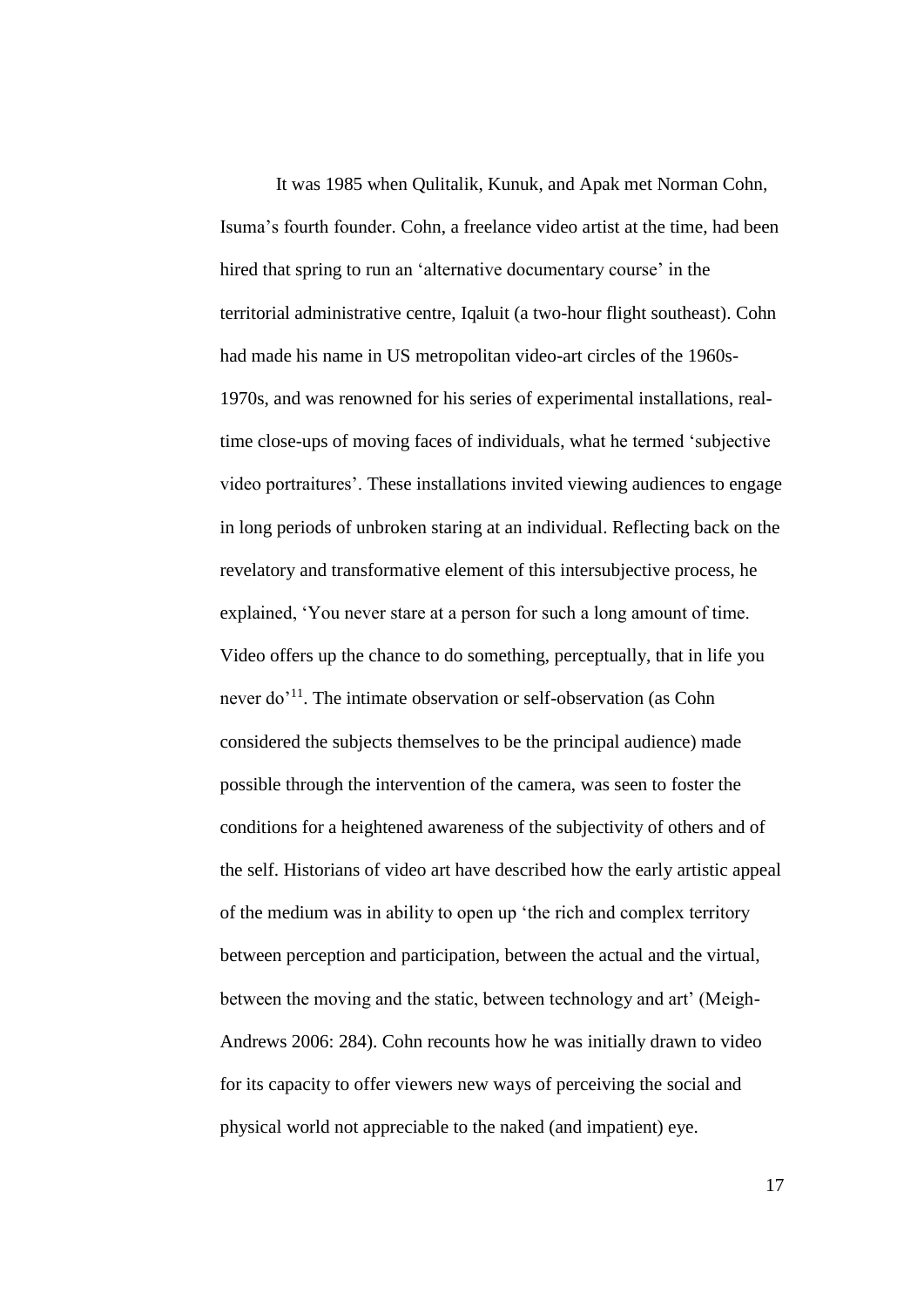Kunuk travelled from Igloolik to Iqaluit in the spring of 1985 to attend Cohn's workshop. In separate discussions, both men recalled the exhilaration felt upon first recognising aesthetic parallels in the experimental video art of the other. Cohn described how the concentrated, patient forms of observation that he had developed though his video art practice were already well-honed among Iglulingmiut hunters, and how the circumvention of modernist cinematic frames was a given. Kunuk invited Cohn to Igloolik when the workshop was done and the week-long visit planned extended into months of experimentation with video in the arctic spring light. Kunuk, Apak Angilirq, and Qulitalik subsequently resigned from IBC, claiming creative malaise as their main motive, a disaffection that matched Cohn's own with what he saw as an increasingly selfreferential New York video art scene. Video art in the early 1980s for all men had lost the creative freedom and emancipatory element that had initially inspired them. If for Cohn, metropolitan video art had migrated too far into the realm of the aesthetic, for Kunuk and Apak Angilirq it had migrated too far into that of the bureaucratic, with directives increasingly coming from an Ottawa. Cohn moved to Igloolik with his family, learned Inuktitut, was apprenticed in land skills, and helped found the company. They chose the Inuktitut term, Isuma, (broadly translated as 'wisdom' or 'thinking') to represent their learned practice.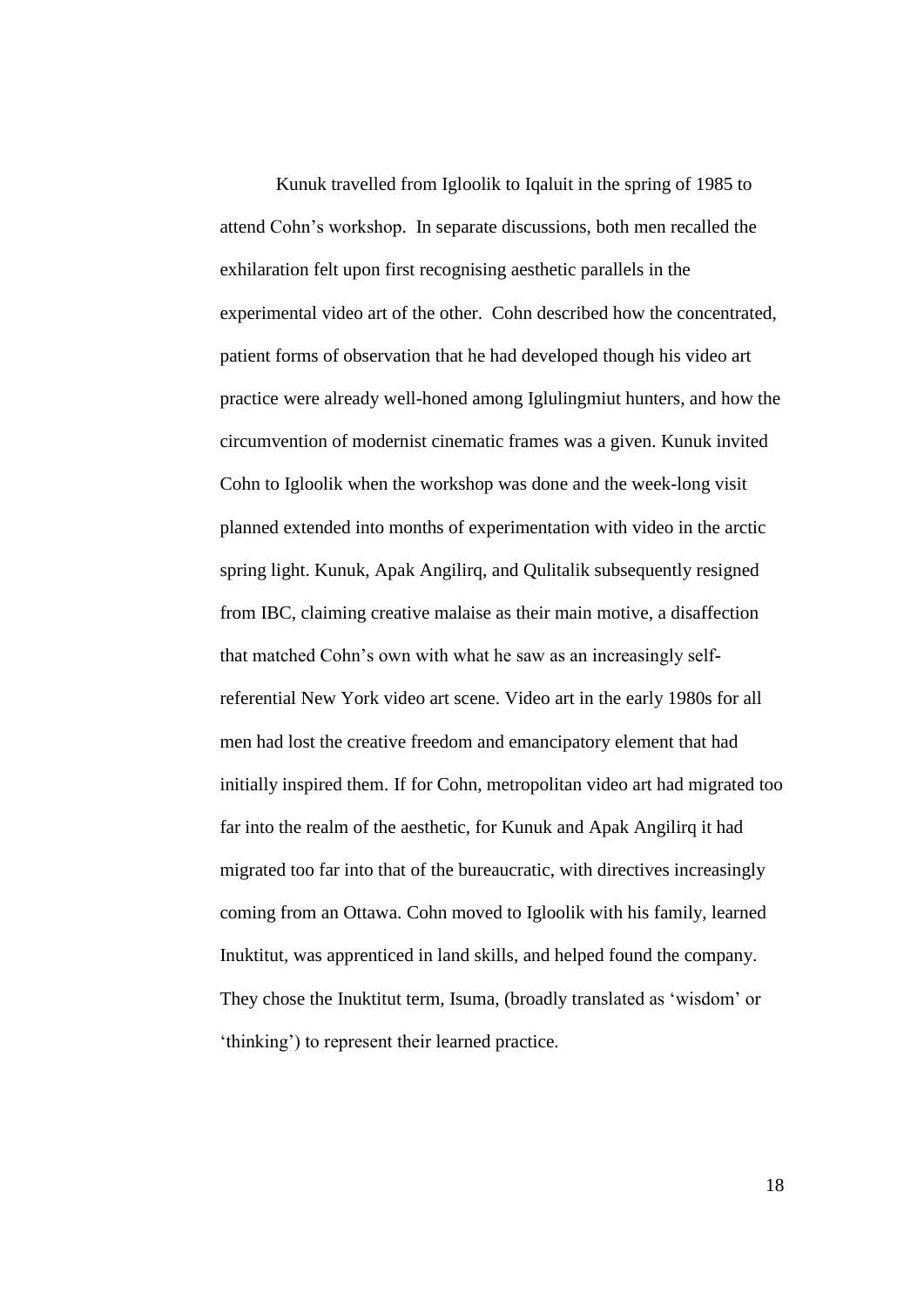Isuma's subsequent steady success with sourcing and securing external arts council funding garnered income for salaries, camera equipment, and the building of a two-storey building with production studios, and editing rooms. Grants allowed for the purchasing of hunting gear, fuel, and food required for extended (video) hunting excursions on the land. These excursions offered local Inuit and their families —be they full-time hunters, students, clerical workers, truck drivers, the unemployed, or video/film producers—the chance to travel and hunt in a manner comparable to that of their ancestors, and to dwell for extended periods with their families in hunting and fishing camps abandoned in the 1960s. Enabling such a return to the land (for days, weeks or even longer) is no small feat in a place with chronic unemployment where equipping a hunter (with a snowmobile, sled, boat, outboard motor, rifles, ammunition, and camping gear) can quite easily cost more than what an Igloolik schoolteacher would make in a year. The attendant processes of re/learning land skills and rejuvenating environmental relationships once forsaken were formative. One Isuma couple and their six children, inspired by these film-camps, moved from the settlement permanently to re-inhabit one of the mother's childhood hunting camps, Kapuivik, several hours from Igloolik, where they stayed for twelve years.

#### **With or without the camera running**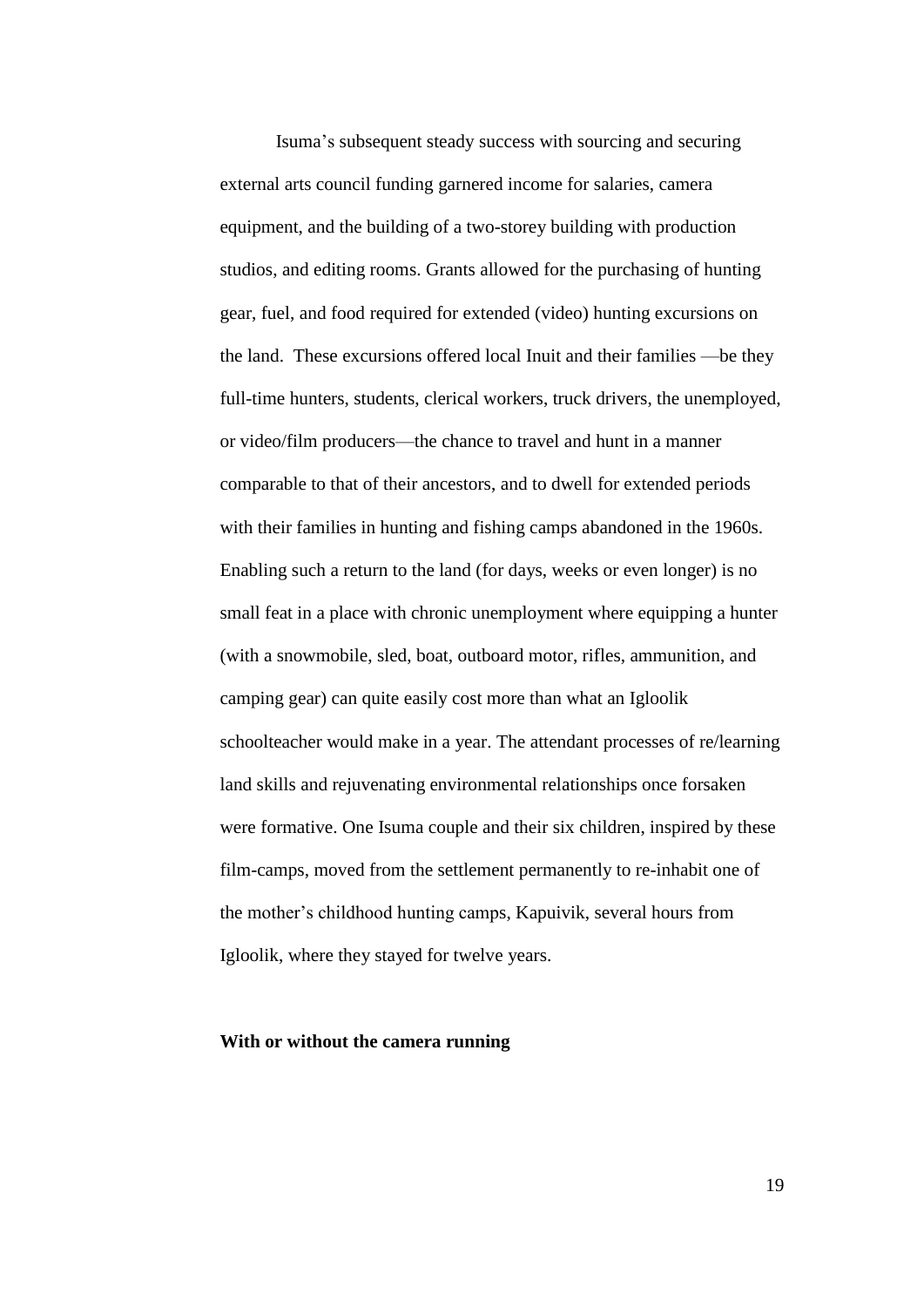This regeneration of Inuit hunting skills and ontologies stimulated new creative beginnings. Isuma producers, cast and crew have often described to me how, when filming at once-abandoned hunting camps over the years —sometimes the birth and burial sites of their ancestors—an artistic improvisation can come to spontaneously unfold, one that incorporates the camera's framing of events, but that also occurs in a manner inherently familiar to Inuit hunting lifeways. Producers, actors and crew at these camps hunt for seals, walrus, caribou, polar bear, and migratory birds. They fish for char and gather birds' eggs, berries, lichen, and arctic cotton. They butcher meat, fabricate tools, and construct shelters from snow, ice skin, sod, and stone. They process and sew animal skins for garments; they tend to their children; they eat their catches; and they rest. In Isuma's historical programmes, cast and crew are tasked with wearing traditional dress, speaking in 'old-fashioned' Inuktitut and re-enacting more or less loosely scripted past lives for the camera. But, as is oftrecounted, a functional, spontaneous and resourceful orientation frequently takes hold, one that variably incorporates all members of Isuma's camps as the act of filming becomes incorporated into the day-to-day round of work, rather than the other way around. Tasks prescribe timings, rhythms, and tempos of action and dialogue included in the recordings. The presence of the video camera maintains historical time frames depicted. It invites social relationships and action that unfold in their own unique ways as days pass. Yet, in the process of working and living together, the camera's frame can become largely disregarded and any settled sense of temporality as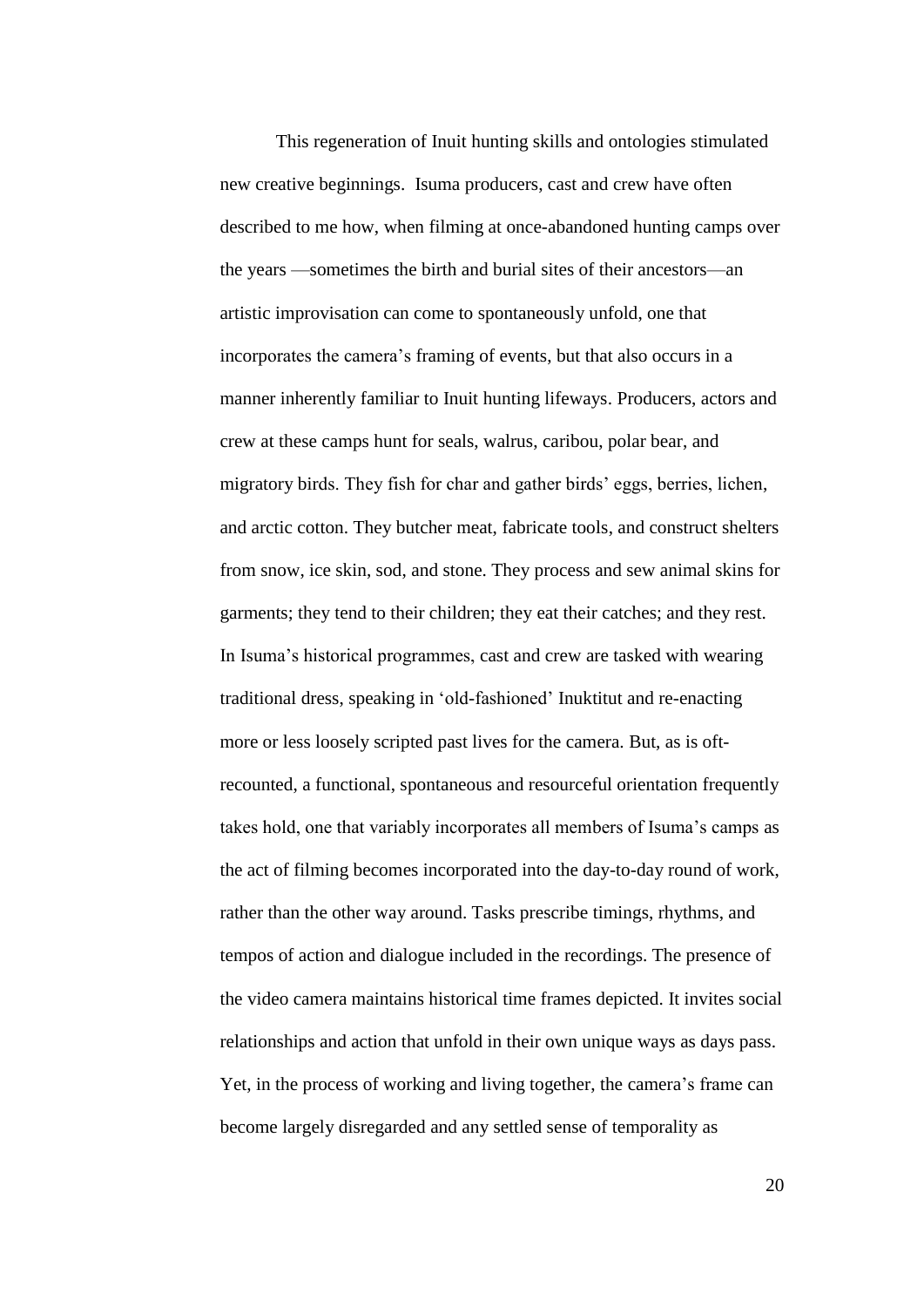understood in chronological terms can collapse. Action instead becomes attuned to cyclical environmental rhythms, material and multi-sensorial aspects of tasks at hand, and relationships between people as they engage in what Ingold refers to more broadly as 'processes of dwelling' in the landscape (2000: 189-208). And in the creative moments that unfold, ancestral pasts, contemporary lives, and indefinite futures can come together, and the boundaries between virtual and real blurred. Sometimes the camera is running; sometimes it isn't.

This apparent softening of the technological imperative is a different take on video and filmic technology than those of 1960s media visionaries writing in the pioneering days of metropolitan video art. Portable video technology was celebrated then for its capacity to provide an accessible, reproducible, and democratic medium, one that promised to revolutionize television broadcasting industries and empower marginalized groups (Meigh-Andrews 2006). Video cameras were envisioned as inexpensive, portable, and non-intrusive technologies: offering the possibilities of changing consciousness and making art from the most mundane and repetitive elements of everyday life. But such revolutionary claims by early video activists that, 'the cathode ray tube will replace the canvas' (Paik 1974: n.p.) did not carry the same rhetorical force in the Canadian North, where canvas-based, 'high art' has no great cultural tradition, and art is democratized and part of the everyday.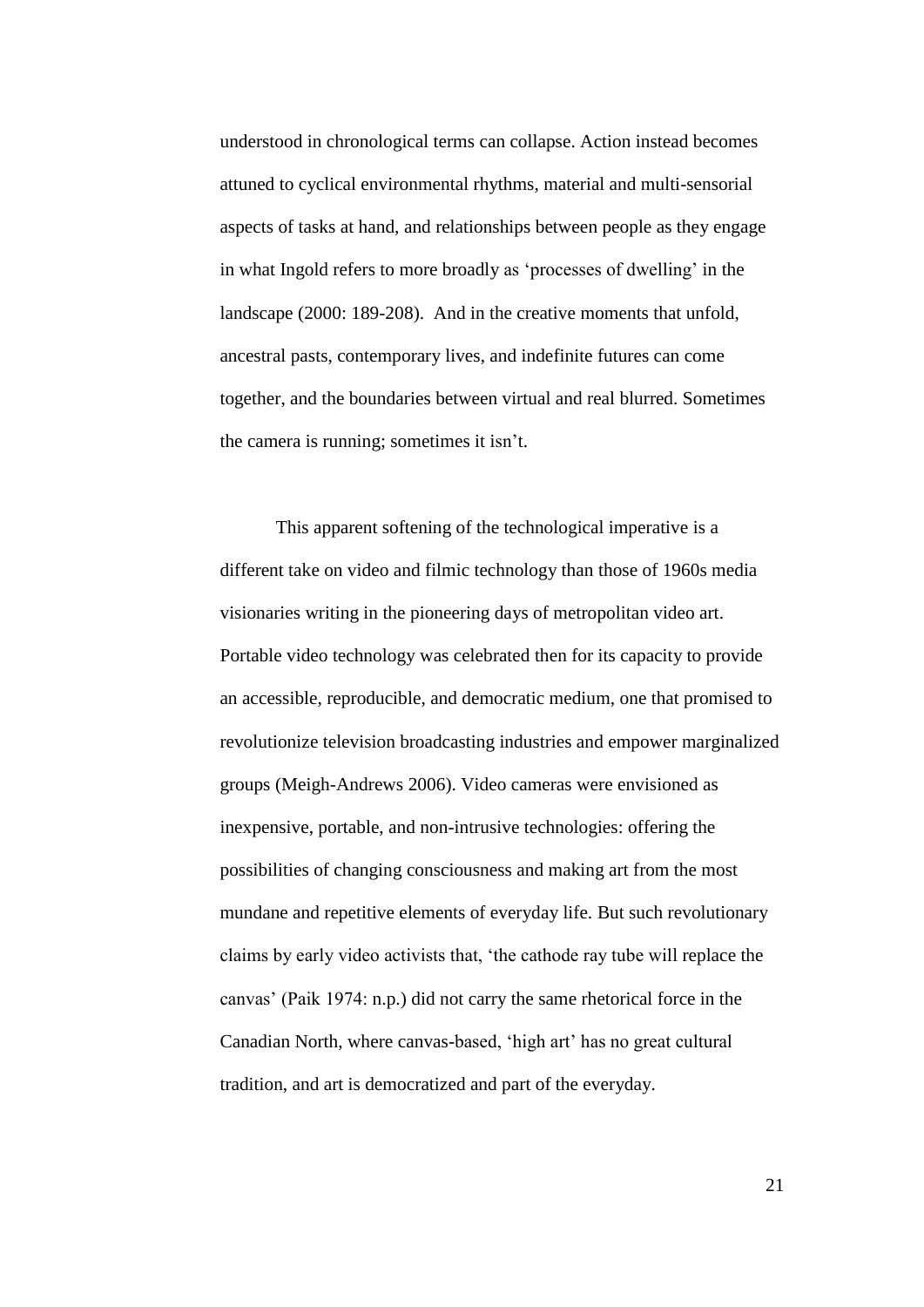Indeed, video cameras were enthusiastically adopted in Igloolik but they were received as the latest in a long line of tools (both native and imported to the region) through which people bring their world into being, not unlike the hunting tools, rifles, needles, knives, pencils, carving tools, tape recorders or still cameras before them. In other word, the democratic and accessible nature of this representational medium was not considered revolutionary, but instead fulfilled expectations of creative experimentation that were already well established for Inuit. The meditative act of working and reworking elements of one's immediate surroundings, and of drawing out certain dimensions of everyday experience, be they concrete or conceptual, has always been integral to Inuit lifestyles, and involves not just self-declared artists. Media-making is construed as akin to hunting, garment-making, tool-making, carving, and so on: it is creative, it draws on ancestral knowledge, but it is also expressed using the root word *sana*, as a form of work.

This privileging of process over product as delivered through the camera is a different take on Isuma's work from that of scholars who have usefully marked the potential of this company's appropriation of filmmaking techniques for reinvigorating Inuit storytelling traditions (Evans 2010) and providing an emergent databank of stored knowledge for future generations (Cache Collective 2008). This seeming indifference to the power of the camera or to the finished filmic product by those involved in the immediacy of filmmaking seems curious at first glance, for it is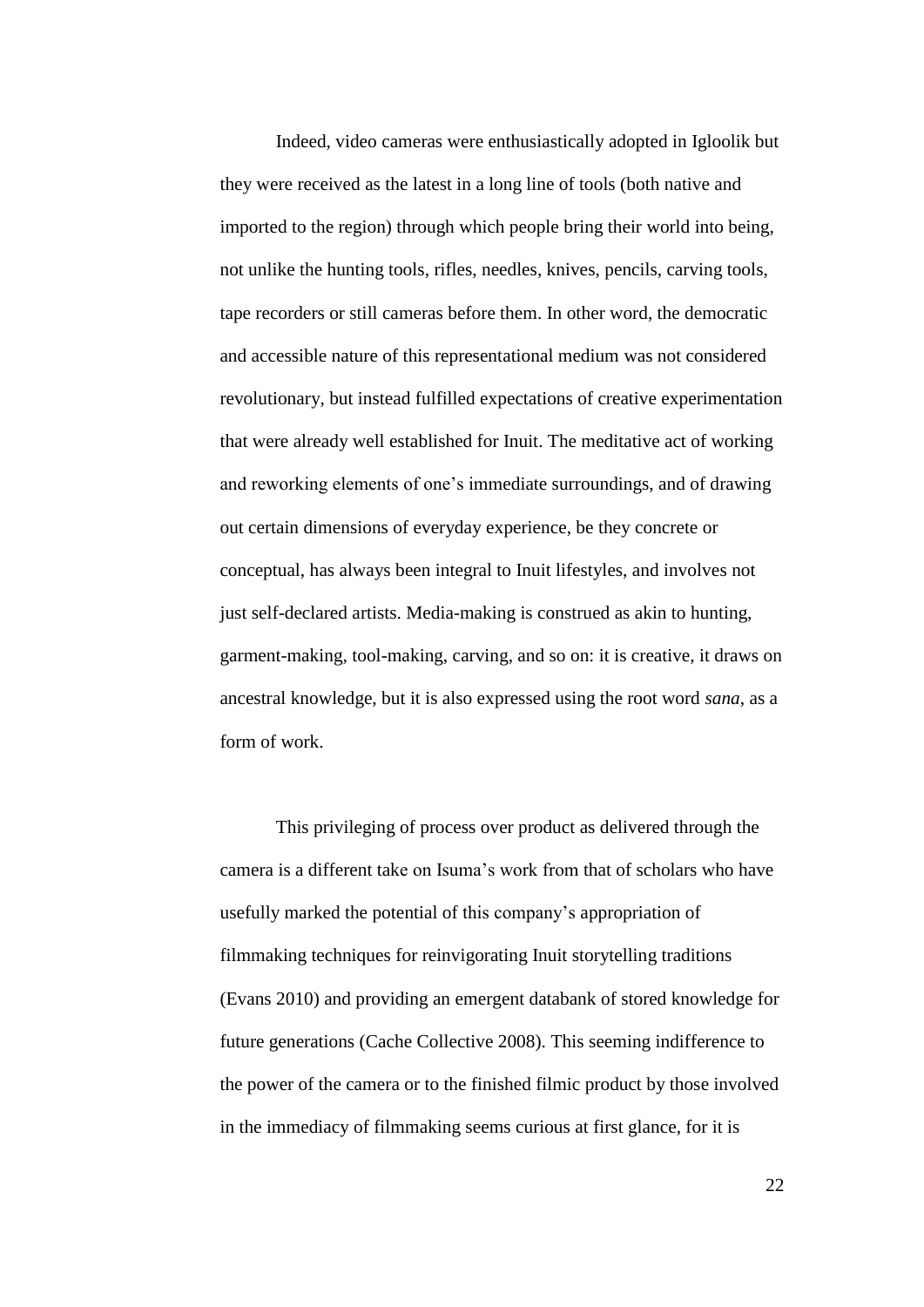Isuma's approbation from mainstream audiences and, accordingly, funding from outside agencies that enable these gatherings to happen in the first place (Ginsburg 2003, Santo 2008). Creating cultural resources and publicly circulating healthy images of Inuit occupying of traditional territories, poised and confident in their land skills fosters community pride and draws in external revenue to finance further excursions. In the current political climate—where Inuit face publicized threats to their sovereignty by, among others, animal rights groups, extractive industries, and nation states—the currency held in healthy broadcast images of a better Inuit life, as lived on the land, is not to be underestimated.

Yet, just as Cohn's, early video portraitures were aimed first and foremost at the subjects themselves as primary audience, so to must Isuma's productions be understood as attending first to more personal or existential needs of those involved in their making. It is true that for many, creative potential might lie in the end products, where novelty, beauty or usefulness is judged by the artefact made or left behind. Yet equally so, such value and the appeal can be in the processes or the performances. These performances can, of course, be seen to exist as entities bounded by the cinematic scene or 'take', but they are also processual: to borrow Ingold's term, they *occur* (2011). Programmes and productions thrown up by these improvisations, rightfully acknowledged and lovingly preserved by western art/museum collectors, and scholars, can become secondary to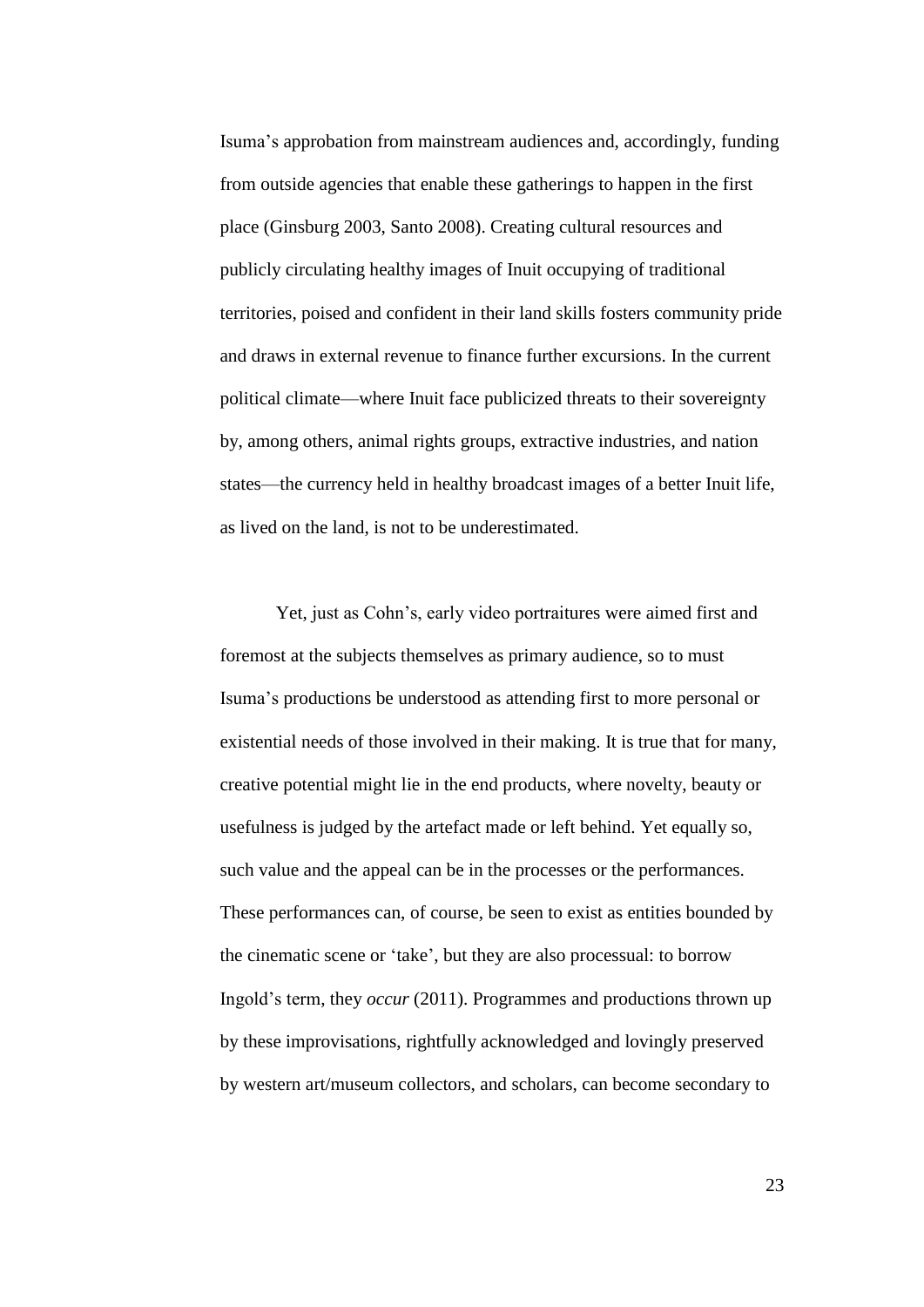people whose more immediate concerns and needs are registered on different indexes.

The essence of this reconfiguration of process and output is captured in the reflections of Jayson Kunnuk, a sound-artist from Igloolik (and Zach Kunuk's nephew) who was part of the 2005 Siuraarjuk seal hunt, the story of which began this piece. Kunnuk described his work ferrying equipment and people by skidoo to and from the video camps during the 2005 production of *The Journals of Knud Rasmussen*. Twenty-nine at the time, he emphasized upon recollection the fulfillment he had gained not so much from reaching his destinations, or wages earned, but from the journeys themselves: the terrain traveled, skills honed, weather experienced, animals sighted, heard, tracked and/or hunted along the way, and the sense of accomplishment and pride he felt bringing fresh meat to his grandfather to eat and sealskins for his mother to process and sew<sup>12</sup> (See figure 2). For Kunnuk, these journeys encapsulated the extensive form, function, and bounty of Isuma's work. Filmmaking is the hunt as the hunt is filmmaking.

# **Relational bounties and immanent possibilities**

Recognizing and appreciating these fleeting, subjectively experienced moments of reward requires understanding materials as shifting and emergent within more expansive fields of relations. In the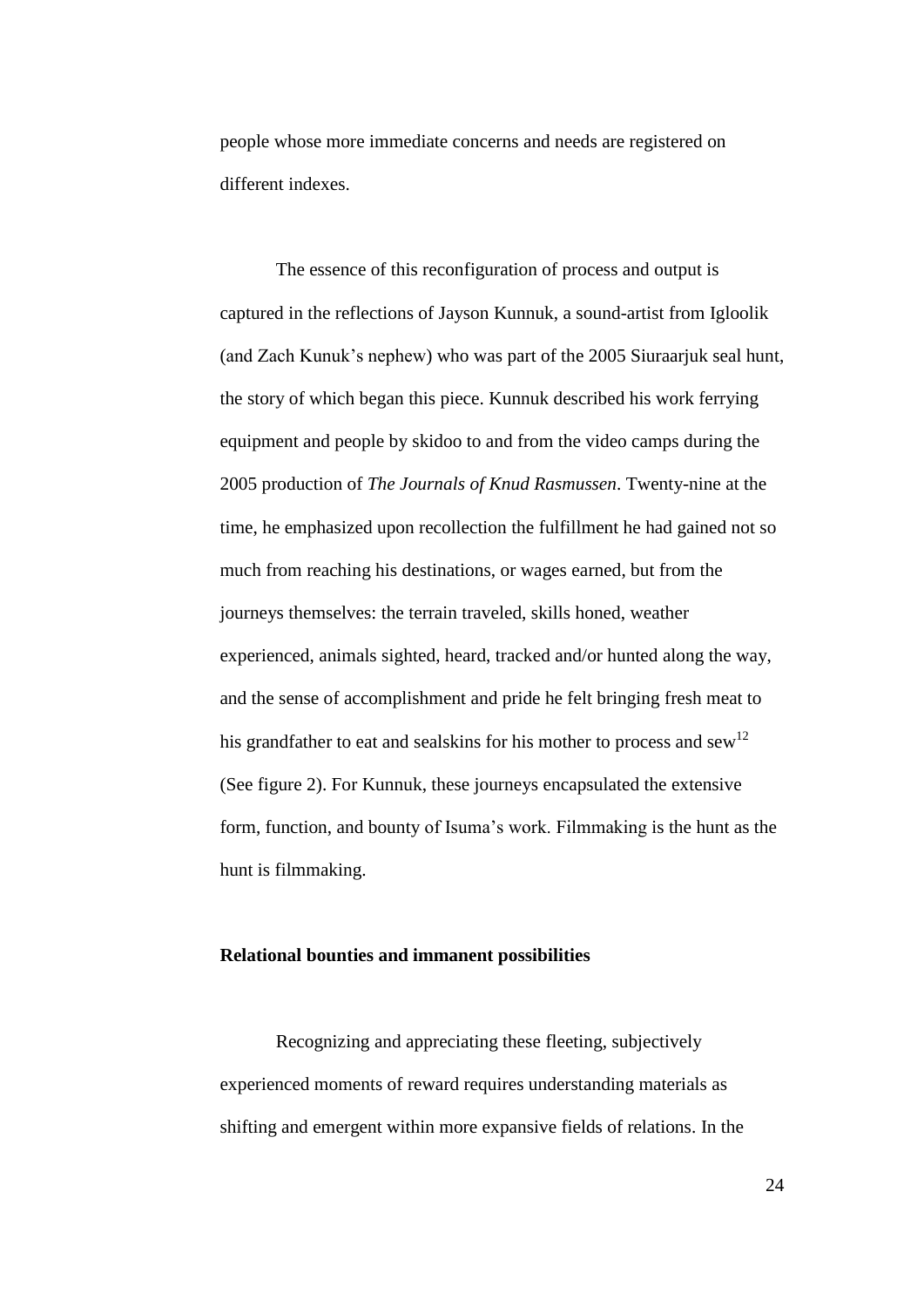nomadic past, Inuit ancestors fashioned for themselves shelters, tools, clothing, sleds, fuel, food, toys or animistic amulets using just skin, bone, stone, ice, and snow. Families travelled by sled, boat, and foot and carried little with them, making tools as and when materials presented themselves and as and when needed. The innovative shapes that a carcass, a stone, ice, or snow took on was said to emerge not only from the material itself but also from its immediate relationship with the maker in a wider relational ecology. Antlers became sleds; stones became knives; skins became clothes, tents, or bedding; fish became sled runners. As expressed to me in different ways during my time in Inuit communities: everything (and every person too) is considered to have an immanent potential for growth, transformation and renewal.

In the past the *knowledge* of how to fabricate tools from the physical environment was known to be of greater value than the actual *possession* of these tools. Travelling hunters will today still come upon abandoned campsites with long histories of occupation, littered with everyday objects, carefully designed tools and carvings left there through the ages for the next occupants to use. Many Inuit homes, to this day, remain surprisingly minimalist in their decor. People may lend, share, or give away upon demand their most precious of items, which might then circulate through different households as they are loaned, shared, returned, or given away again. The material environment is thus not always made up not of objects to be held, stored, displayed, carried or acted upon. Things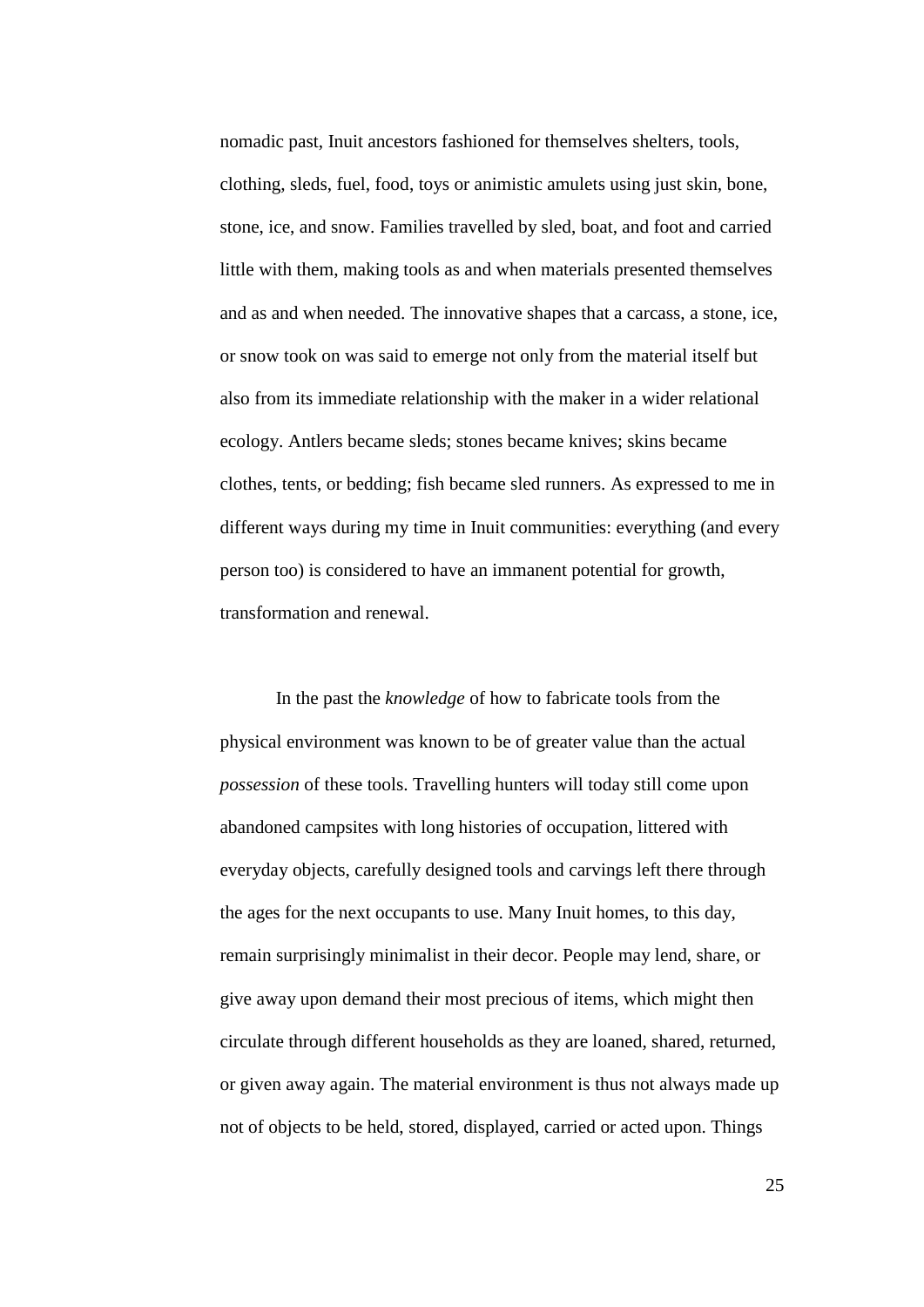may not necessarily exist to accumulate and delight in. Materials are transient. They happen. They occur. They find meaning in their fields of relations. Objects or things thus belong to people's stories, not to their inventories or systems of classification. They are considered verbs, not nouns.

In such material complexes, valuations of art and aesthetics can be reckoned relationally. Thus, an analogue or digital production's acclaim may be considered secondary to the experiential value of its making. Its meaning emerges in the meditative interface between makers and their environments, and in the possibilities this invites. Such interfaces can be enduring, or more ephemeral. Indeed, the swiftness with which they can change became apparent to me on the morning of 28 April 2005 when, at the height of the filming of *The Journals of Knud Rasmussen* at Siuraarjuk, the announcement of a suicide of a young man in Igloolik provoked an immediate emptying of the camp and a cavalcade of skidoos headed back across the sea ice to Igloolik. Suicides are a far too common occurrence in the Canadian Arctic. This death was as desperately tragic as all the rest. The unplanned break in production required pay-checks be immediately distributed to Iglulingmiut cast and crew upon their arrival in town for the burial. By the close of the day, the two multi-purpose shops in Igloolik were emptied of their snowmobile stocks and, that evening, the lead female actor, Leah Angutimarik, was seen riding around the settlement on her new machine, with members of her family taking turns balancing on the back or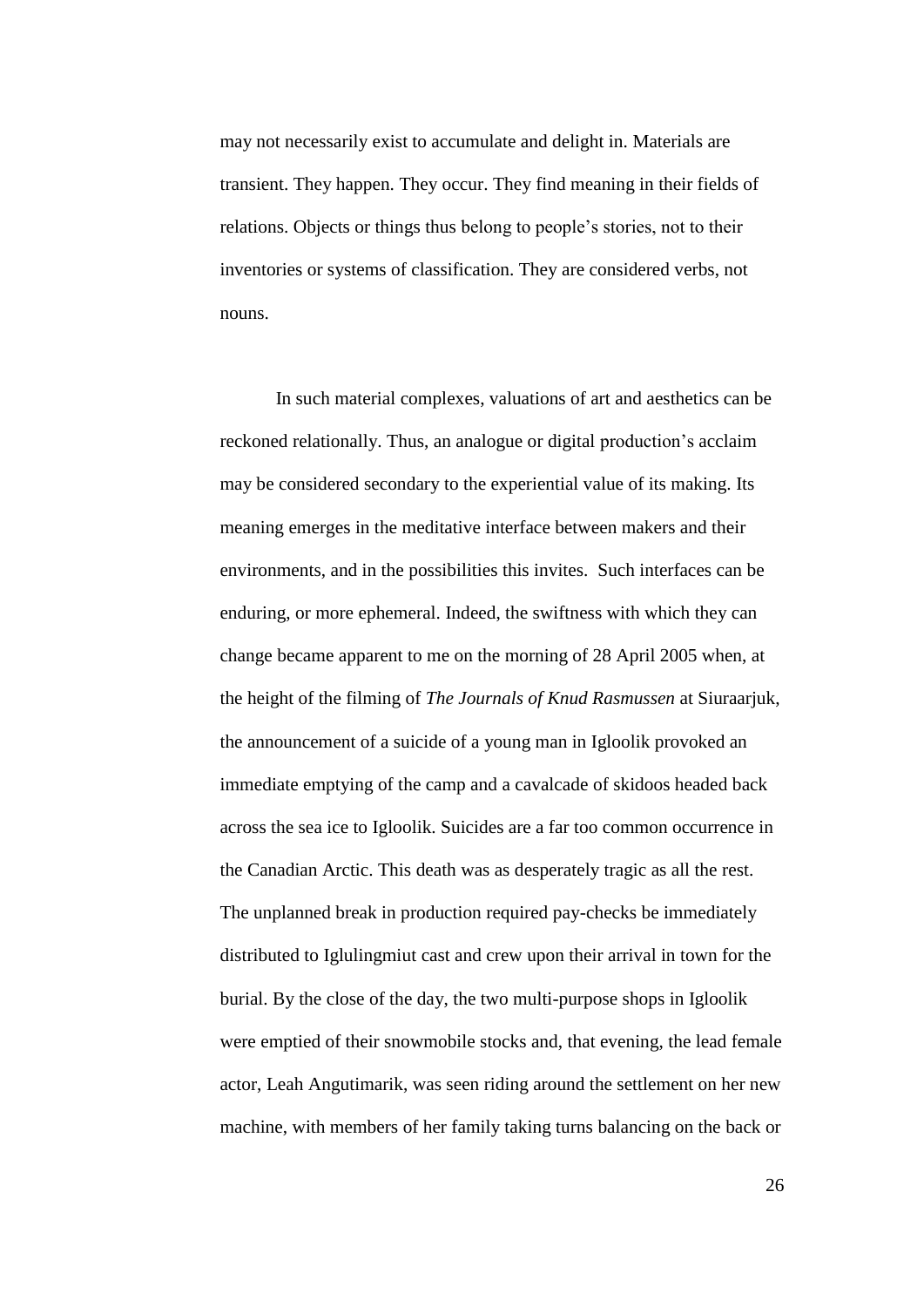driving. All-terrain vehicles, tents, rifles, and other hunting gear, toys, clothing, and groceries were purchased that day, and Igloolik's only cash machine was emptied of bills, I was told, as cast and crew shared their wages with kin, or drowned their sorrow with loved ones of the deceased. Travelling back across the ice to Siuraarjuk several days later to continue the shoot, many had no more in their bank accounts than when they had first left for filming.

Such spontaneous galvanisation of sharing obligations are detailed in the ethnographic record and make sense if we think of objects in terms of their dynamic use values. In Igloolik, the more uses, wear and handling one brings to the objects in one's world, the more skilled and adaptive one reveals oneself to be. Plywood from sea-lift deliveries is quickly transformed into shacks on the land, dog-houses, make-shift covers for snowmobile engines, or elaborate little boxes built on the backs of sleds to protect passengers from the cold. Peanut butter can become engine grease for a failing outboard motor during a boating trip. A glass top to a coffee table mysteriously disappears from a woman's house, only to reappear as the windscreen on her husband's boat. Seal, wolf, polar bear, and caribou furs are converted into clothing and mattresses for camping. Dog fur is used for parka trim or mittens. Women process raw animals hides and convert them into elaborately ornamented skin garments, take them apart, use the same skins to sew new ones that look slightly different, and later, if the fur remains pliable and thick, they then take them apart and start again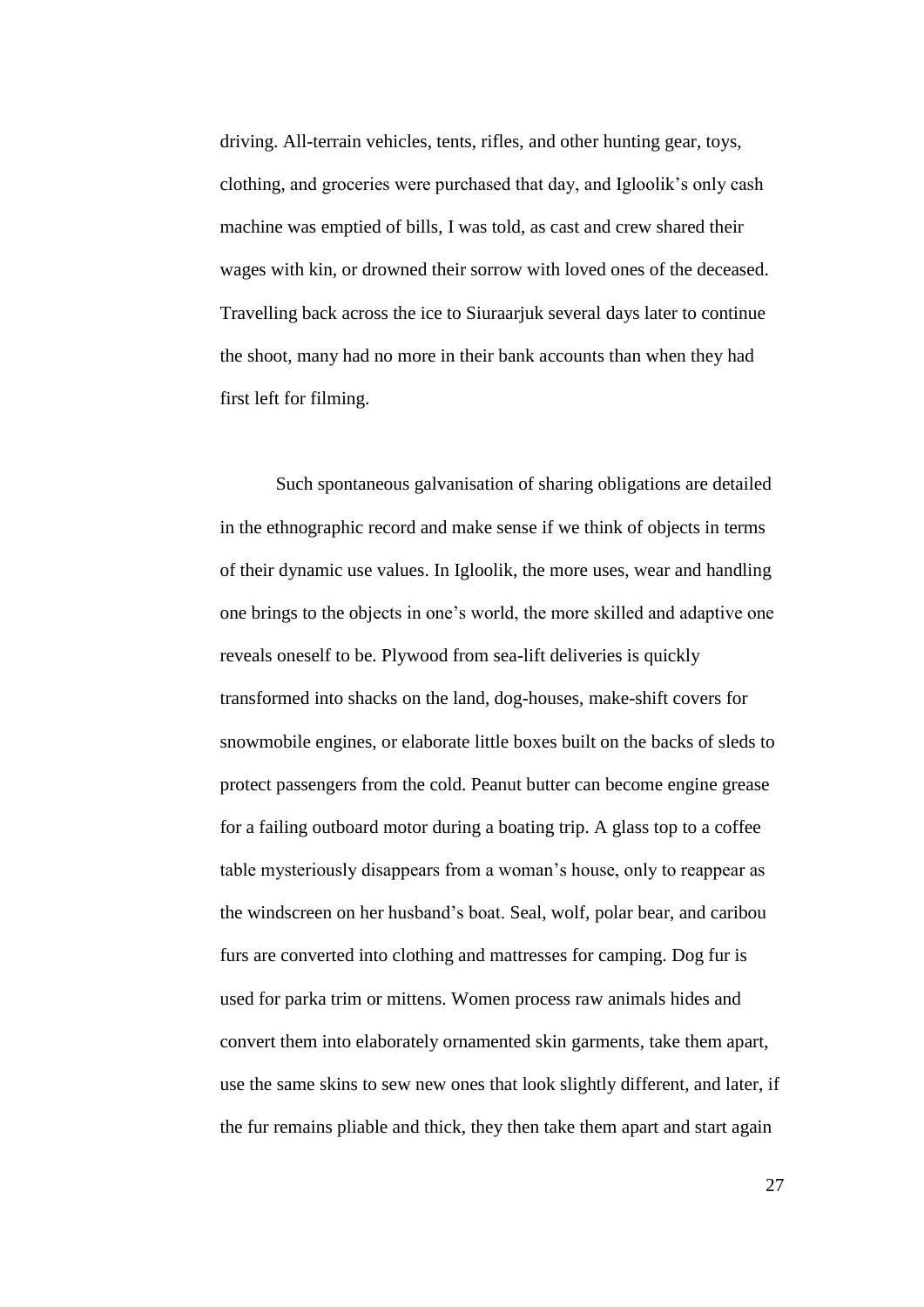(Wachowich 2014). Fur comes in different forms and has multiple potential uses. With that in mind, one friend from neighbouring Mittimatalik memorably wrote to me in an email in 1999 punctuated with an emoticon wink, 'My grandma has been eyeing my dog lately, waiting for her to die'.

Objects in this process-oriented aesthetic exist in a sphere of immanent possibility; in other words, they have no single predetermined placement or form. In a changeable arctic physical environment, resourcefulness can be a survival skill. If a hunter finds himself caught on the land with a punctured boat, a broken-down snowmobile, damaged sled, or a hole in his parka, an abandoned soup can, a plastic wrapper, a chunk of Styrofoam, rubber boots, duct-tape, or old shoe-laces take on new meaning (cf Bates 2007). 'Garbage is our lifeline', my dog-owner friend whose email I quoted from above once told me. Such creative improvisations can be mischievous and wryly comic too. The silver coloured silk designer neck-tie bought in 2001 by Zacharias Kunuk to attend awards ceremonies for *Atanarjuat: The Fast Runner* in Toronto and Cannes became transformed, the following year, into a belt, barely visible between the layers of his everyday white winter hunting parka, thus transforming a visible, non-functional item into a virtually invisible, but thoroughly functional one (See figure 3). Neck-ties become belts. Dogs become mittens. Government grants become cameras, hunting gear, filmic productions, consumer goods, and a hunter's bounty. Materials have many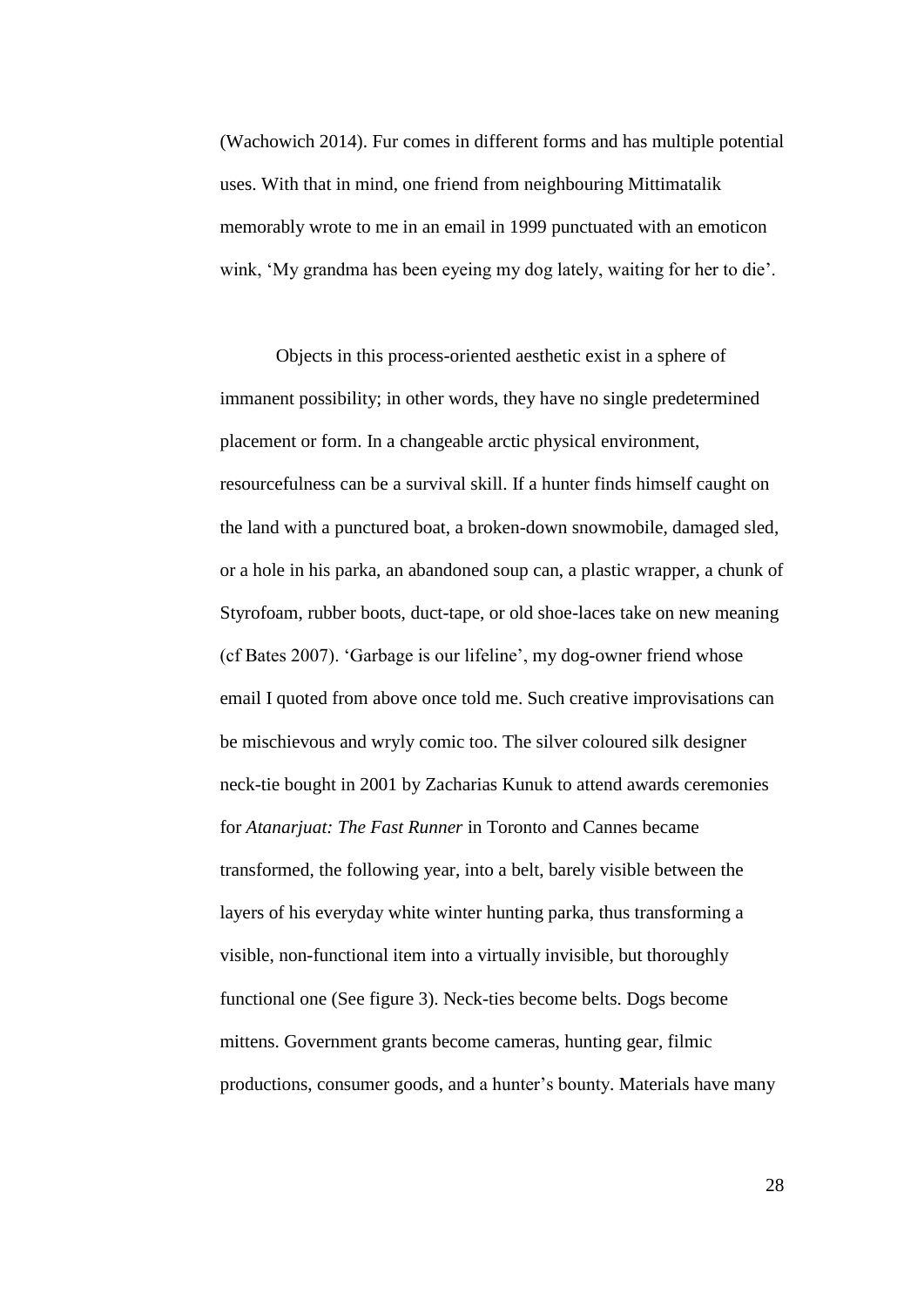uses and all are ultimately disposable, until they come around again, returning in another form.

This relational approach to the physical and material world is found in its early Inuit art forms and in the Inuktitut language. A distinctive mark of pre-contact ivory carvings, Edmund Carpenter wrote, is that each 'lacks a single, favored point of view, hence, a base. Indeed, they aren't intended to be set in place and viewed, but rather to be worn or handled, turned this way and that' (1973:132). They are meant to be experienced, as Laura Marks similarly argued for intercultural cinema, 'haptically' (2000). Carpenter describes a trader who, in an effort to display carvings as conventional works of art filed each piece on the bottom 'to make it stand up, but alas he also made [the pieces] stationary, something the carver never intended' (ibid). Analogously, in 1998, Inuktitut language instructors Alexina Kublu and Mick Mallon had our class of ten adult learners at Nunavut Arctic College's Iqaluit campus memorize word lists of the elaborate Inuktitut terms for 'over there' and for types of movement on the near or distant horizon. Inuktitut is a hunting language. For hunters, the instructors taught us, the animal exists only in its movement, until it is shot, when it then becomes food, clothing, tools. With Isuma's filmic work, the action is in motion; and then like an animal that has been shot, it becomes an image, a by-product of the hunt, one that can be set upon a course anew, a course among many.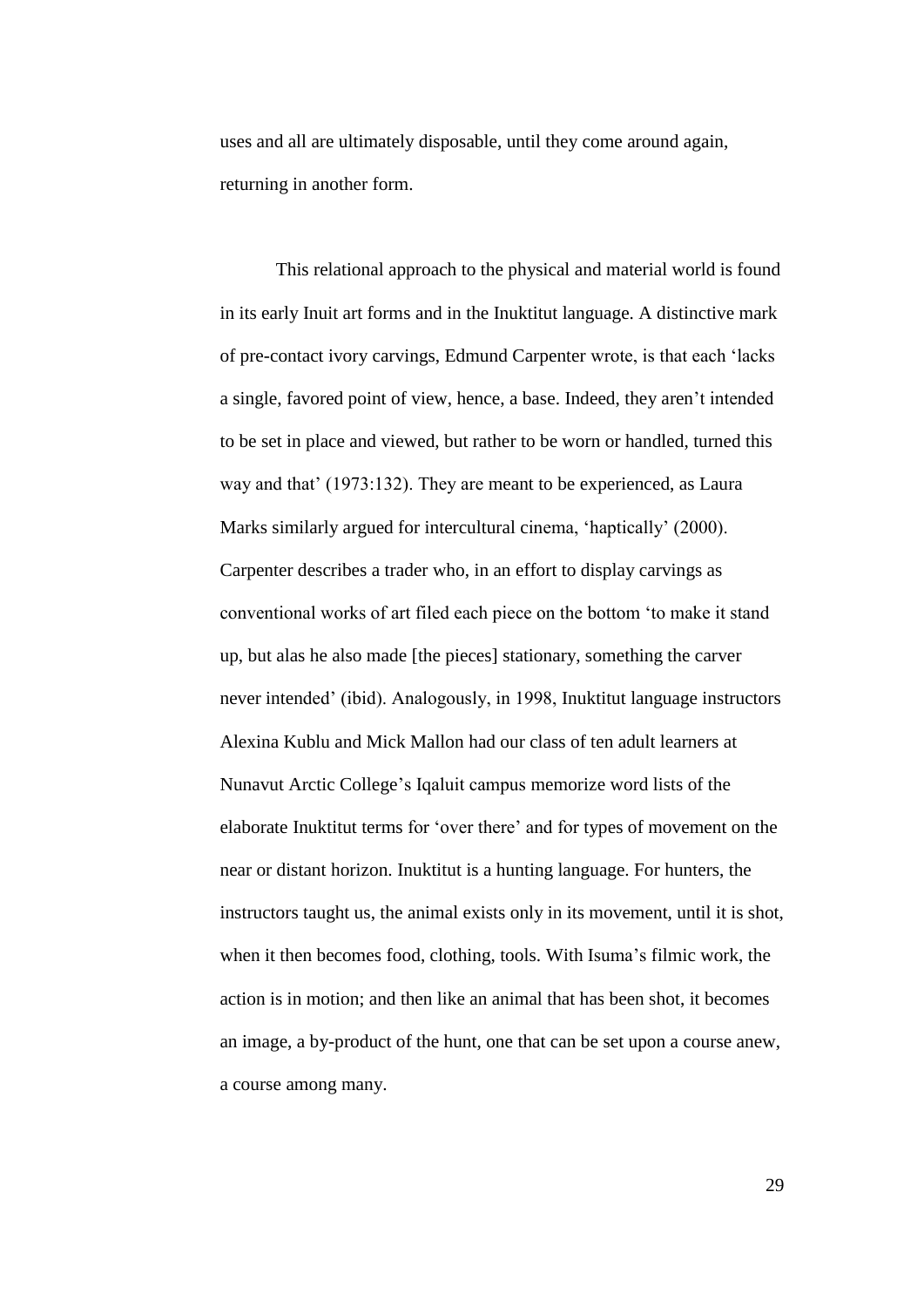The emphasis on immanent potentials rather than static forms allows Isuma's productions to fit within stories of use rather than a typology of essence. Like traditional ivory carvings mentioned above, their works are edited to fit western frames of art appreciation, but their meaning-making processes continue to defy such fixedness. Two examples of storytelling from Isuma's intercultural roots in the United States and Igloolik explain how Isuma's works are set in motion. First, before helping found Isuma, Norman Cohn had made his name through a series of video installations, the most notable of which exhibited at the 1970 White House Conference on Children in Washington, D.C. He described how this work, and those subsequent offered audiences the chance to witness real-time 'days in the life' of individual members of a common community—a school, hospital or old age home in a US town or city. People went about their everyday activities with the camera in close proximity. When made into an installation, these real-time videos were presented on a timeless loop, with no beginning or end. My second example of comes from my 1997 conversations with Paul Apak Anglirq. Much like the improvisational storytelling tradition from which it evolves, the plot lines of many of Isuma's productions are not rigidly pre-ordained but instead creatively altered in the immediacy of the moment. Apak Angilirq explained to me how he had heard, recorded, and cobbled together nine different versions of the story of Atanarjuat to write his script. His own storyline was not considered inauthentic or un-true by Isuma cast and crew, or by contributing elders themselves familiar with other versions. The circulated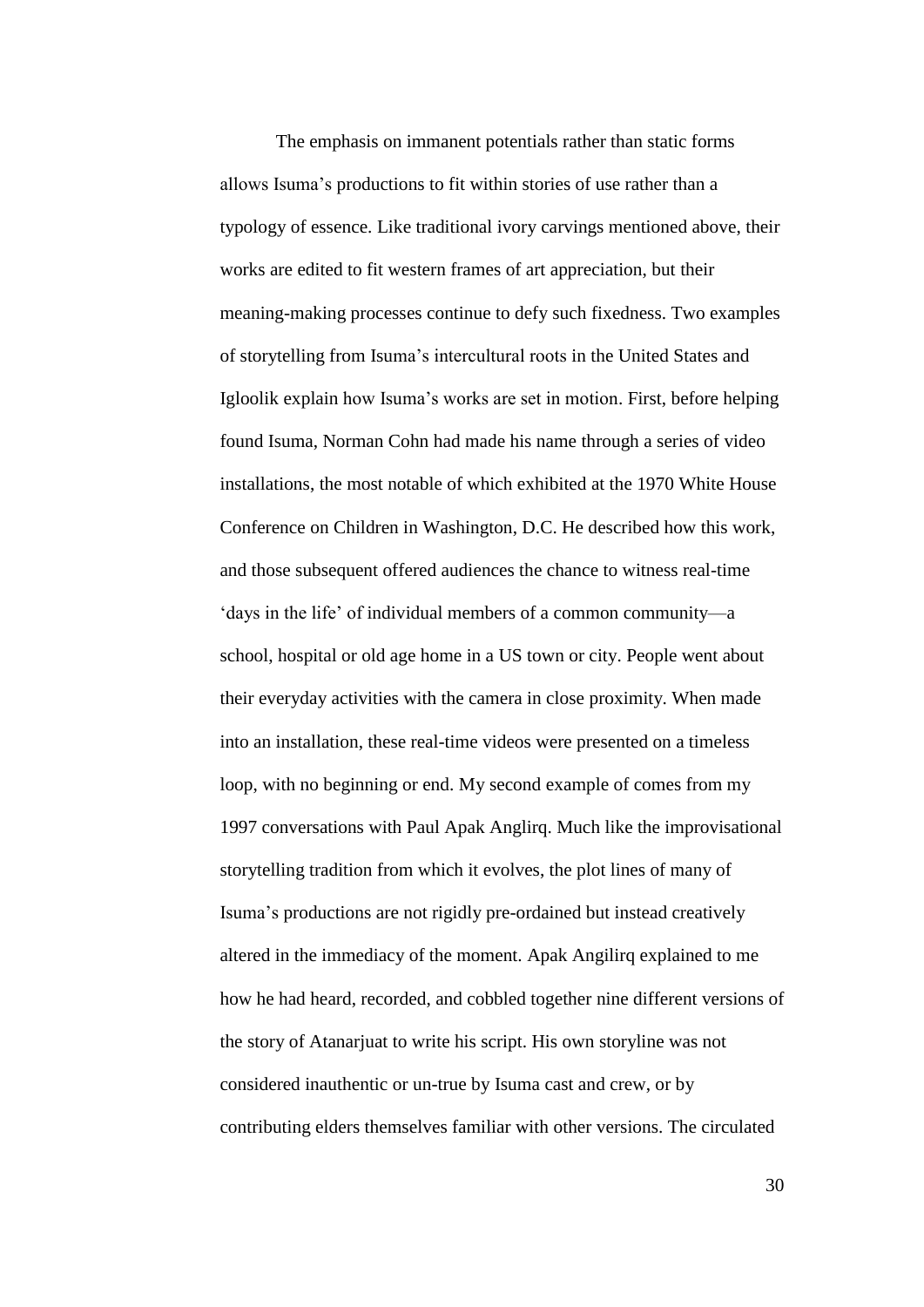film—with its ending of exile and forgiveness chosen over other versions that stressed murder and revenge— became just one of many versions still told by Igloolik storytellers. The story, as Cruikshank (1998) argues for oral histories more generally, continues to exist in its various and layered tellings. Moreover, as *Atanarjuat*'s film legacy and Isuma's success proves, digital media's capacity for endless reproduction allows room for constant renovation, reconfiguration, and renewal.

### **The past, the present, and peoples' incarnations**

Recognizing material and storytelling practices as multidimensional and relational is fundamental to understanding Inuit notions of productive work and the conviction many hold that all beings, humans included, are transient in form (see Briggs 1991) This perceptual orientation becomes evidently clear at Isuma's land-based hunting camps where ancestors, relationships and histories are given new life in the present through adherence on set to the Inuit naming system.

In Inuit society, names are passed through the generations as individuals are named after recently deceased relatives or friends. Community members and are said to share characteristics, indeed to share souls, with the person whose name they have been given. From early childhood, Inuit children are told of the personalities and skills of the person who previously held their name and are treated accordingly. In many ways, children are said to become their namesake all over again, and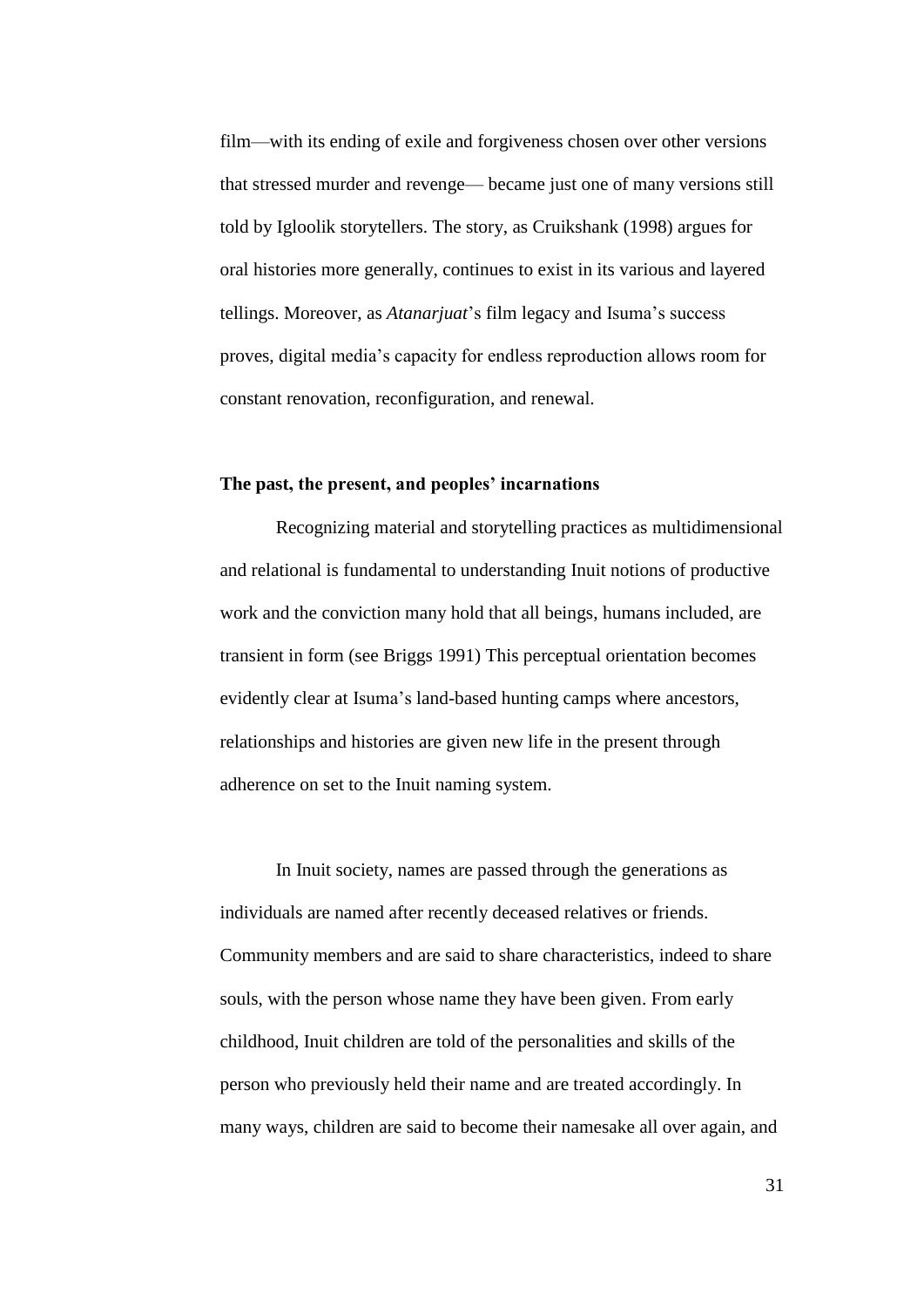not just the one preceding person but also all those, as Iglulingmiut shaman Aua explained in 1929, 'who in the far distant past once bore the same name' (Aua in Rasmussen 1929:59). Those who share names are seen to have a 'source of life' in common (Aua Rasmussen 1929:58). Names are gender neutral; and socially defined kin relationships and attendant reciprocal obligations are inherited alongside names. An old man I came to know in Mittimatalik in 1991, for example, referred to his beloved toddler grandson named after his deceased wife as 'my wife'. The man would bring this boy special food items that his wife used to favour. He reminded the boy of shared memories and jokes between them. As the toddler matured, he learned to reciprocate in kind. Namesake inheritances can also manifest themselves physically, taking the form of a distinctive gaits, facial expressions or nervous habits. A six-year-old boy who I knew in Igloolik in 1997 was born with a circular scar on his abdomen: a memento, I was told, of the gunshot wound from the hunting accident that had killed his namesake.

Environmental knowledge acquired during previous incarnations is brought back into circulation through ones' namesakes. Igloolik historian and linguist Alexina Kublu wrote of an experience her sister, Attagutaaluk (also known by her Christian name, Michelline Ammaq), had in 1993 during an Isuma film shoot. While occupying an ancestral camp called Qaqqalik and scoping for an elevated site to shoot panoramic landscapes, Attagutaaluk and her young daughter Qunngaatalluriktuq (Wilma) led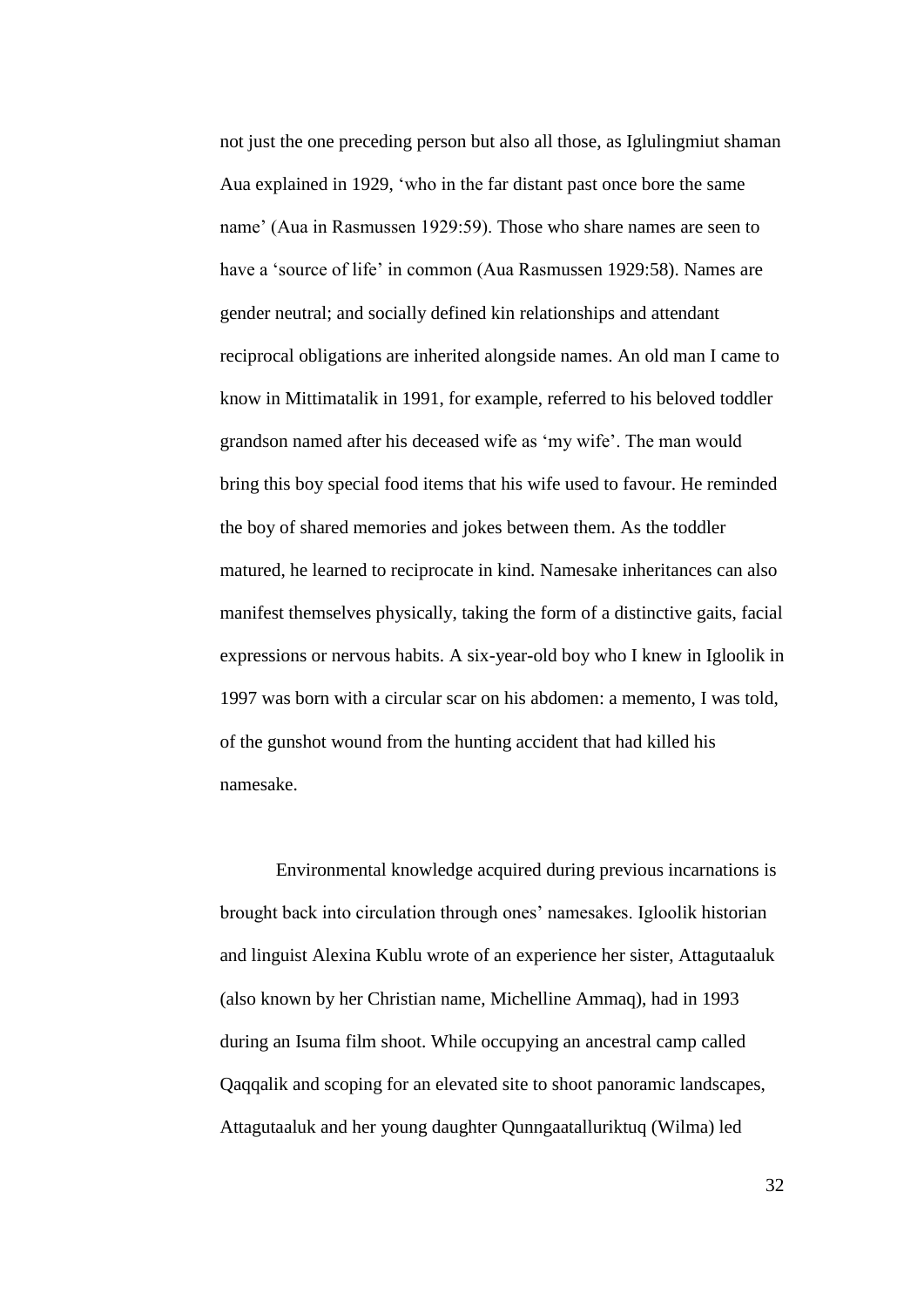Zacharias Kunuk to a prominent boulder with ancestral footholds worn into it. The rock had been used as a lookout point for centuries. Kunuk and Qunngaatalluriktuq had never visited this site before, but Attagutaaluk had been there as a child when, too small to climb it herself, she had watched her older sister clamber up using well-worn footholds. More than thirty years later and returning this second time, she and Kunuk were struggling to think of a way to climb it when little Qunngaatalluriktuq tugged at her mother impatiently, 'I already showed you how to (climb) when I was still yet big'. She then proceeded to instruct the two adults where to put each foot (Kublu and Oosten 1999:72). Attagutaaluk had named this young girl after her older sister, Qunngaatalluriktuq, who died in an accident in the 1970s. The new Qunngaatalluriktuq 'remembered', from her previous incarnation, how to climb the boulder. She had done it before.

While on set during Isuma's less scripted productions, Inuit actors are encouraged to use their Inuktitut names and are treated as the people who previously held their names. Qunngaatalluriktuq's siblings, who on the streets of Igloolik are known as Bonnie and Isa, become their Inuktitut selves on set: Uvivinik and Arnainnuk respectively. Three examples from Isuma shoots illustrate this 'collective incarnation' (Guemple1994:121) of identities through naming. First, in a 1995 *Nunavut Series* episode called *Angiraq (Home)*, a boy, Tapaatiaq, not much more than four years old, enters the sodhouse, wailing. Tears running down his cheeks, he stumbles straight over to elder, Rachel Uyarasuk, who is seated on a sleeping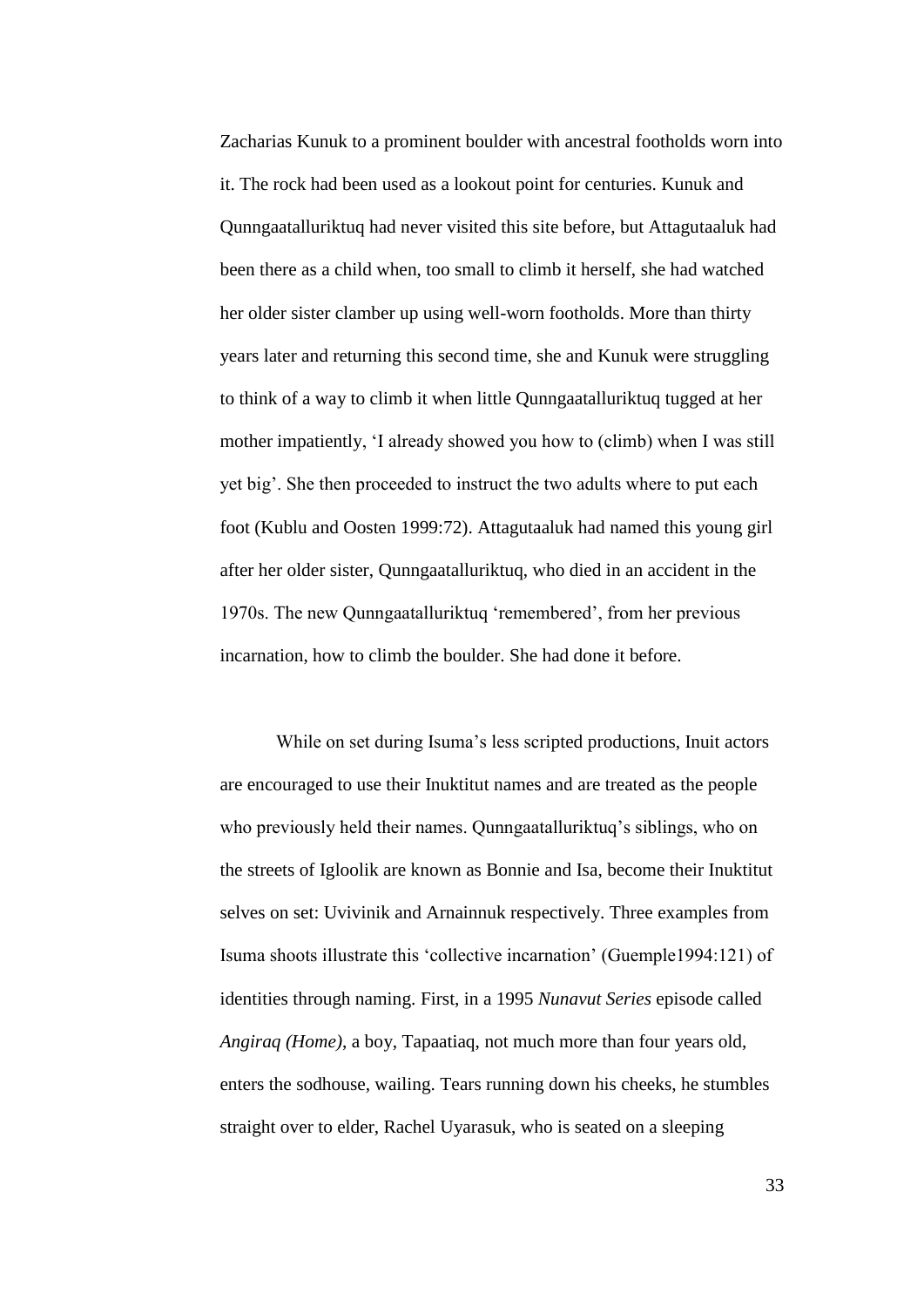platform and cries: 'I bumped my head'. The old woman stops tending her seal oil lamp and receives him with a heartfelt expression. She cuddles him, strokes his hair and tenderly comforts him (See figure 4). The little boy was named after the woman's oldest son who died in 1986, when he was in his fifties. To Uyarasuk, this much adored little boy is her son all over again, on set and off.

A second example can be seen in *Nunavut Series* Episode 3, *Qamaq (Stone House).* Here a different grandmother pokes her head into a sealskin tent and reproaches a youngster for lazing around while others outside work. 'Pikujak, go help the others. Try and be helpful', she says. The namesake of the little boy, Pikujak, had previously been an Iglulingmiut woman who died in 1971. Pikujak was known as a generous and orderly person. 'Her doors were always open to visitors and her home was always very, very tidy', said Iglulingmiut colleague, Leah Aksaajuq Otak, who had been Pikujak's neighbour in the 1960s. Yet another one of Pikujak's namesakes recalled to me what she had been told: 'She was a real neat freak'. By this grandmother's gentle admonishment, caught on camera, the young boy is reminded to live like, and indeed to be, Pikujak.

A third and final example of ancestral histories brought to life through Isuma's media work is found in the experience of Sarpinaq, Isuma producer Carol Kunnuk, who was named after her great great-grandmother, a woman who was a seasonal wife of the 1920s resident whaler-cum-trader George Washington Cleveland. In the spring 2005 filming of the *Journals*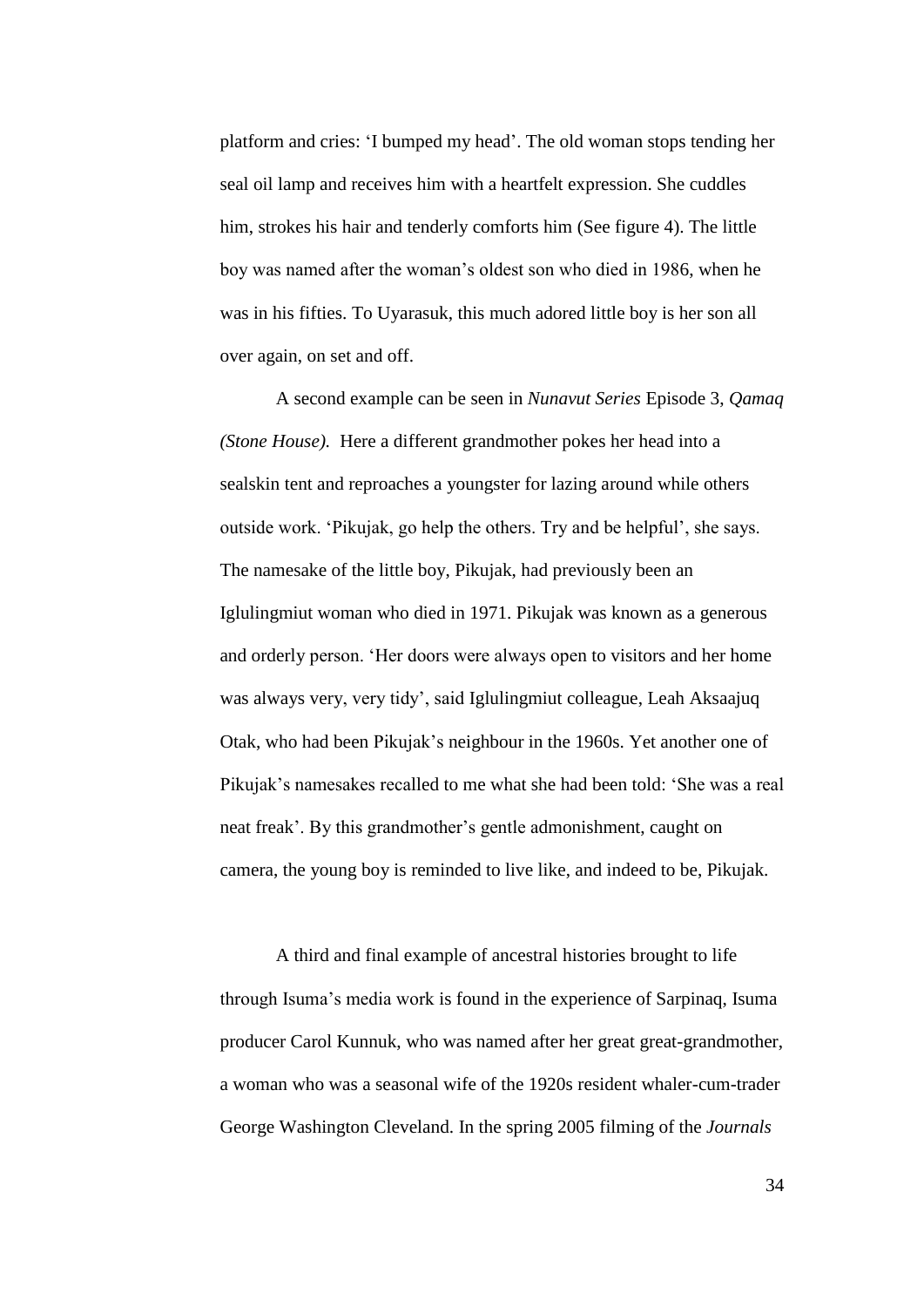*of Knud Rasmussen*, Sapirnaq was commissioned by Kunuk and Cohn to play her ancestor in scenes with Quebecois actor, Pierre Lebeau, hired to play Cleveland. Just a few minutes prior to the filming, Sarpinaq, dressed in a Klondike-style ball gown pulled on over top of her caribou-skin parka and trousers, nervously chatted with those of us around her about the challenges she faced having been set the task of playing 'herself', as she was more than 80 years previously. The characteristics Sarpinaq brought to this (re)enactment depended on her own unique embodiment of the name in the moment. This particular scene was eventually edited out of the final cut, yet the partly-staged, partly- improvised interaction between Sarpinaq and Lebeau still remains part of the collective memory of the film project. The preparations for it, the coaching Sarpinaq received from her elders, the footage and the ensuing social relationships are also now part of the wider historical conscious and Isuma's living legacy in Igloolik.

Tapaatiaq's, Pikujak's and Sarpinaq's experiences speak to the new (or renewed) perceptual orientations fostered by Isuma's media-making practices. Just how much each of the actors becomes their namesake is unknowable. But time, generally thought of in western modernist frameworks as both linear and progressive, shifts in orientation here and becomes cyclical. Many of the Isuma cast and crew would agree that—in the act of living amid the ruined sod-houses and dispersed graves of their ancestors—ancient histories and relationships (personal, familial, colonial) are re-experienced in the present. Constructive comparisons can, I would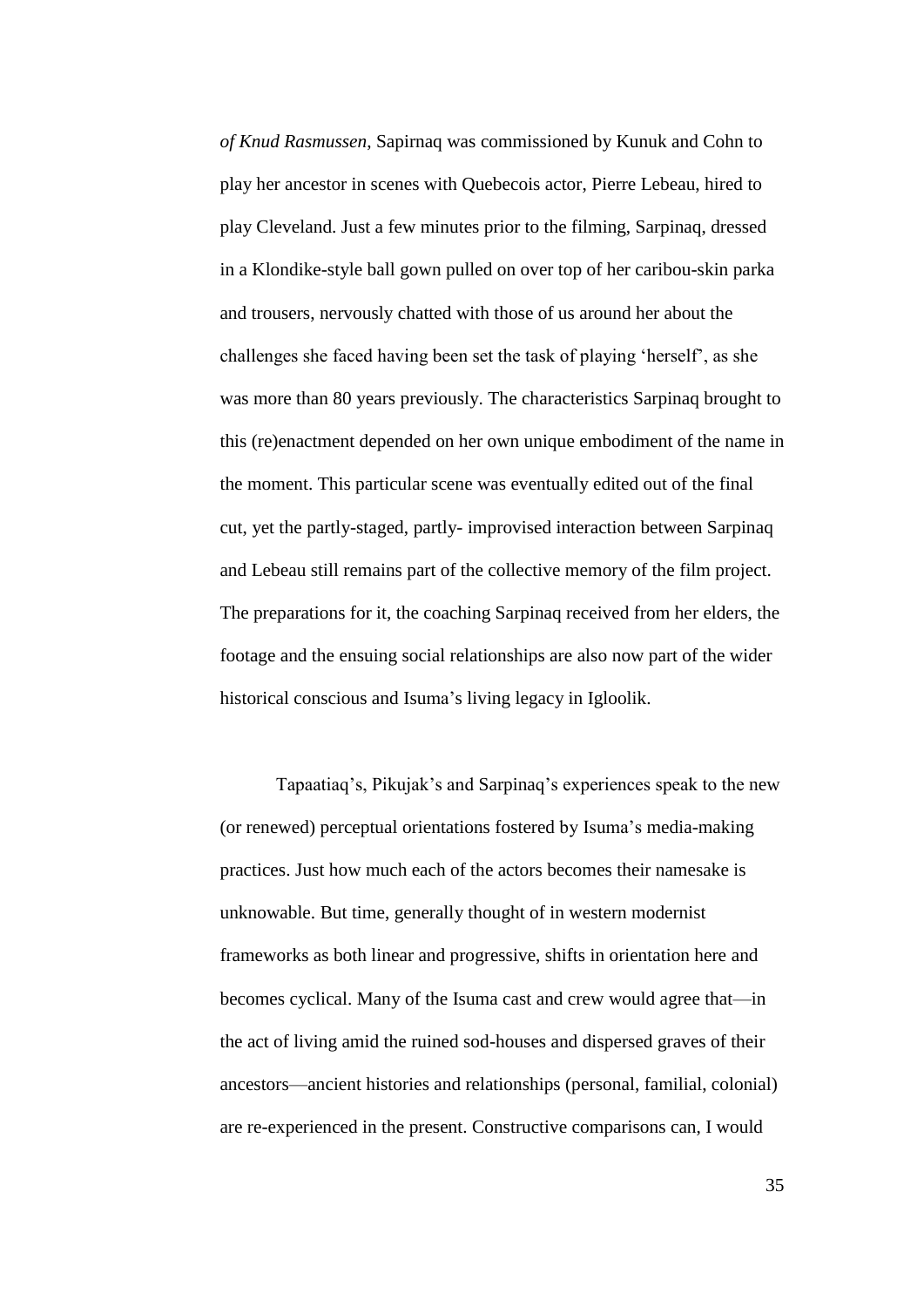argue, be drawn here, between this experiential shift and the magical, surreal, 'creative euphoria' that ethnographic filmmaker Jean Rouch describes upon entering into 'ciné-transes' while filming Songhay possession rituals in Africa in the 1950s (Rouch 2003). Rouch's improvisational filmmaking challenged cinematic realism through the creation of a 'cinema-vérité', an altered form of reality that came alive in the improvisational energy of the filmmaking act. Jennifer Deger's ethnography of Indigenous Australian Yolngu media-making describes a similar perceptual shift on the part of participants and audiences, described as 'media effects' or 'shimmering screens' (2006, see also Morphy 1989). This suggestion of a different experiential level, or order of truth, made possible by the camera is evident as well at Isuma's video and filmmaking camps where, little by little, the tempo of the hunting camp sets in. The lived durée of each moment fluctuates as activities are undertaken each in their own time. Time presses into the future, yet is also experienced as an active remembrance of the past, as storytelling takes hold. Key to this process is the fact that Isuma's cast and crew remember knowledge, skills, narrative histories as they go about their actions. As this improvisational approach to artistic practice is fostered, an emancipatory element of filmic practice emerges, as generations telescope or merge. The result is an experiential moment in which members of the camp collectively engage, a re/enactment and re-learning of skills that eludes distinctions between authentic (real) and staged events, and even between historical and contemporary Inuit ways. Crucially, none of the dimensions of this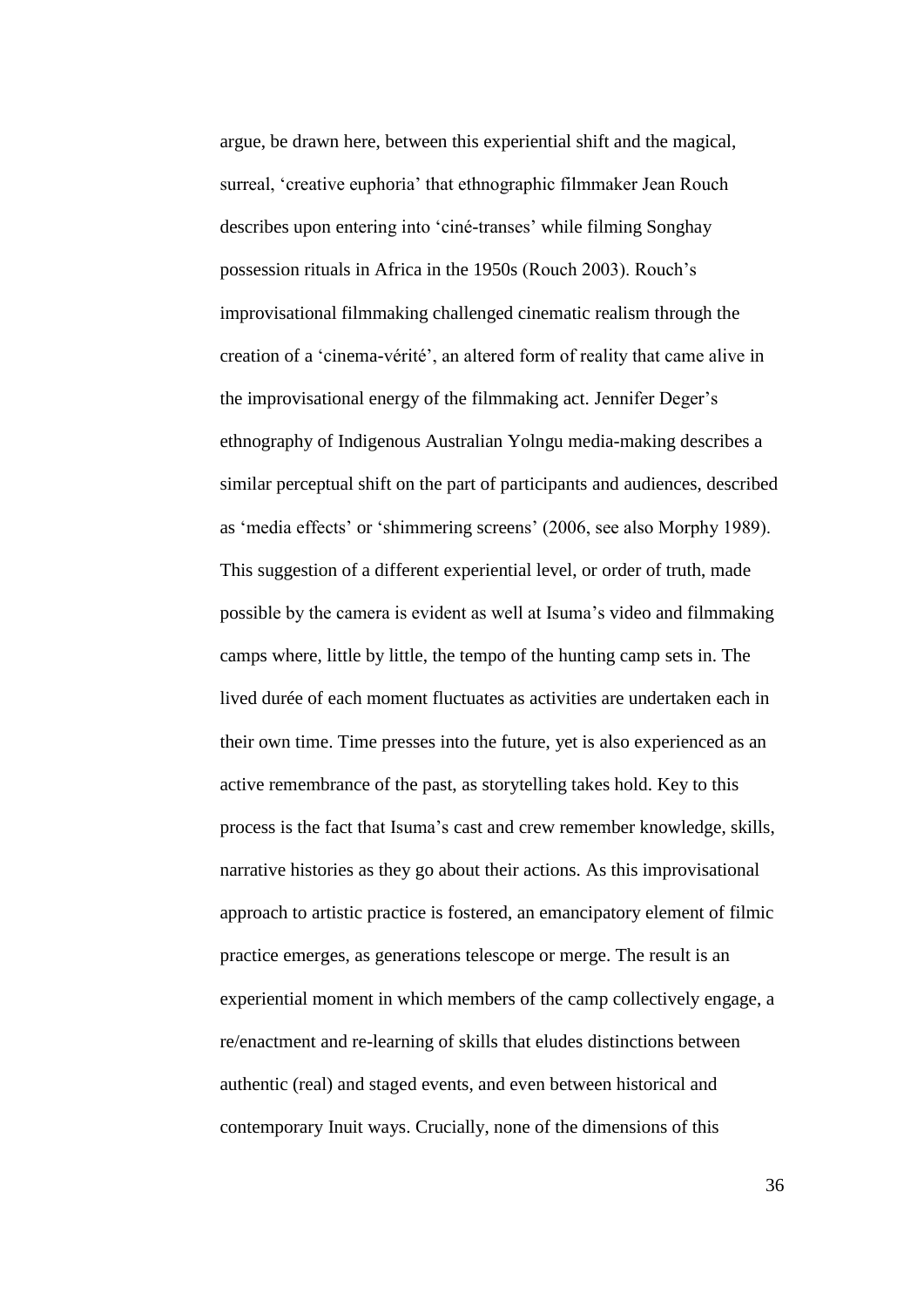improvisational approach and its extended notions of bounty are spelled out for non-Inuit audiences.

### **Conclusion: feedback**

Ethnographic accounts from the Isuma sets and from community life demonstrate the ways in which indigenous media-making has become yet another medium through which Inuit bring their world into being. As with hunting, carving, skin sewing or storytelling, media work can be functional—and very often stunningly so. But it also has the capacity to merge past, present, and future existences. By inviting a form of meditative expression that captures Inuit social and environmental relationships for the camera, Isuma's cast and crew collectively and creatively transcend the routines of everyday settlement life and cultivate a state of being through which they experience hunting life-worlds in the manner of their ancestors. This epistemological shift—or time traveling—occurs even if the batteries go dead, the sim card fills, or the 'record' button is overlooked. Material by-products of these happenings in the form of footage is edited into television programs, short films and feature films for local consumption and export. Such exporting of healthy images of life on the land is essential, for just as this artistic collective was born of an intercultural meeting, so its images must escape the local context to be used as currency in global discussions of Inuit governance and further guarantee the flow of government and film industry financing into Igloolik's local economy.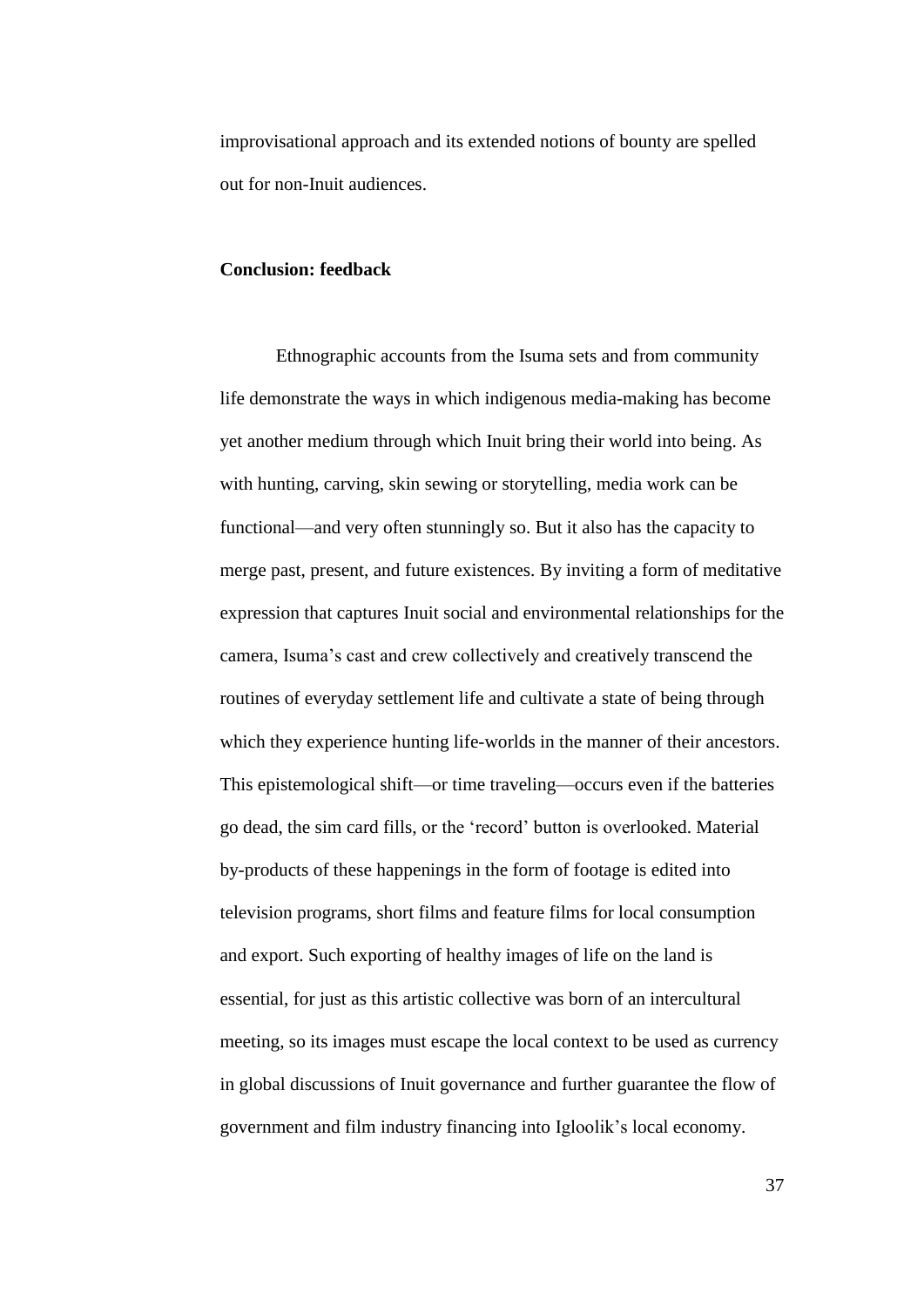Sustaining Inuit livelihoods is a vital project as Igloolik remains, by many measures, a colonial outpost wracked with social problems. In the clear light of day, moments of cultural pride accompany moments of despair, humiliation, and rightful indignation in the lives of inhabitants. Unemployment, poverty-induced substance abuse, acute depression and other ill effects of over-paternalistic social policies continue. The suicide rate in Nunavut is disproportionately high, with the vast majority of victims being young, Inuit and male. As the spontaneous emptying of Siuraarjuk showed—and as Arnaits gripping work, *Sol* (2014) on the shocking death of Isuma performer Solomon Tapaatiaq Uyarasuk (once the injured boy in the episode *Angiraq* who sought grandmotherly comfort) further bears witness to – violence and suicide has become a haunting backdrop to everyday life in the community. For these people, finding a way to survive and prosper in this contemporary world is essential. And making room for Inuit storylines that can challenge global discourses of indigeneity and the arctic remains a critical ethnographic task.

If indigenous media-making offers a re-envisioning of subjective self and society, can Isuma's creative expressions of a timeless past lead to a more productive and dignified present and future for people in Igloolik? Will feedback from successful artistic practice be that which inspires the next generation? Answers to these questions sometimes find positive expression in the most ordinary aspects of community life. Witness the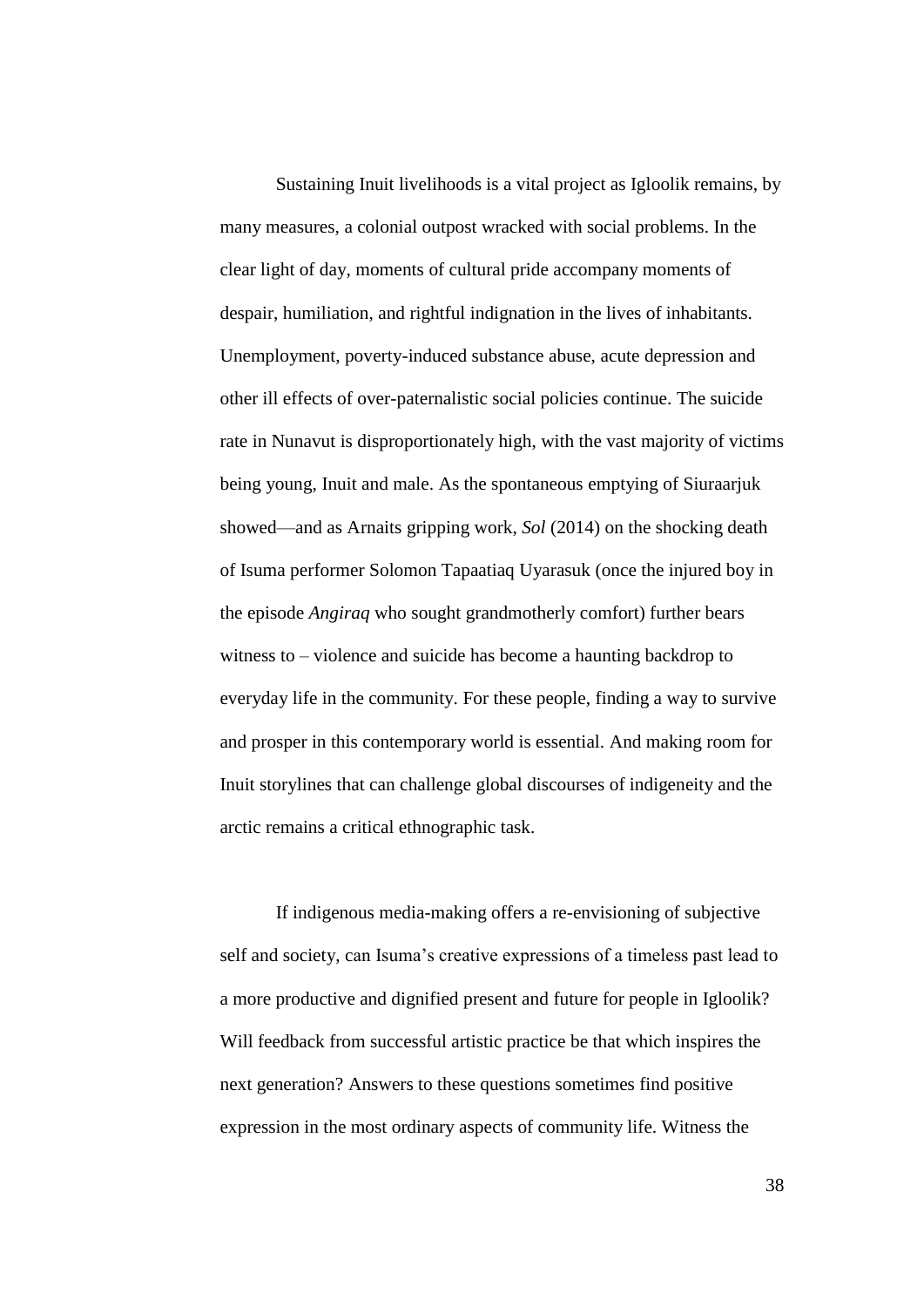heightened liveliness in Igloolik when the Danish and Greenlandic actors and crew arrived in the spring of 2005 to film *The Journals of Knud Rasmussen* and the accompanying delight with which Inuit producers and actors promote Isuma, Kinguliit, and Arnait films among mainstream celebrities at international film festivals. Witness role-playing games of children staging their own versions of *Atanarjuat: The Fast Runner* on settlement roads in Nunavut. Witness the pride with which the most recent productions are received locally, the media-making skills cultivated by Isuma's new home-grown intern producers, and the proliferation of short clips uploaded by emergent Inuit artists on video-sharing sites such as *IsumaTV*.

In conclusion, this piece began with a moment on a film set where the immediate and tangible fear of going hungry shifted agendas and hierarchies, as filmmaking became more than the simple procuring of a cinematic shot. Understanding this complicated, yet generative, relationship between aesthetic practice and Inuit ideologies of hunting calls for an anthropological line of inquiry that examines media-making within larger, shifting fields of social and environmental relations. Viewed in this light, footage remains a valuable material return for Isuma, but one that exists firmly alongside other outputs of the hunt: these include not just meat and skins but also environmental knowledge, skills, social relationships, histories, and memories intimate to the practitionersinhabitants of Inuit communities and sometimes networked with media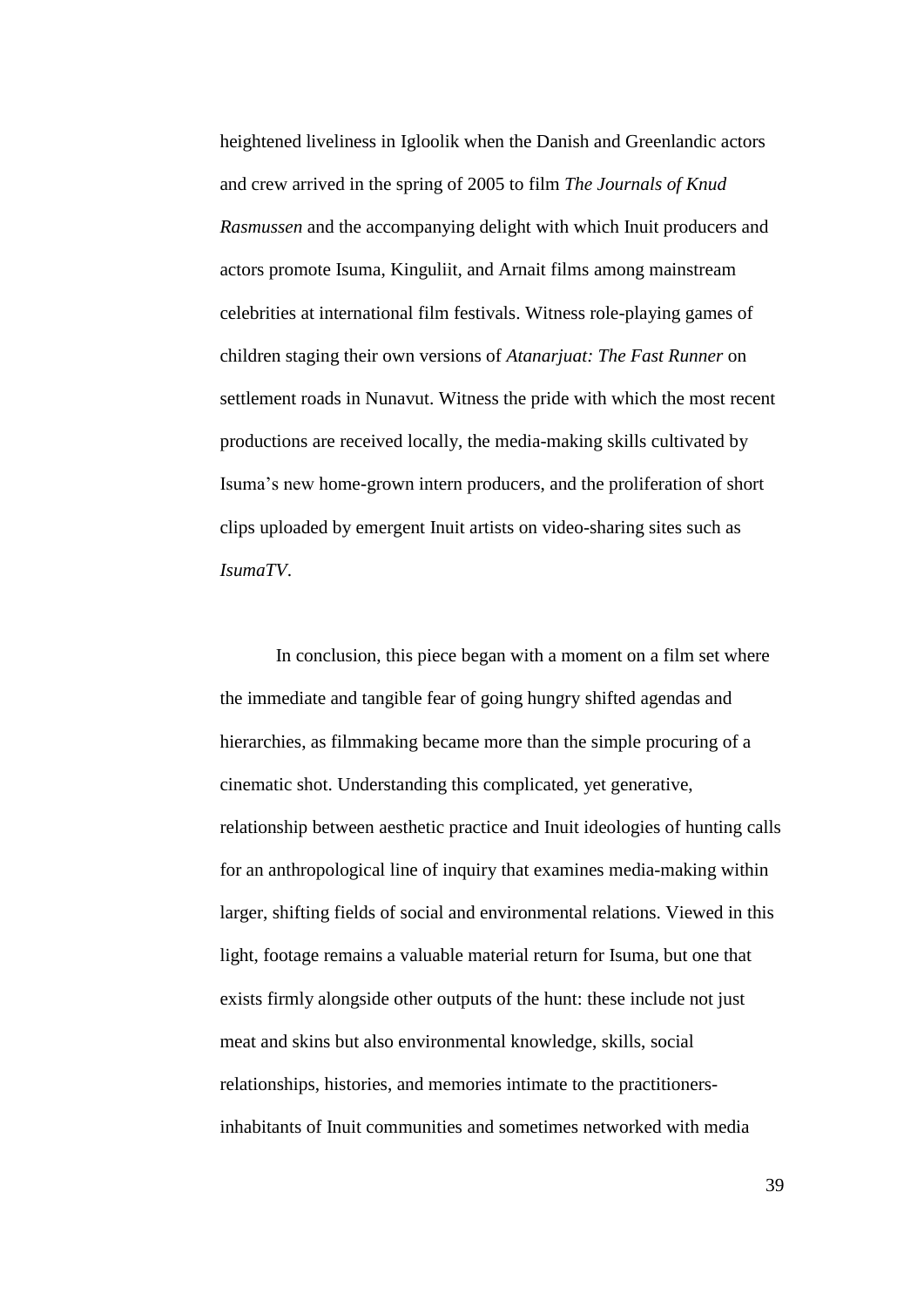worlds further afield. The importance of process over product was a foundational element of early experimentation in video art circles. This continues to be an Inuit value as new technological interfaces are explored. Media-making in Igloolik exists as a new form of subsistence hunting, a new form of work, with or without the camera running.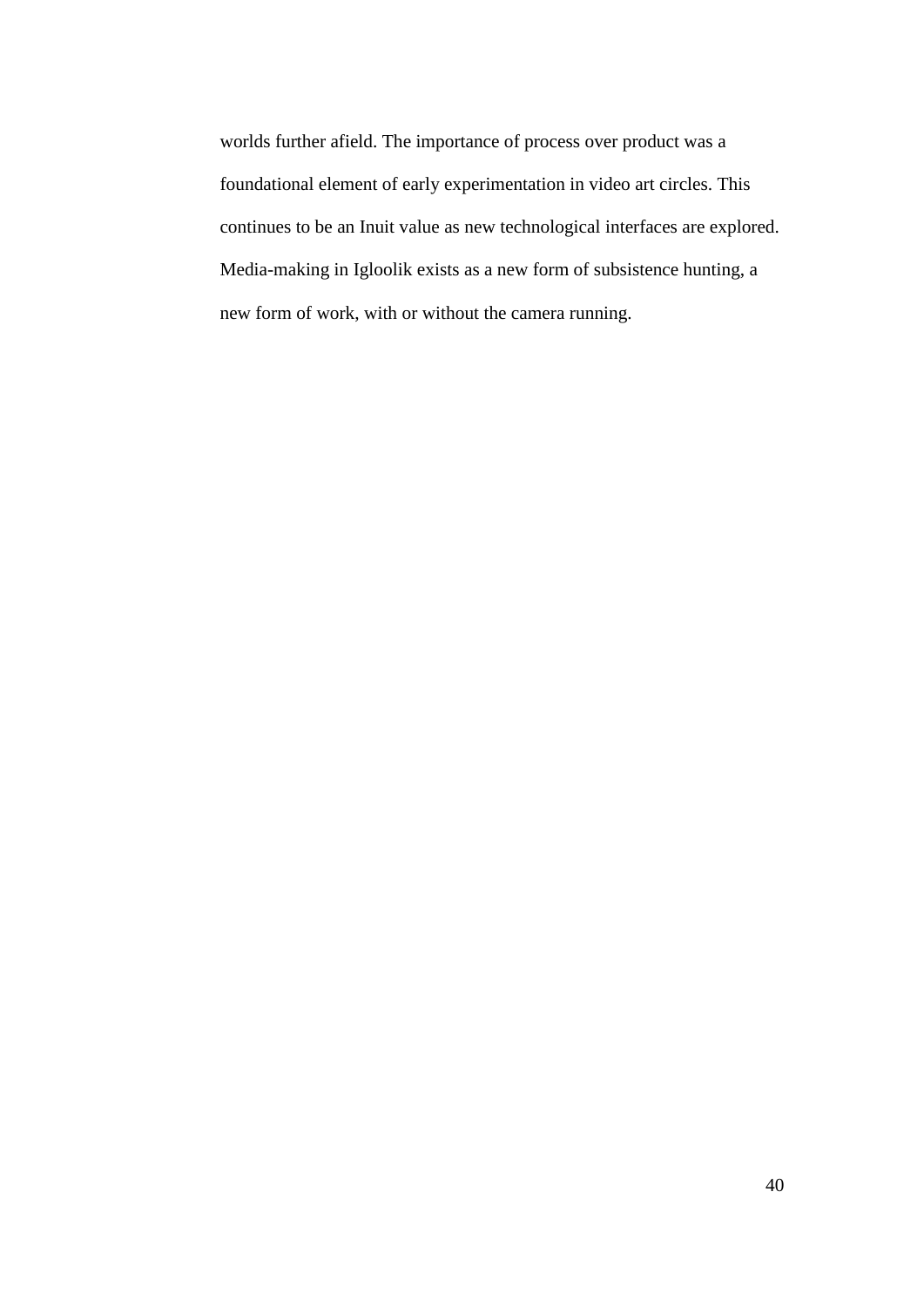### **References cited:**

Andre, S. 2002. Atanarjuat: The Fast Runner. In *Time Out*.

- Bates, P. 2007. Inuit and scientific philosophies about planning, prediction, and uncertainty. *Arctic Anthropology* 44, 87-100.
- Bessire, L. 2003. Talking back to primitivism: divided audiences and collective desires. *American Anthropologist* 105, 832-837.
- Bird-David, N. "Animism" Revisited: Personhood, Environment and Relational Epistemology. *Current Anthropology* 40, S67-S91.
- Briggs, J. 1991. Expecting the unexpected: Canadian Inuit training for an experimental lifestyle. *Ethnos* 19, 259-287.

Cache Collective, 2008. Cache: provisions and productions in contemporary

Igloolik Video. In *Global Indigenous media: cultures, poetics, and politics*, edited

by Pamela Wilson and Michelle Stewart, 1-38. Durham and London: Duke University Press.

Carpenter, E.S. 1973. *Eskimo realities*. New York: Holt Rinehart and Winston.

- Cruikshank, J. 1998. *The social life of stories: narrative and knowledge in the Yukon Territory*. Lincoln and London: University of Nebraska Press.
- Deger, J. 2006. *Shimmering screens making media in an Aboriginal community*. Minneapolis: University of Minnesota Press.
- Dowell, K. 2006. Indigenous media gone global: strengthening Indigenous identity on and offscreen at the First Nations\First Features Film Showcase. *American Anthropologist* 108, 376-384.

Evans, Michael Robert. 2010. *The Fast Runner: filming the legend of Atanarjuat.*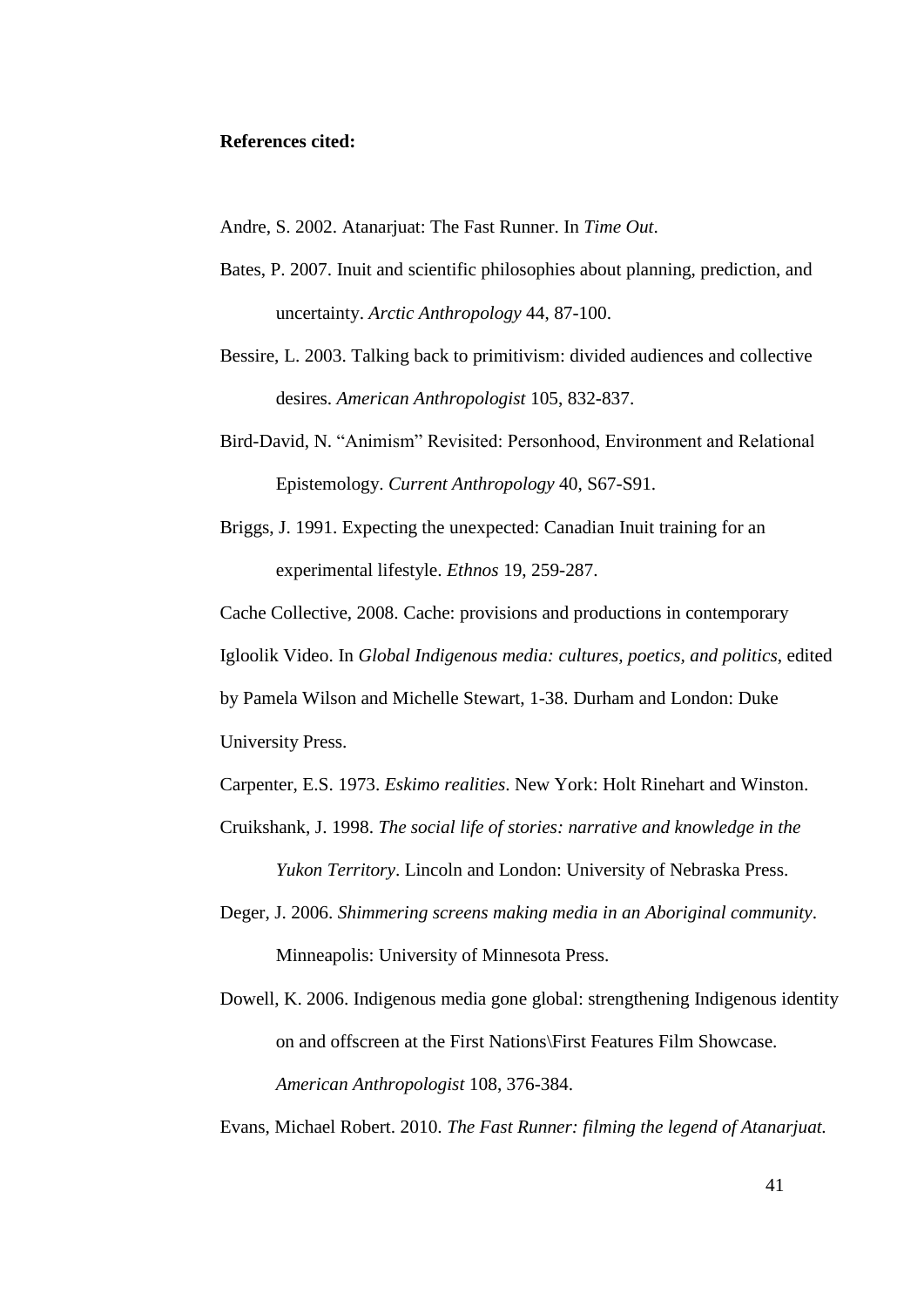Lincoln: University of Nebraska Press.

2013. *Isuma: Inuit video art*. Lincoln: University of Nebraska Press.

- Ginsburg, F. 1991. Indigenous media: Faustian contract or global village? *Cultural Anthropology* 6, 92-112.
- —. 1994a. Embedded aesthetics: creating a discursive space for Indigenous media. *Cultural Anthropolo*gy 9, 365-382.
- —. 1994b. Culture/media: a (mild) polemic. *Anthropology Today* 10, 5-14.
- —. 1995a Production values: Indigenous media and the rhetoric of self-

determination. *Rhetorics of self-making*. D. Battaglia. Berkeley, University of

California Press: 121-138.

- —. 1995b. The Parallax effect: the impact of Aboriginal media on ethnographic Film. *Visual Anthropology Review* 11, 64-76.
- —. 1997. Comment on Weiner "Televisualist anthropology: representation, aesthetics, politics". *Current Anthropology* 38, 213-216.
- —. 2003. Atanarjuat: off-screen: from "media reservations" to the world stage. *American Anthropologist* 105, 827-831.
- Ginsburg, F., L. Abu-Lughod & B. Larkin. 2002. *Media worlds: anthropology on new terrains*. Berkeley: University of California Press.
- Guemple. 1994. Born-again pagans: the Inuit cycle of spirits. In *Amerindian rebirth: reincarnation belief among North American Indians and Inuit* (eds) R. Slobodin & A. Mills. Toronto: University of Toronto Press.
- Hundorf, S. 2003. Atanarjuat, The Fast Runner: culture, history and the politics of Inuit media. *American Anthropologist* 105, 822-826.
- Ingold, T. 2000. *The perception of the environment: essays on livelihood, dwelling*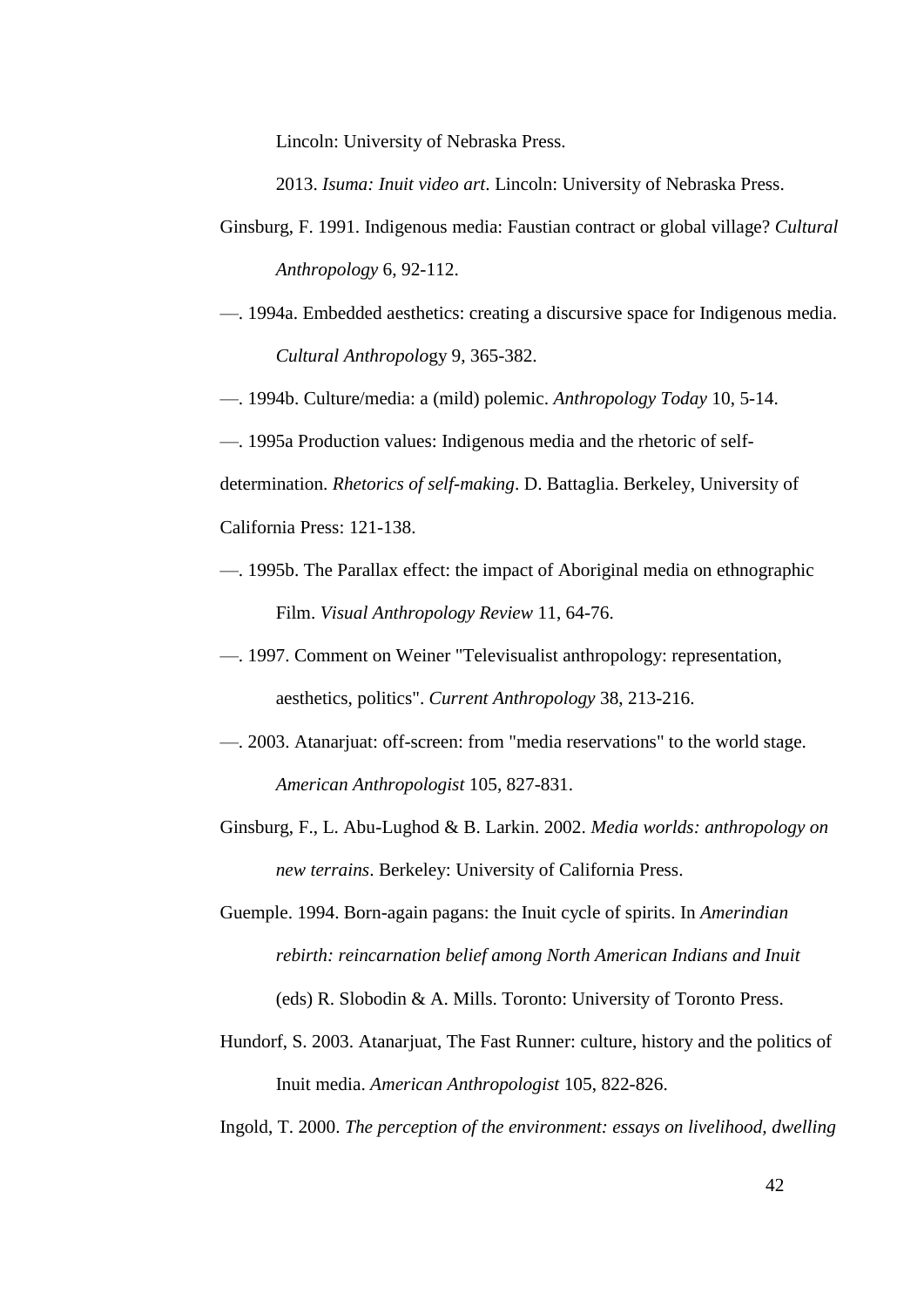*and skill*. London: Routledge.

2011. *Being alive: essays on movement, knowledge and description* London: Taylor and Francis.

- Krupat, A. 2007. *Atanarjuat, The Fast Runner* and its Audiences. *Critical Inquiry* 33, 606-631.
- Kublu, A. & J. Oosten. 1999. Changing perspectives of name and identity among the Inuit of Northeast Canada. In *Arctic identities: continuity and change in Inuit and Saami Societies* (eds) J. Oosten & C. Remie. The Netherlands: University Leiden.
- Kunuk, Z. 2002. The public art of Inuit storytelling. SPRY Memorial Lecture. University of Montreal.
- Marks, Laura. 2000. *The skin of the film: intercultural cinema, embodiment, and the senses*. Durham and London: Duke University Press.
- Meigh-Andrews, C. 2006. *A history of video art: the development of form and function*. Oxford and New York: Berg.
- Michaels, E. 1994. *Bad Aboriginal art: tradition, media, and technological horizons*. Minneapolis and London: University of Minnesota Press.
- Morphy, H. 1989. From dull to brilliant: the aesthetics of spiritual power among the Yolngu**,** *Man* 24 (1), pp. 21-40.
- Myers, F. 2004. Ontologies of the image and economies of exchange. *American Ethnologist* 31 (1): 5-20.
- Paik, N.J. 1974. *Videa 'n' videology 1959-1973*. New York: Everson Museum of Art.
- Pulver, A. 2001. Atanarjuat: The Fast Runner. In, *The Guardian*, 21/08/11.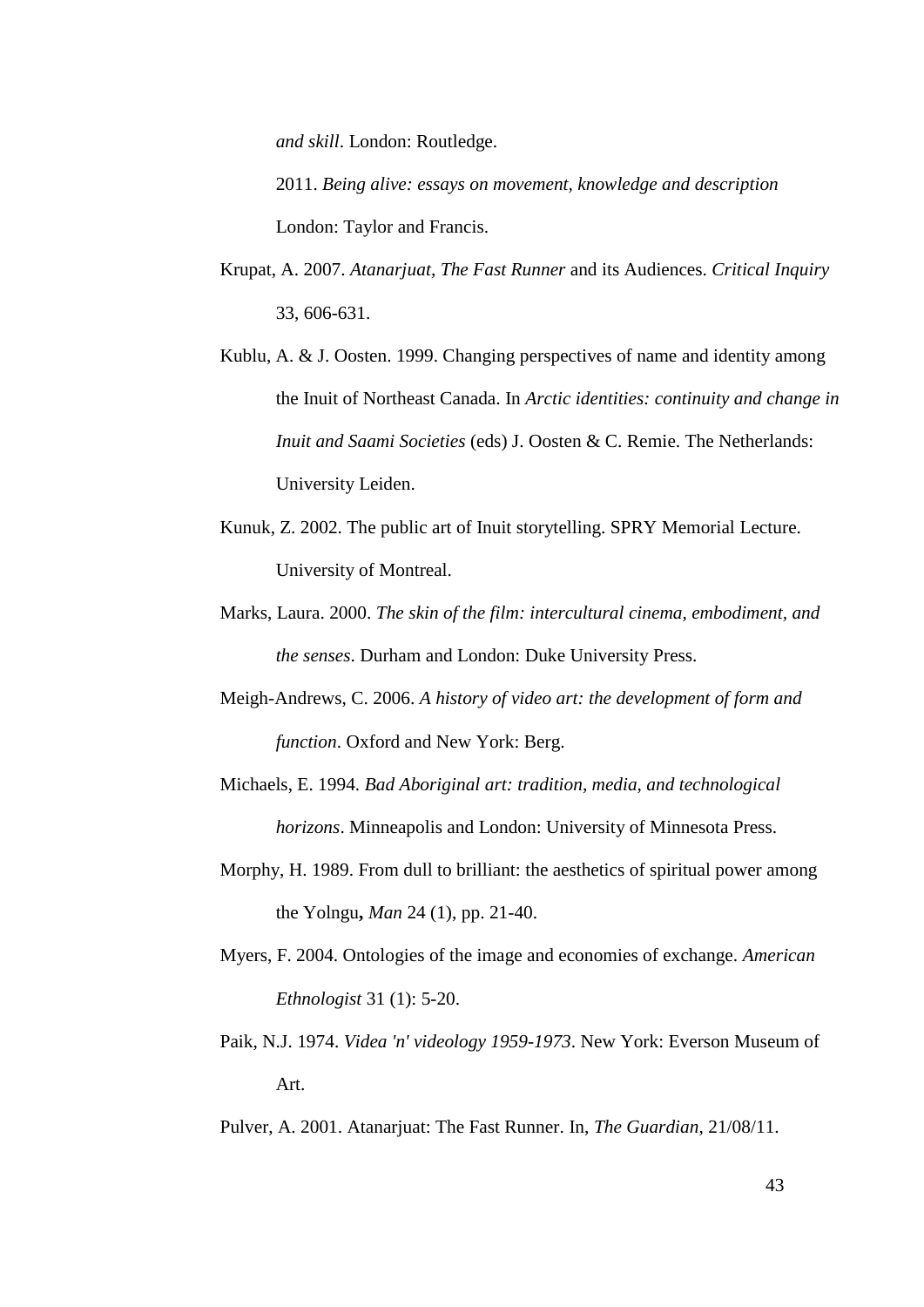- Rasmussen, K. 1929. *Intellectual culture of the Iglulik Eskimos* 7(1*)*. Copenhagen: Gyldendalske, Boghandel, Nordisk, Forlag.
- Robinson, G. (ed.) 2008. *The Journals of Knud Rasmussen: a sense of memory and high-definition Inuit storytelling*. Montreal: Isuma.
- Rony, F.T. 1996. *The third eye: race, cinema, and ethnographic spectacle*. Durham and London: Duke University Press.
- Roth, L. F. 2005. *Something new in the air: the story of First Peoples television broadcasting in Canada.* Montreal, McGill-Queen's University Press.
- Rouch, J. 2003. *Ciné-ethnography* (trans.) S. Feld. Minneapolis and London: University of Minnesota Press.

Said, S.F. 2002a. The glory of the story. In *The Daily Telegraph*. London.

—. 2002b. Northern Exposure. In *Sight and Sound*.

- Scott, A.O. 2002. Far-off Inuit world, in a dozen shades of white. In *New York Times*. New York.
- Turner, T.1991. The social dynamics of video media in an Indigenous society: the cultural meaning and the personal politics of video-making in Kayapo Communities. *Visual Anthropology Review* 7, 68-76.
- —. 1992. Defiant images: the Kayapo appropriation of video. *Anthropology Today* 8, 5-16.

Valaskakis, G. G. 1982. Communication and control in the Canadian North-- the potential of interactive satellites. *Etudes Inuit Studies* 6(1): 19-28.

Wachowich, N. 2002. Interview with Paul Apak Angilirq. In *Atanarjuat: The Fast* 

*Runner* (eds) P. Apak Agilirq, N. Cohn & B. Saladin d'Anglure. Ottawa and

Igloolik: Coach House Books and Isuma Publishing.<sup>13</sup>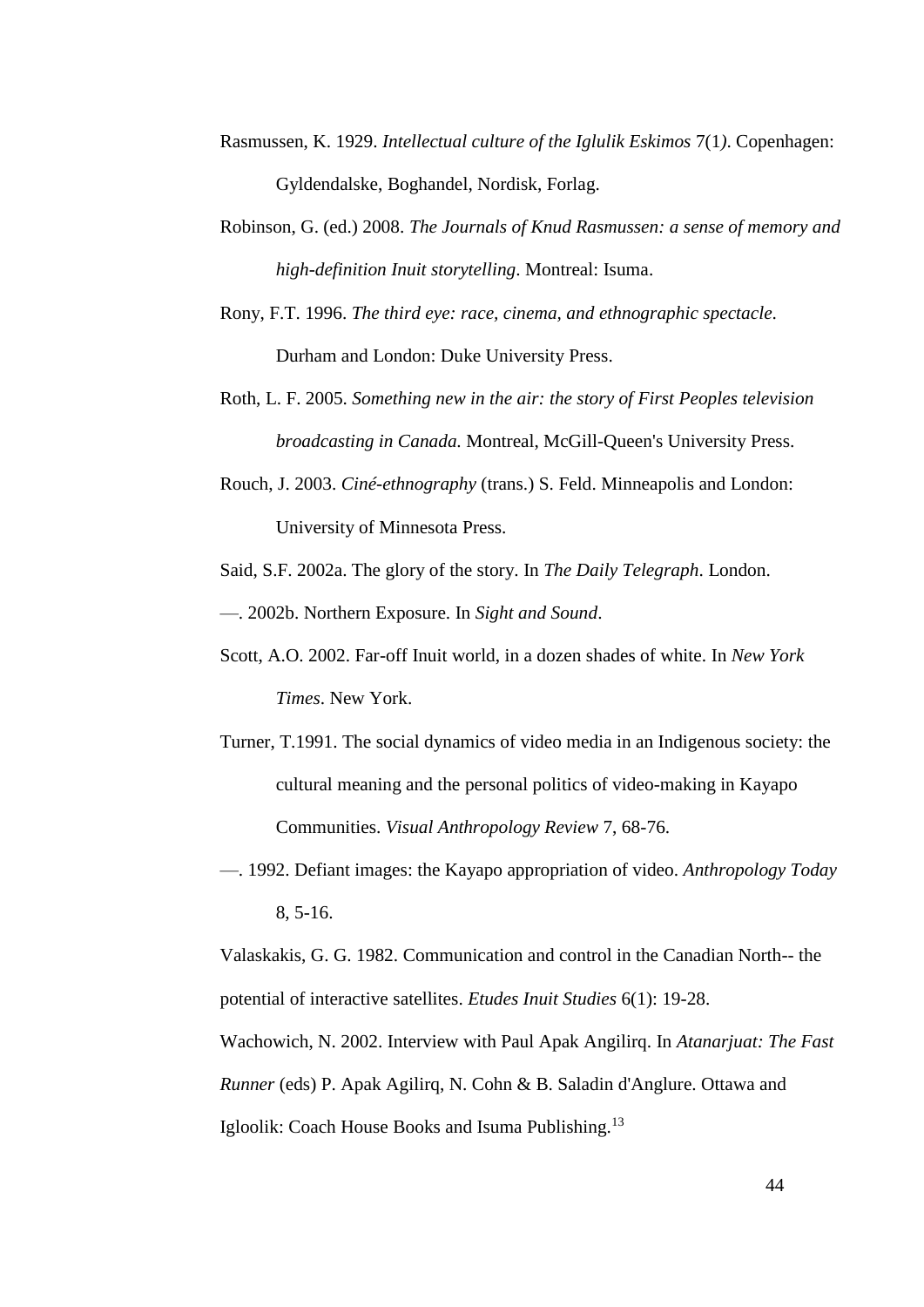—. 2014. Stitching lives: a family history of making caribou skin clothing in the Canadian Arctic. in E Hallam & T Ingold (eds), *Making and growing: anthropological studies of organisms and artefacts.* London: Ashgate, pp. 206- 228.

- Weiner, J.F. 1997. Televisualist anthropology: representation, aesthetics, politics. *Current Anthropology* 38, 197-235.
- Wilson, Pamela, and Michelle Stewart. 2008. Introduction: Indigeneity and Indigenous media on the global stage. In Pamela Wilson and Michelle Stewart (eds) *Global Indigenous media: cultures, poetics, and politics*,. Durham and London: Duke University Press, pp, 1-38.

### **Videos and films cited:**

- Cohn, N. & Z. Kunuk. 2005. *The Journals of Knud Rasmussen*. Igloolik Isuma Productions and Barok Films (Copenhagen).
- —. 2014. *My Father's Land.* IsumaTV Digital Indigenous Democracy (DID).

Cousineau, M. 2014. *Sol*. Arnait Video Productions.

Kunuk, Z. 2016 *Maliglutit (Searchers).* Kingulliit Productions

Kunuk, Z. & N. Cohn.

- —. 1995. *The Nunavut Series*. Igloolik Isuma Productions.
- —. 1995. *Qarmaq (Stone House), Episode 3*, The Nunavut Series. Igloolik Isuma Productions.
- —. 1995. *Angiraq (Home), Episode 5*, The Nunavut Series. Igloolik Isuma Productions.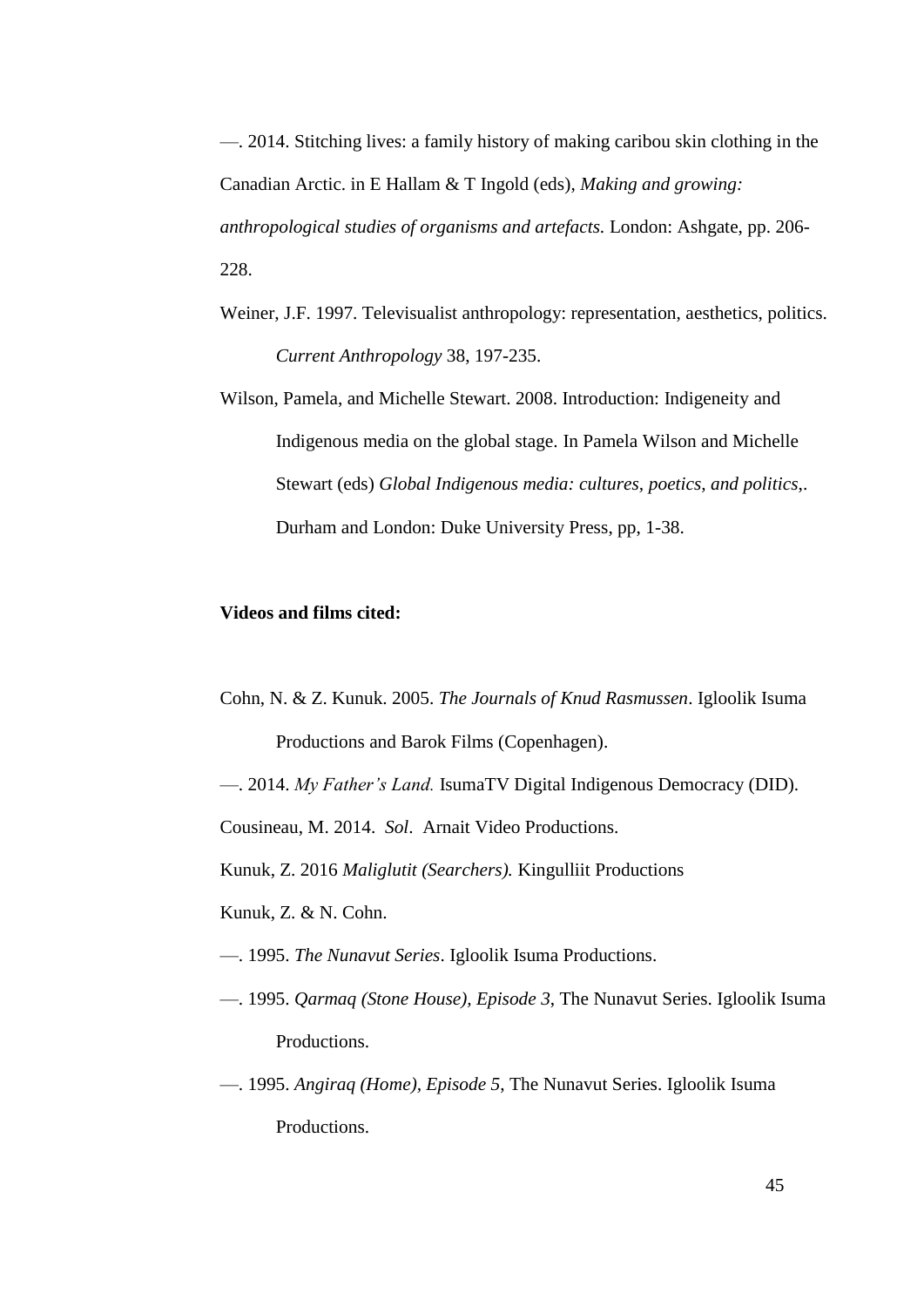Tulugarjuk, L. 2018. *Tia and Piujuq*. Arnait Video Productions.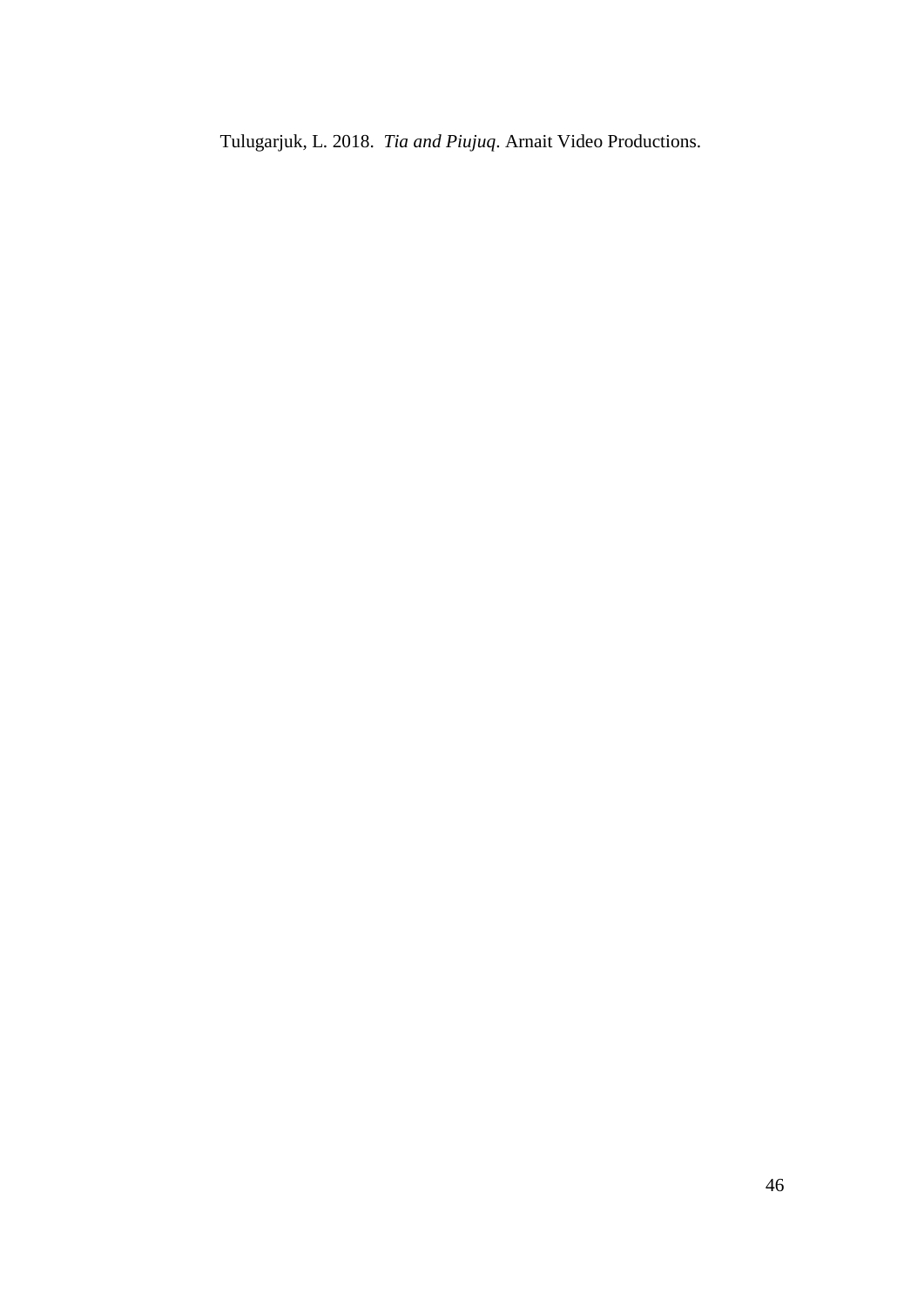Notes:

1

<sup>1</sup> Inuktitut is the Nunavut Inuit language. Iglulingmiut translates as 'people from Igloolik'.

<sup>2</sup> The settlement of Igloolik is spelled two ways using Roman orthography. I use the English spelling rather its Inuktitut/French alternative (Iglulik) in order to correspond with Isuma's own self designation. Igloolik translates as 'place with houses'.

<sup>3</sup> In 2011 Isuma's film production company, Igloolik Isuma Productions went into receivership, reforming as Kinguliit Productions with offices in Montreal and Igloolik. Isuma's online television service, Isuma.tv continues to operate alongside Kinguliit Productions as does its affiliate Arnait Video Productions.

<sup>4</sup> Zacharias Kunuk, personal communication, 2010 <sup>5</sup> Examples of such terms would be sanajuq (he/she works), sanannguagaq (carving) or sanarulujarmik (odd jobs).

 $6$  Prior to the late 1960s, when the Canadian government implemented policies to move Inuit into settlements, families practiced a semi-nomadic lifestyle moving between seasonal hunting camps. Extended families are still associated with particular camps where the graves of many of their ancestors lie.

7 Interview, Paul Apak Angilirq, 16 April, 1997.

8 Interview, Zacharias Kunuk, 24 April, 1997)

<sup>9</sup> According to linguist Michèle Therrien, *ajjuliuriji* pertains to a reality without being exactly reality, and is often found in the word *ajjinnguaq*